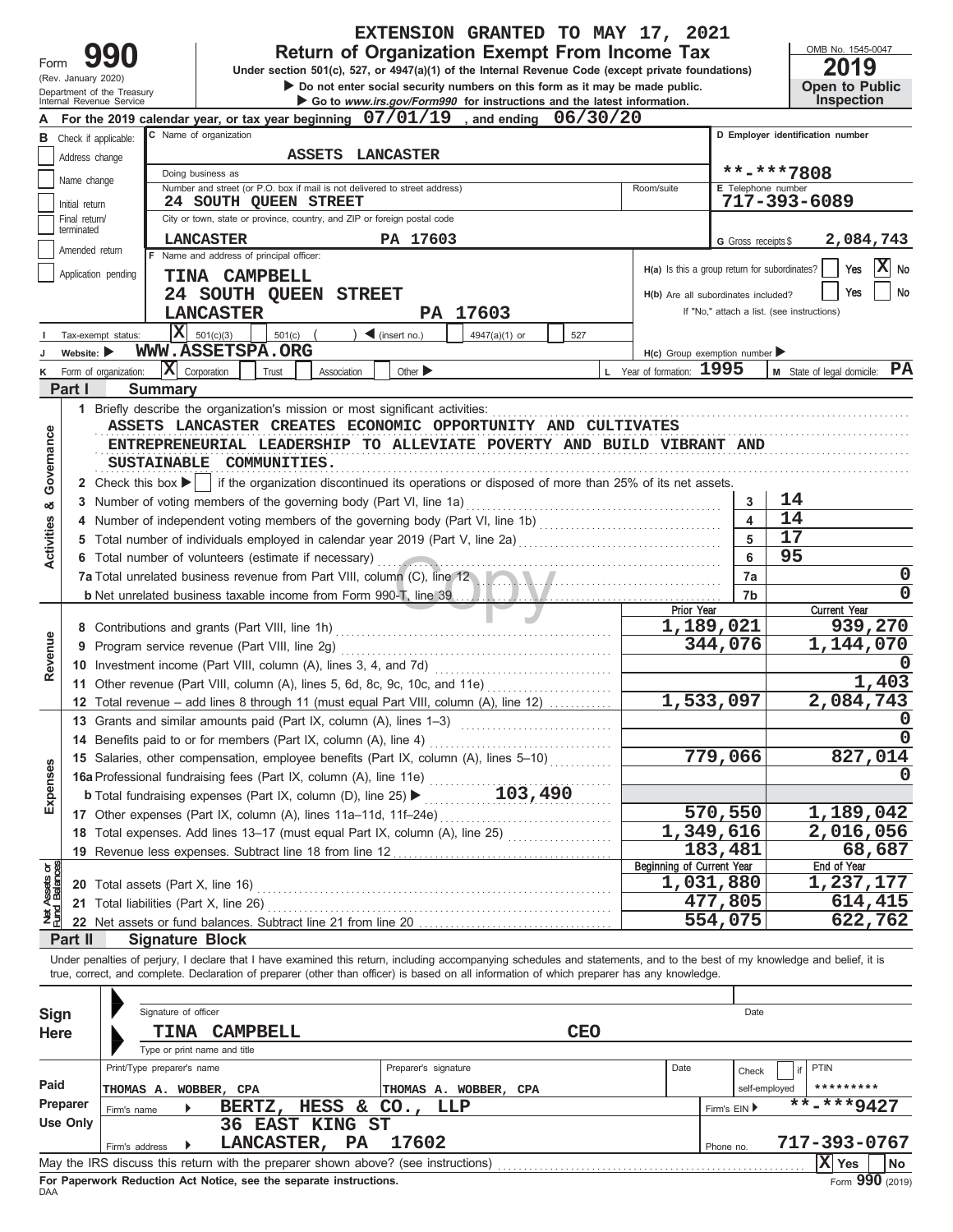|                  | Form 990 (2019) ASSETS LANCASTER                     |                                                                                                                                                                                                                                                                                                                                                                                                                                                                      | **-***7808             |               | Page 2         |
|------------------|------------------------------------------------------|----------------------------------------------------------------------------------------------------------------------------------------------------------------------------------------------------------------------------------------------------------------------------------------------------------------------------------------------------------------------------------------------------------------------------------------------------------------------|------------------------|---------------|----------------|
| Part III         |                                                      | <b>Statement of Program Service Accomplishments</b><br>Check if Schedule O contains a response or note to any line in this Part III                                                                                                                                                                                                                                                                                                                                  |                        |               | $ \mathbf{x} $ |
|                  | 1 Briefly describe the organization's mission:       |                                                                                                                                                                                                                                                                                                                                                                                                                                                                      |                        |               |                |
|                  | SEE SCHEDULE O                                       |                                                                                                                                                                                                                                                                                                                                                                                                                                                                      |                        |               |                |
|                  |                                                      |                                                                                                                                                                                                                                                                                                                                                                                                                                                                      |                        |               |                |
|                  |                                                      |                                                                                                                                                                                                                                                                                                                                                                                                                                                                      |                        |               |                |
|                  |                                                      |                                                                                                                                                                                                                                                                                                                                                                                                                                                                      |                        |               |                |
| $\mathbf{2}$     |                                                      | Did the organization undertake any significant program services during the year which were not listed on the                                                                                                                                                                                                                                                                                                                                                         |                        |               |                |
|                  | prior Form 990 or 990-EZ?                            |                                                                                                                                                                                                                                                                                                                                                                                                                                                                      |                        |               | Yes $ X $ No   |
|                  | If "Yes," describe these new services on Schedule O. |                                                                                                                                                                                                                                                                                                                                                                                                                                                                      |                        |               |                |
| 3<br>services?   |                                                      | Did the organization cease conducting, or make significant changes in how it conducts, any program                                                                                                                                                                                                                                                                                                                                                                   |                        |               | Yes $X$ No     |
|                  | If "Yes," describe these changes on Schedule O.      |                                                                                                                                                                                                                                                                                                                                                                                                                                                                      |                        |               |                |
| 4                |                                                      | Describe the organization's program service accomplishments for each of its three largest program services, as measured by                                                                                                                                                                                                                                                                                                                                           |                        |               |                |
|                  |                                                      | expenses. Section 501(c)(3) and 501(c)(4) organizations are required to report the amount of grants and allocations to others,                                                                                                                                                                                                                                                                                                                                       |                        |               |                |
|                  |                                                      | the total expenses, and revenue, if any, for each program service reported.                                                                                                                                                                                                                                                                                                                                                                                          |                        |               |                |
|                  |                                                      |                                                                                                                                                                                                                                                                                                                                                                                                                                                                      |                        |               |                |
|                  |                                                      | LENDING SERVICES FOR MICROENTERPRISES. ADDITIONALLY, IT OFFERS CONSULTING<br>SERVICES TO ESTABLISHED BUSINESSES TO MEASURE AND IMPROVE SOCIAL AND<br>ENVIRONMENTAL PERFORMANCE. ASSETS LANCASTER'S MICRO-LENDING IS DESIGNED TO<br>PROVIDE SMALL AMOUNTS OF WORKING CAPITAL TO BUSINESS ENTREPRENEURS.<br>LOANS WILL TYPICALLY RANGE BETWEEN \$1,200 AND \$20,000. THERE WERE 20 NEW<br>LOANS WITH AN AVERAGE BALANCE OF \$8,520 FOR THE FISCAL YEAR ENDING 6/30/20. |                        |               | THE            |
|                  |                                                      |                                                                                                                                                                                                                                                                                                                                                                                                                                                                      |                        |               |                |
|                  |                                                      |                                                                                                                                                                                                                                                                                                                                                                                                                                                                      |                        |               |                |
|                  |                                                      |                                                                                                                                                                                                                                                                                                                                                                                                                                                                      |                        |               |                |
|                  |                                                      | بالمتحاط والاحتجاج والملحا                                                                                                                                                                                                                                                                                                                                                                                                                                           |                        |               |                |
|                  |                                                      |                                                                                                                                                                                                                                                                                                                                                                                                                                                                      |                        |               |                |
| 4b (Code:        | ) (Expenses \$                                       | $845,791$ including grants of \$<br>DURING THE FISCAL YEAR ENDED JUNE 30, 2020, ASSETS LANCASTERS' SUBSIDIARY<br>LANCASTER WORKS, A SOCIAL ENTERPRISE EMPLOYMENT AGENCY, PLACED 182<br>INDIVIDUALS IN JOBS WITH VARIOUS LOCAL BUSINESSES.                                                                                                                                                                                                                            |                        | ) (Revenue \$ | 984,881)       |
|                  |                                                      |                                                                                                                                                                                                                                                                                                                                                                                                                                                                      |                        |               |                |
|                  |                                                      |                                                                                                                                                                                                                                                                                                                                                                                                                                                                      |                        |               |                |
|                  |                                                      |                                                                                                                                                                                                                                                                                                                                                                                                                                                                      |                        |               |                |
|                  |                                                      |                                                                                                                                                                                                                                                                                                                                                                                                                                                                      |                        |               |                |
|                  |                                                      |                                                                                                                                                                                                                                                                                                                                                                                                                                                                      |                        |               |                |
|                  |                                                      |                                                                                                                                                                                                                                                                                                                                                                                                                                                                      |                        |               |                |
| 4c (Code:<br>N/A | $(Ex)$ (Expenses \$                                  |                                                                                                                                                                                                                                                                                                                                                                                                                                                                      | including grants of \$ | ) (Revenue \$ |                |
|                  |                                                      |                                                                                                                                                                                                                                                                                                                                                                                                                                                                      |                        |               |                |
|                  |                                                      |                                                                                                                                                                                                                                                                                                                                                                                                                                                                      |                        |               |                |
|                  |                                                      |                                                                                                                                                                                                                                                                                                                                                                                                                                                                      |                        |               |                |
|                  |                                                      |                                                                                                                                                                                                                                                                                                                                                                                                                                                                      |                        |               |                |
|                  |                                                      |                                                                                                                                                                                                                                                                                                                                                                                                                                                                      |                        |               |                |
|                  |                                                      |                                                                                                                                                                                                                                                                                                                                                                                                                                                                      |                        |               |                |
|                  |                                                      |                                                                                                                                                                                                                                                                                                                                                                                                                                                                      |                        |               |                |
|                  |                                                      |                                                                                                                                                                                                                                                                                                                                                                                                                                                                      |                        |               |                |
|                  |                                                      |                                                                                                                                                                                                                                                                                                                                                                                                                                                                      |                        |               |                |
|                  |                                                      |                                                                                                                                                                                                                                                                                                                                                                                                                                                                      |                        |               |                |
|                  | 4d Other program services (Describe on Schedule O.)  |                                                                                                                                                                                                                                                                                                                                                                                                                                                                      |                        |               |                |
| (Expenses \$     |                                                      | including grants of \$                                                                                                                                                                                                                                                                                                                                                                                                                                               | (Revenue \$            |               |                |
|                  | 4e Total program service expenses                    | 1,733,371                                                                                                                                                                                                                                                                                                                                                                                                                                                            |                        |               |                |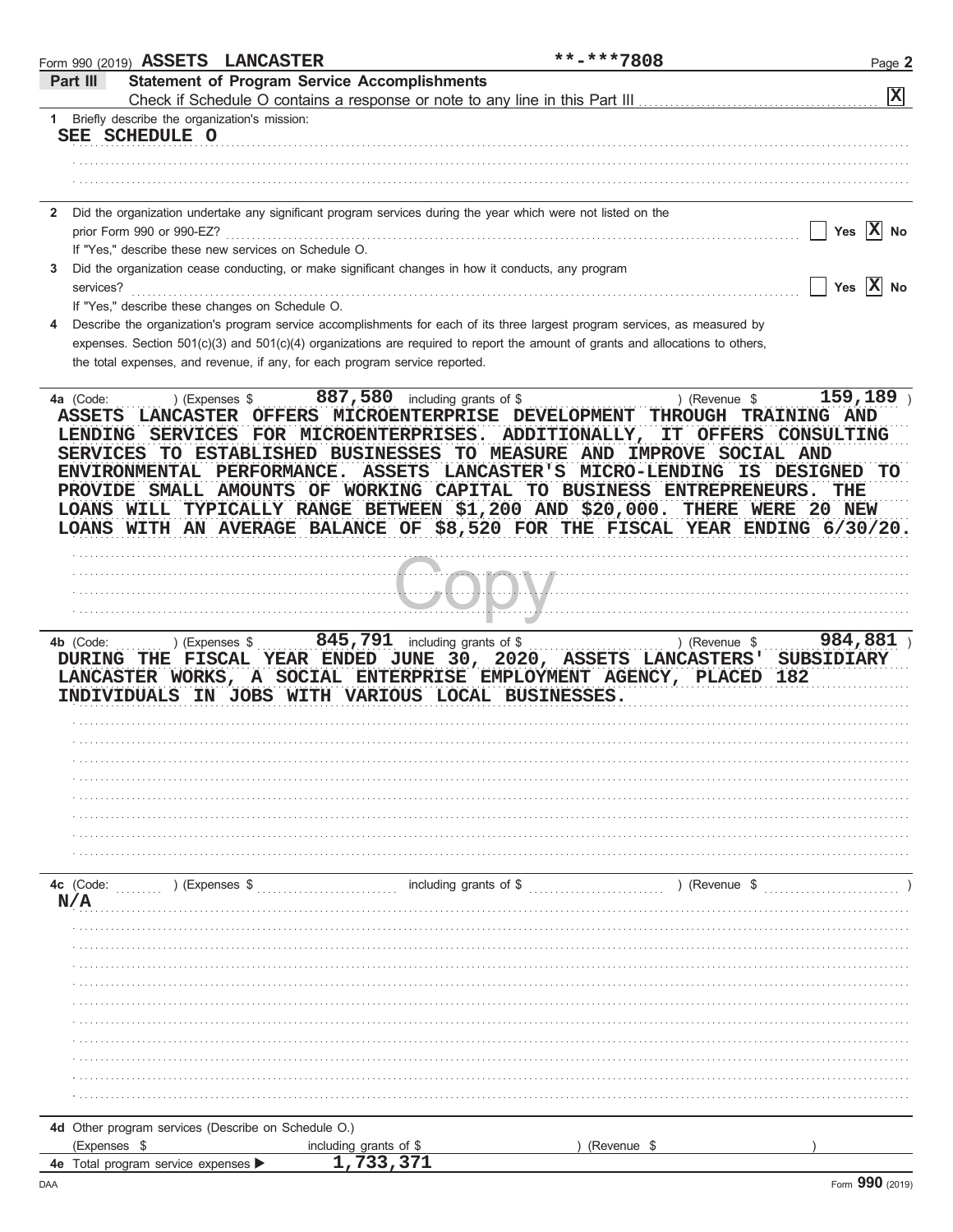Form 990 (2019) Page **3 ASSETS LANCASTER \*\*-\*\*\*7808**

**Part IV Checklist of Required Schedules**

|              | encember of required concuent                                                                                                                                                                           |                     |             |    |
|--------------|---------------------------------------------------------------------------------------------------------------------------------------------------------------------------------------------------------|---------------------|-------------|----|
|              |                                                                                                                                                                                                         |                     | Yes         | No |
| 1.           | Is the organization described in section $501(c)(3)$ or $4947(a)(1)$ (other than a private foundation)? If "Yes,"<br>complete Schedule A                                                                |                     | $\mathbf X$ |    |
| $\mathbf{2}$ | Is the organization required to complete Schedule B, Schedule of Contributors (see instructions)?                                                                                                       | 1<br>$\overline{2}$ | $\mathbf x$ |    |
| 3            | Did the organization engage in direct or indirect political campaign activities on behalf of or in opposition to                                                                                        |                     |             |    |
|              | candidates for public office? If "Yes," complete Schedule C, Part I                                                                                                                                     | 3                   |             | X  |
| 4            | Section 501(c)(3) organizations. Did the organization engage in lobbying activities, or have a section 501(h)                                                                                           |                     |             |    |
|              | election in effect during the tax year? If "Yes," complete Schedule C, Part II                                                                                                                          | 4                   |             | x  |
| 5            | Is the organization a section $501(c)(4)$ , $501(c)(5)$ , or $501(c)(6)$ organization that receives membership dues,                                                                                    |                     |             |    |
|              | assessments, or similar amounts as defined in Revenue Procedure 98-19? If "Yes," complete Schedule C, Part III                                                                                          | 5                   |             | X  |
| 6            | Did the organization maintain any donor advised funds or any similar funds or accounts for which donors                                                                                                 |                     |             |    |
|              | have the right to provide advice on the distribution or investment of amounts in such funds or accounts? If                                                                                             |                     |             |    |
|              | "Yes," complete Schedule D, Part I                                                                                                                                                                      | 6                   |             | X  |
| 7            | Did the organization receive or hold a conservation easement, including easements to preserve open space,                                                                                               |                     |             |    |
|              | the environment, historic land areas, or historic structures? If "Yes," complete Schedule D, Part II                                                                                                    | 7                   |             | x  |
| 8            | Did the organization maintain collections of works of art, historical treasures, or other similar assets? If "Yes,"                                                                                     |                     |             |    |
|              | complete Schedule D, Part III                                                                                                                                                                           | 8                   |             | x  |
| 9            | Did the organization report an amount in Part X, line 21, for escrow or custodial account liability, serve as a                                                                                         |                     |             |    |
|              | custodian for amounts not listed in Part X; or provide credit counseling, debt management, credit repair, or                                                                                            |                     |             |    |
|              | debt negotiation services? If "Yes," complete Schedule D, Part IV                                                                                                                                       | 9                   |             | X  |
| 10           | Did the organization, directly or through a related organization, hold assets in donor-restricted endowments                                                                                            |                     |             |    |
|              | or in quasi endowments? If "Yes," complete Schedule D, Part V                                                                                                                                           | 10                  |             | X  |
| 11           | If the organization's answer to any of the following questions is "Yes," then complete Schedule D, Parts VI,                                                                                            |                     |             |    |
|              | VII, VIII, IX, or X as applicable.                                                                                                                                                                      |                     |             |    |
| a            | Did the organization report an amount for land, buildings, and equipment in Part X, line 10? If "Yes,"<br>complete Schedule D, Part VI                                                                  | 11a                 | х           |    |
| $\mathbf b$  | Did the organization report an amount for investments—other securities in Part X, line 12, that is 5% or more                                                                                           |                     |             |    |
|              | of its total assets reported in Part X, line 16? If "Yes," complete Schedule D, Part VII                                                                                                                | 11 <sub>b</sub>     |             | X  |
| C            | Did the organization report an amount for investments—program related in Part X, line 13, that is 5% or more                                                                                            |                     |             |    |
|              | of its total assets reported in Part X, line 16? If "Yes," complete Schedule D, Part VIII                                                                                                               | 11c                 |             | X  |
| d            | Did the organization report an amount for other assets in Part X, line 15, that is 5% or more of its total assets                                                                                       |                     |             |    |
|              | reported in Part X, line 16? If "Yes," complete Schedule D, Part IX                                                                                                                                     | 11d                 | x           |    |
| е            | Did the organization report an amount for other liabilities in Part X, line 25? If "Yes," complete Schedule D, Part X                                                                                   | 11e                 | X           |    |
| f            | Did the organization's separate or consolidated financial statements for the tax year include a footnote that addresses                                                                                 |                     |             |    |
|              | the organization's liability for uncertain tax positions under FIN 48 (ASC 740)? If "Yes," complete Schedule D, Part X                                                                                  | 11f                 | x           |    |
| 12a          | Did the organization obtain separate, independent audited financial statements for the tax year? If "Yes," complete                                                                                     |                     |             |    |
|              |                                                                                                                                                                                                         | 12a                 |             | x  |
| b            | Was the organization included in consolidated, independent audited financial statements for the tax year? If                                                                                            |                     |             |    |
|              | "Yes," and if the organization answered "No" to line 12a, then completing Schedule D, Parts XI and XII is optional                                                                                      | 12 <sub>b</sub>     | X           |    |
| 13           |                                                                                                                                                                                                         | 13                  |             | X  |
| 14a          | Did the organization maintain an office, employees, or agents outside of the United States?                                                                                                             | 14a                 |             | X  |
| b            | Did the organization have aggregate revenues or expenses of more than \$10,000 from grantmaking,                                                                                                        |                     |             |    |
|              | fundraising, business, investment, and program service activities outside the United States, or aggregate                                                                                               |                     |             |    |
|              | foreign investments valued at \$100,000 or more? If "Yes," complete Schedule F, Parts I and IV [[[[[[[[[[[[[[[                                                                                          | 14b                 |             | X  |
| 15           | Did the organization report on Part IX, column (A), line 3, more than \$5,000 of grants or other assistance to or                                                                                       |                     |             | X  |
|              | for any foreign organization? If "Yes," complete Schedule F, Parts II and IV                                                                                                                            | 15                  |             |    |
| 16           | Did the organization report on Part IX, column (A), line 3, more than \$5,000 of aggregate grants or other<br>assistance to or for foreign individuals? If "Yes," complete Schedule F, Parts III and IV | 16                  |             | X  |
| 17           | Did the organization report a total of more than \$15,000 of expenses for professional fundraising services on                                                                                          |                     |             |    |
|              |                                                                                                                                                                                                         | 17                  |             | х  |
| 18           | Did the organization report more than \$15,000 total of fundraising event gross income and contributions on                                                                                             |                     |             |    |
|              | Part VIII, lines 1c and 8a? If "Yes," complete Schedule G, Part II                                                                                                                                      | 18                  |             | X  |
| 19           | Did the organization report more than \$15,000 of gross income from gaming activities on Part VIII, line 9a?                                                                                            |                     |             |    |
|              |                                                                                                                                                                                                         | 19                  |             | x  |
| 20a          |                                                                                                                                                                                                         | 20a                 |             | X  |
| b            |                                                                                                                                                                                                         | 20b                 |             |    |
| 21           | Did the organization report more than \$5,000 of grants or other assistance to any domestic organization or                                                                                             |                     |             |    |
|              |                                                                                                                                                                                                         | 21                  |             | X  |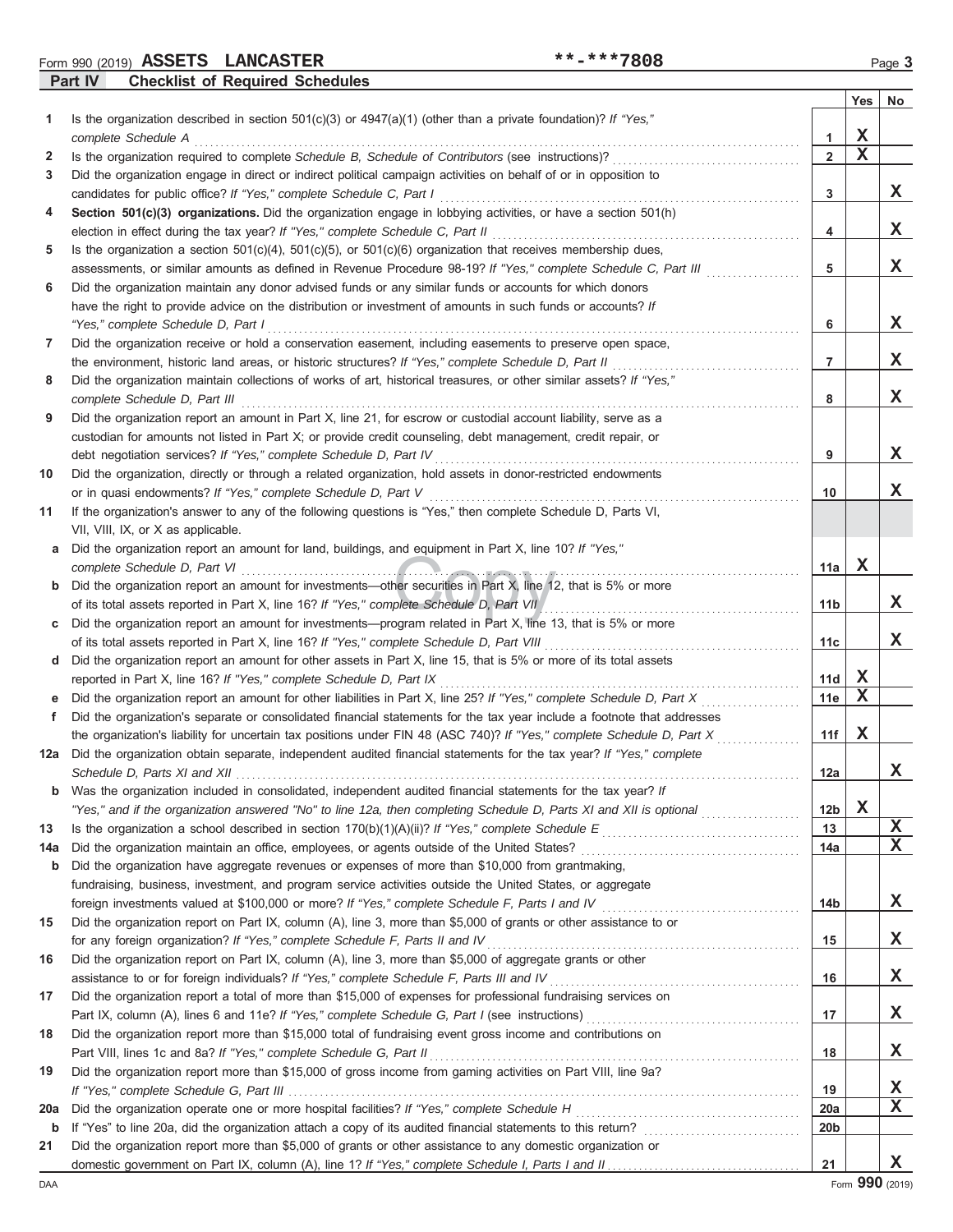Form 990 (2019) Page **4 ASSETS LANCASTER \*\*-\*\*\*7808 Part IV Checklist of Required Schedules** *(continued)*

| Yes<br>No<br>Did the organization report more than \$5,000 of grants or other assistance to or for domestic individuals on<br>22<br>X<br>Part IX, column (A), line 2? If "Yes," complete Schedule I, Parts I and III<br>22<br>Did the organization answer "Yes" to Part VII, Section A, line 3, 4, or 5 about compensation of the<br>23<br>organization's current and former officers, directors, trustees, key employees, and highest compensated<br>x<br>employees? If "Yes," complete Schedule J<br>23<br>Did the organization have a tax-exempt bond issue with an outstanding principal amount of more than<br>24a<br>\$100,000 as of the last day of the year, that was issued after December 31, 2002? If "Yes," answer lines 24b<br>x<br>through 24d and complete Schedule K. If "No," go to line 25a<br>24a<br>Did the organization invest any proceeds of tax-exempt bonds beyond a temporary period exception?<br>24 <sub>b</sub><br>b<br>Did the organization maintain an escrow account other than a refunding escrow at any time during the year<br>c<br>to defease any tax-exempt bonds?<br>24c<br>Did the organization act as an "on behalf of" issuer for bonds outstanding at any time during the year?<br>24d<br>d<br>Section 501(c)(3), 501(c)(4), and 501(c)(29) organizations. Did the organization engage in an excess benefit<br>25a<br>X<br>transaction with a disqualified person during the year? If "Yes," complete Schedule L, Part I<br>25a<br>Is the organization aware that it engaged in an excess benefit transaction with a disqualified person in a prior<br>b<br>year, and that the transaction has not been reported on any of the organization's prior Forms 990 or 990-EZ?<br>x<br>If "Yes," complete Schedule L, Part I<br>25 <sub>b</sub><br>Did the organization report any amount on Part X, line 5 or 22, for receivables from or payables to any current<br>26<br>or former officer, director, trustee, key employee, creator or founder, substantial contributor, or 35%<br>X.<br>controlled entity or family member of any of these persons? If "Yes," complete Schedule L, Part II<br>26<br>Did the organization provide a grant or other assistance to any current or former officer, director, trustee, key<br>27<br>employee, creator or founder, substantial contributor or employee thereof, a grant selection committee<br>member, or to a 35% controlled entity (including an employee thereof) or family member of any of these<br>X.<br>persons? If "Yes," complete Schedule L, Part III<br>27<br>Was the organization a party to a business transaction with one of the following parties (see Schedule L, Part<br>28<br>IV instructions, for applicable filing thresholds, conditions, and exceptions):<br>A current or former officer, director, trustee, key employee, creator or founder, or substantial contributor? If<br>а<br>X<br>"Yes," complete Schedule L, Part IV<br>28a<br>$\overline{\mathbf{X}}$<br>A family member of any individual described in line 28a? If "Yes," complete Schedule L, Part IV<br>28 <sub>b</sub><br>b<br>A 35% controlled entity of one or more individuals and/or organizations described in lines 28a or 28b? If<br>c<br>X<br>"Yes," complete Schedule L, Part IV<br>28c<br>$\mathbf x$<br>Did the organization receive more than \$25,000 in non-cash contributions? If "Yes," complete Schedule M<br>29<br>29<br>Did the organization receive contributions of art, historical treasures, or other similar assets, or qualified<br>30<br>X<br>conservation contributions? If "Yes," complete Schedule M<br>30<br>$\mathbf x$ |
|----------------------------------------------------------------------------------------------------------------------------------------------------------------------------------------------------------------------------------------------------------------------------------------------------------------------------------------------------------------------------------------------------------------------------------------------------------------------------------------------------------------------------------------------------------------------------------------------------------------------------------------------------------------------------------------------------------------------------------------------------------------------------------------------------------------------------------------------------------------------------------------------------------------------------------------------------------------------------------------------------------------------------------------------------------------------------------------------------------------------------------------------------------------------------------------------------------------------------------------------------------------------------------------------------------------------------------------------------------------------------------------------------------------------------------------------------------------------------------------------------------------------------------------------------------------------------------------------------------------------------------------------------------------------------------------------------------------------------------------------------------------------------------------------------------------------------------------------------------------------------------------------------------------------------------------------------------------------------------------------------------------------------------------------------------------------------------------------------------------------------------------------------------------------------------------------------------------------------------------------------------------------------------------------------------------------------------------------------------------------------------------------------------------------------------------------------------------------------------------------------------------------------------------------------------------------------------------------------------------------------------------------------------------------------------------------------------------------------------------------------------------------------------------------------------------------------------------------------------------------------------------------------------------------------------------------------------------------------------------------------------------------------------------------------------------------------------------------------------------------------------------------------------------------------------------------------------------------------------------------------------------------------------------------------------------------------------------------------------------------------------------------------------------------------------------------------------------------------------------------------------------------------------------------------------------------------------------------------------------------------------|
|                                                                                                                                                                                                                                                                                                                                                                                                                                                                                                                                                                                                                                                                                                                                                                                                                                                                                                                                                                                                                                                                                                                                                                                                                                                                                                                                                                                                                                                                                                                                                                                                                                                                                                                                                                                                                                                                                                                                                                                                                                                                                                                                                                                                                                                                                                                                                                                                                                                                                                                                                                                                                                                                                                                                                                                                                                                                                                                                                                                                                                                                                                                                                                                                                                                                                                                                                                                                                                                                                                                                                                                                                                  |
|                                                                                                                                                                                                                                                                                                                                                                                                                                                                                                                                                                                                                                                                                                                                                                                                                                                                                                                                                                                                                                                                                                                                                                                                                                                                                                                                                                                                                                                                                                                                                                                                                                                                                                                                                                                                                                                                                                                                                                                                                                                                                                                                                                                                                                                                                                                                                                                                                                                                                                                                                                                                                                                                                                                                                                                                                                                                                                                                                                                                                                                                                                                                                                                                                                                                                                                                                                                                                                                                                                                                                                                                                                  |
|                                                                                                                                                                                                                                                                                                                                                                                                                                                                                                                                                                                                                                                                                                                                                                                                                                                                                                                                                                                                                                                                                                                                                                                                                                                                                                                                                                                                                                                                                                                                                                                                                                                                                                                                                                                                                                                                                                                                                                                                                                                                                                                                                                                                                                                                                                                                                                                                                                                                                                                                                                                                                                                                                                                                                                                                                                                                                                                                                                                                                                                                                                                                                                                                                                                                                                                                                                                                                                                                                                                                                                                                                                  |
|                                                                                                                                                                                                                                                                                                                                                                                                                                                                                                                                                                                                                                                                                                                                                                                                                                                                                                                                                                                                                                                                                                                                                                                                                                                                                                                                                                                                                                                                                                                                                                                                                                                                                                                                                                                                                                                                                                                                                                                                                                                                                                                                                                                                                                                                                                                                                                                                                                                                                                                                                                                                                                                                                                                                                                                                                                                                                                                                                                                                                                                                                                                                                                                                                                                                                                                                                                                                                                                                                                                                                                                                                                  |
|                                                                                                                                                                                                                                                                                                                                                                                                                                                                                                                                                                                                                                                                                                                                                                                                                                                                                                                                                                                                                                                                                                                                                                                                                                                                                                                                                                                                                                                                                                                                                                                                                                                                                                                                                                                                                                                                                                                                                                                                                                                                                                                                                                                                                                                                                                                                                                                                                                                                                                                                                                                                                                                                                                                                                                                                                                                                                                                                                                                                                                                                                                                                                                                                                                                                                                                                                                                                                                                                                                                                                                                                                                  |
|                                                                                                                                                                                                                                                                                                                                                                                                                                                                                                                                                                                                                                                                                                                                                                                                                                                                                                                                                                                                                                                                                                                                                                                                                                                                                                                                                                                                                                                                                                                                                                                                                                                                                                                                                                                                                                                                                                                                                                                                                                                                                                                                                                                                                                                                                                                                                                                                                                                                                                                                                                                                                                                                                                                                                                                                                                                                                                                                                                                                                                                                                                                                                                                                                                                                                                                                                                                                                                                                                                                                                                                                                                  |
|                                                                                                                                                                                                                                                                                                                                                                                                                                                                                                                                                                                                                                                                                                                                                                                                                                                                                                                                                                                                                                                                                                                                                                                                                                                                                                                                                                                                                                                                                                                                                                                                                                                                                                                                                                                                                                                                                                                                                                                                                                                                                                                                                                                                                                                                                                                                                                                                                                                                                                                                                                                                                                                                                                                                                                                                                                                                                                                                                                                                                                                                                                                                                                                                                                                                                                                                                                                                                                                                                                                                                                                                                                  |
|                                                                                                                                                                                                                                                                                                                                                                                                                                                                                                                                                                                                                                                                                                                                                                                                                                                                                                                                                                                                                                                                                                                                                                                                                                                                                                                                                                                                                                                                                                                                                                                                                                                                                                                                                                                                                                                                                                                                                                                                                                                                                                                                                                                                                                                                                                                                                                                                                                                                                                                                                                                                                                                                                                                                                                                                                                                                                                                                                                                                                                                                                                                                                                                                                                                                                                                                                                                                                                                                                                                                                                                                                                  |
|                                                                                                                                                                                                                                                                                                                                                                                                                                                                                                                                                                                                                                                                                                                                                                                                                                                                                                                                                                                                                                                                                                                                                                                                                                                                                                                                                                                                                                                                                                                                                                                                                                                                                                                                                                                                                                                                                                                                                                                                                                                                                                                                                                                                                                                                                                                                                                                                                                                                                                                                                                                                                                                                                                                                                                                                                                                                                                                                                                                                                                                                                                                                                                                                                                                                                                                                                                                                                                                                                                                                                                                                                                  |
|                                                                                                                                                                                                                                                                                                                                                                                                                                                                                                                                                                                                                                                                                                                                                                                                                                                                                                                                                                                                                                                                                                                                                                                                                                                                                                                                                                                                                                                                                                                                                                                                                                                                                                                                                                                                                                                                                                                                                                                                                                                                                                                                                                                                                                                                                                                                                                                                                                                                                                                                                                                                                                                                                                                                                                                                                                                                                                                                                                                                                                                                                                                                                                                                                                                                                                                                                                                                                                                                                                                                                                                                                                  |
|                                                                                                                                                                                                                                                                                                                                                                                                                                                                                                                                                                                                                                                                                                                                                                                                                                                                                                                                                                                                                                                                                                                                                                                                                                                                                                                                                                                                                                                                                                                                                                                                                                                                                                                                                                                                                                                                                                                                                                                                                                                                                                                                                                                                                                                                                                                                                                                                                                                                                                                                                                                                                                                                                                                                                                                                                                                                                                                                                                                                                                                                                                                                                                                                                                                                                                                                                                                                                                                                                                                                                                                                                                  |
|                                                                                                                                                                                                                                                                                                                                                                                                                                                                                                                                                                                                                                                                                                                                                                                                                                                                                                                                                                                                                                                                                                                                                                                                                                                                                                                                                                                                                                                                                                                                                                                                                                                                                                                                                                                                                                                                                                                                                                                                                                                                                                                                                                                                                                                                                                                                                                                                                                                                                                                                                                                                                                                                                                                                                                                                                                                                                                                                                                                                                                                                                                                                                                                                                                                                                                                                                                                                                                                                                                                                                                                                                                  |
|                                                                                                                                                                                                                                                                                                                                                                                                                                                                                                                                                                                                                                                                                                                                                                                                                                                                                                                                                                                                                                                                                                                                                                                                                                                                                                                                                                                                                                                                                                                                                                                                                                                                                                                                                                                                                                                                                                                                                                                                                                                                                                                                                                                                                                                                                                                                                                                                                                                                                                                                                                                                                                                                                                                                                                                                                                                                                                                                                                                                                                                                                                                                                                                                                                                                                                                                                                                                                                                                                                                                                                                                                                  |
|                                                                                                                                                                                                                                                                                                                                                                                                                                                                                                                                                                                                                                                                                                                                                                                                                                                                                                                                                                                                                                                                                                                                                                                                                                                                                                                                                                                                                                                                                                                                                                                                                                                                                                                                                                                                                                                                                                                                                                                                                                                                                                                                                                                                                                                                                                                                                                                                                                                                                                                                                                                                                                                                                                                                                                                                                                                                                                                                                                                                                                                                                                                                                                                                                                                                                                                                                                                                                                                                                                                                                                                                                                  |
|                                                                                                                                                                                                                                                                                                                                                                                                                                                                                                                                                                                                                                                                                                                                                                                                                                                                                                                                                                                                                                                                                                                                                                                                                                                                                                                                                                                                                                                                                                                                                                                                                                                                                                                                                                                                                                                                                                                                                                                                                                                                                                                                                                                                                                                                                                                                                                                                                                                                                                                                                                                                                                                                                                                                                                                                                                                                                                                                                                                                                                                                                                                                                                                                                                                                                                                                                                                                                                                                                                                                                                                                                                  |
|                                                                                                                                                                                                                                                                                                                                                                                                                                                                                                                                                                                                                                                                                                                                                                                                                                                                                                                                                                                                                                                                                                                                                                                                                                                                                                                                                                                                                                                                                                                                                                                                                                                                                                                                                                                                                                                                                                                                                                                                                                                                                                                                                                                                                                                                                                                                                                                                                                                                                                                                                                                                                                                                                                                                                                                                                                                                                                                                                                                                                                                                                                                                                                                                                                                                                                                                                                                                                                                                                                                                                                                                                                  |
|                                                                                                                                                                                                                                                                                                                                                                                                                                                                                                                                                                                                                                                                                                                                                                                                                                                                                                                                                                                                                                                                                                                                                                                                                                                                                                                                                                                                                                                                                                                                                                                                                                                                                                                                                                                                                                                                                                                                                                                                                                                                                                                                                                                                                                                                                                                                                                                                                                                                                                                                                                                                                                                                                                                                                                                                                                                                                                                                                                                                                                                                                                                                                                                                                                                                                                                                                                                                                                                                                                                                                                                                                                  |
|                                                                                                                                                                                                                                                                                                                                                                                                                                                                                                                                                                                                                                                                                                                                                                                                                                                                                                                                                                                                                                                                                                                                                                                                                                                                                                                                                                                                                                                                                                                                                                                                                                                                                                                                                                                                                                                                                                                                                                                                                                                                                                                                                                                                                                                                                                                                                                                                                                                                                                                                                                                                                                                                                                                                                                                                                                                                                                                                                                                                                                                                                                                                                                                                                                                                                                                                                                                                                                                                                                                                                                                                                                  |
|                                                                                                                                                                                                                                                                                                                                                                                                                                                                                                                                                                                                                                                                                                                                                                                                                                                                                                                                                                                                                                                                                                                                                                                                                                                                                                                                                                                                                                                                                                                                                                                                                                                                                                                                                                                                                                                                                                                                                                                                                                                                                                                                                                                                                                                                                                                                                                                                                                                                                                                                                                                                                                                                                                                                                                                                                                                                                                                                                                                                                                                                                                                                                                                                                                                                                                                                                                                                                                                                                                                                                                                                                                  |
|                                                                                                                                                                                                                                                                                                                                                                                                                                                                                                                                                                                                                                                                                                                                                                                                                                                                                                                                                                                                                                                                                                                                                                                                                                                                                                                                                                                                                                                                                                                                                                                                                                                                                                                                                                                                                                                                                                                                                                                                                                                                                                                                                                                                                                                                                                                                                                                                                                                                                                                                                                                                                                                                                                                                                                                                                                                                                                                                                                                                                                                                                                                                                                                                                                                                                                                                                                                                                                                                                                                                                                                                                                  |
|                                                                                                                                                                                                                                                                                                                                                                                                                                                                                                                                                                                                                                                                                                                                                                                                                                                                                                                                                                                                                                                                                                                                                                                                                                                                                                                                                                                                                                                                                                                                                                                                                                                                                                                                                                                                                                                                                                                                                                                                                                                                                                                                                                                                                                                                                                                                                                                                                                                                                                                                                                                                                                                                                                                                                                                                                                                                                                                                                                                                                                                                                                                                                                                                                                                                                                                                                                                                                                                                                                                                                                                                                                  |
|                                                                                                                                                                                                                                                                                                                                                                                                                                                                                                                                                                                                                                                                                                                                                                                                                                                                                                                                                                                                                                                                                                                                                                                                                                                                                                                                                                                                                                                                                                                                                                                                                                                                                                                                                                                                                                                                                                                                                                                                                                                                                                                                                                                                                                                                                                                                                                                                                                                                                                                                                                                                                                                                                                                                                                                                                                                                                                                                                                                                                                                                                                                                                                                                                                                                                                                                                                                                                                                                                                                                                                                                                                  |
|                                                                                                                                                                                                                                                                                                                                                                                                                                                                                                                                                                                                                                                                                                                                                                                                                                                                                                                                                                                                                                                                                                                                                                                                                                                                                                                                                                                                                                                                                                                                                                                                                                                                                                                                                                                                                                                                                                                                                                                                                                                                                                                                                                                                                                                                                                                                                                                                                                                                                                                                                                                                                                                                                                                                                                                                                                                                                                                                                                                                                                                                                                                                                                                                                                                                                                                                                                                                                                                                                                                                                                                                                                  |
|                                                                                                                                                                                                                                                                                                                                                                                                                                                                                                                                                                                                                                                                                                                                                                                                                                                                                                                                                                                                                                                                                                                                                                                                                                                                                                                                                                                                                                                                                                                                                                                                                                                                                                                                                                                                                                                                                                                                                                                                                                                                                                                                                                                                                                                                                                                                                                                                                                                                                                                                                                                                                                                                                                                                                                                                                                                                                                                                                                                                                                                                                                                                                                                                                                                                                                                                                                                                                                                                                                                                                                                                                                  |
|                                                                                                                                                                                                                                                                                                                                                                                                                                                                                                                                                                                                                                                                                                                                                                                                                                                                                                                                                                                                                                                                                                                                                                                                                                                                                                                                                                                                                                                                                                                                                                                                                                                                                                                                                                                                                                                                                                                                                                                                                                                                                                                                                                                                                                                                                                                                                                                                                                                                                                                                                                                                                                                                                                                                                                                                                                                                                                                                                                                                                                                                                                                                                                                                                                                                                                                                                                                                                                                                                                                                                                                                                                  |
|                                                                                                                                                                                                                                                                                                                                                                                                                                                                                                                                                                                                                                                                                                                                                                                                                                                                                                                                                                                                                                                                                                                                                                                                                                                                                                                                                                                                                                                                                                                                                                                                                                                                                                                                                                                                                                                                                                                                                                                                                                                                                                                                                                                                                                                                                                                                                                                                                                                                                                                                                                                                                                                                                                                                                                                                                                                                                                                                                                                                                                                                                                                                                                                                                                                                                                                                                                                                                                                                                                                                                                                                                                  |
|                                                                                                                                                                                                                                                                                                                                                                                                                                                                                                                                                                                                                                                                                                                                                                                                                                                                                                                                                                                                                                                                                                                                                                                                                                                                                                                                                                                                                                                                                                                                                                                                                                                                                                                                                                                                                                                                                                                                                                                                                                                                                                                                                                                                                                                                                                                                                                                                                                                                                                                                                                                                                                                                                                                                                                                                                                                                                                                                                                                                                                                                                                                                                                                                                                                                                                                                                                                                                                                                                                                                                                                                                                  |
|                                                                                                                                                                                                                                                                                                                                                                                                                                                                                                                                                                                                                                                                                                                                                                                                                                                                                                                                                                                                                                                                                                                                                                                                                                                                                                                                                                                                                                                                                                                                                                                                                                                                                                                                                                                                                                                                                                                                                                                                                                                                                                                                                                                                                                                                                                                                                                                                                                                                                                                                                                                                                                                                                                                                                                                                                                                                                                                                                                                                                                                                                                                                                                                                                                                                                                                                                                                                                                                                                                                                                                                                                                  |
|                                                                                                                                                                                                                                                                                                                                                                                                                                                                                                                                                                                                                                                                                                                                                                                                                                                                                                                                                                                                                                                                                                                                                                                                                                                                                                                                                                                                                                                                                                                                                                                                                                                                                                                                                                                                                                                                                                                                                                                                                                                                                                                                                                                                                                                                                                                                                                                                                                                                                                                                                                                                                                                                                                                                                                                                                                                                                                                                                                                                                                                                                                                                                                                                                                                                                                                                                                                                                                                                                                                                                                                                                                  |
|                                                                                                                                                                                                                                                                                                                                                                                                                                                                                                                                                                                                                                                                                                                                                                                                                                                                                                                                                                                                                                                                                                                                                                                                                                                                                                                                                                                                                                                                                                                                                                                                                                                                                                                                                                                                                                                                                                                                                                                                                                                                                                                                                                                                                                                                                                                                                                                                                                                                                                                                                                                                                                                                                                                                                                                                                                                                                                                                                                                                                                                                                                                                                                                                                                                                                                                                                                                                                                                                                                                                                                                                                                  |
|                                                                                                                                                                                                                                                                                                                                                                                                                                                                                                                                                                                                                                                                                                                                                                                                                                                                                                                                                                                                                                                                                                                                                                                                                                                                                                                                                                                                                                                                                                                                                                                                                                                                                                                                                                                                                                                                                                                                                                                                                                                                                                                                                                                                                                                                                                                                                                                                                                                                                                                                                                                                                                                                                                                                                                                                                                                                                                                                                                                                                                                                                                                                                                                                                                                                                                                                                                                                                                                                                                                                                                                                                                  |
|                                                                                                                                                                                                                                                                                                                                                                                                                                                                                                                                                                                                                                                                                                                                                                                                                                                                                                                                                                                                                                                                                                                                                                                                                                                                                                                                                                                                                                                                                                                                                                                                                                                                                                                                                                                                                                                                                                                                                                                                                                                                                                                                                                                                                                                                                                                                                                                                                                                                                                                                                                                                                                                                                                                                                                                                                                                                                                                                                                                                                                                                                                                                                                                                                                                                                                                                                                                                                                                                                                                                                                                                                                  |
|                                                                                                                                                                                                                                                                                                                                                                                                                                                                                                                                                                                                                                                                                                                                                                                                                                                                                                                                                                                                                                                                                                                                                                                                                                                                                                                                                                                                                                                                                                                                                                                                                                                                                                                                                                                                                                                                                                                                                                                                                                                                                                                                                                                                                                                                                                                                                                                                                                                                                                                                                                                                                                                                                                                                                                                                                                                                                                                                                                                                                                                                                                                                                                                                                                                                                                                                                                                                                                                                                                                                                                                                                                  |
| Did the organization liquidate, terminate, or dissolve and cease operations? If "Yes," complete Schedule N, Part I<br>31<br>31                                                                                                                                                                                                                                                                                                                                                                                                                                                                                                                                                                                                                                                                                                                                                                                                                                                                                                                                                                                                                                                                                                                                                                                                                                                                                                                                                                                                                                                                                                                                                                                                                                                                                                                                                                                                                                                                                                                                                                                                                                                                                                                                                                                                                                                                                                                                                                                                                                                                                                                                                                                                                                                                                                                                                                                                                                                                                                                                                                                                                                                                                                                                                                                                                                                                                                                                                                                                                                                                                                   |
| Did the organization sell, exchange, dispose of, or transfer more than 25% of its net assets? If "Yes,"<br>32                                                                                                                                                                                                                                                                                                                                                                                                                                                                                                                                                                                                                                                                                                                                                                                                                                                                                                                                                                                                                                                                                                                                                                                                                                                                                                                                                                                                                                                                                                                                                                                                                                                                                                                                                                                                                                                                                                                                                                                                                                                                                                                                                                                                                                                                                                                                                                                                                                                                                                                                                                                                                                                                                                                                                                                                                                                                                                                                                                                                                                                                                                                                                                                                                                                                                                                                                                                                                                                                                                                    |
| X<br>complete Schedule N, Part II<br>32                                                                                                                                                                                                                                                                                                                                                                                                                                                                                                                                                                                                                                                                                                                                                                                                                                                                                                                                                                                                                                                                                                                                                                                                                                                                                                                                                                                                                                                                                                                                                                                                                                                                                                                                                                                                                                                                                                                                                                                                                                                                                                                                                                                                                                                                                                                                                                                                                                                                                                                                                                                                                                                                                                                                                                                                                                                                                                                                                                                                                                                                                                                                                                                                                                                                                                                                                                                                                                                                                                                                                                                          |
| Did the organization own 100% of an entity disregarded as separate from the organization under Regulations<br>33                                                                                                                                                                                                                                                                                                                                                                                                                                                                                                                                                                                                                                                                                                                                                                                                                                                                                                                                                                                                                                                                                                                                                                                                                                                                                                                                                                                                                                                                                                                                                                                                                                                                                                                                                                                                                                                                                                                                                                                                                                                                                                                                                                                                                                                                                                                                                                                                                                                                                                                                                                                                                                                                                                                                                                                                                                                                                                                                                                                                                                                                                                                                                                                                                                                                                                                                                                                                                                                                                                                 |
| x<br>sections 301.7701-2 and 301.7701-3? If "Yes," complete Schedule R, Part I<br>33                                                                                                                                                                                                                                                                                                                                                                                                                                                                                                                                                                                                                                                                                                                                                                                                                                                                                                                                                                                                                                                                                                                                                                                                                                                                                                                                                                                                                                                                                                                                                                                                                                                                                                                                                                                                                                                                                                                                                                                                                                                                                                                                                                                                                                                                                                                                                                                                                                                                                                                                                                                                                                                                                                                                                                                                                                                                                                                                                                                                                                                                                                                                                                                                                                                                                                                                                                                                                                                                                                                                             |
| Was the organization related to any tax-exempt or taxable entity? If "Yes," complete Schedule R, Part II, III,<br>34                                                                                                                                                                                                                                                                                                                                                                                                                                                                                                                                                                                                                                                                                                                                                                                                                                                                                                                                                                                                                                                                                                                                                                                                                                                                                                                                                                                                                                                                                                                                                                                                                                                                                                                                                                                                                                                                                                                                                                                                                                                                                                                                                                                                                                                                                                                                                                                                                                                                                                                                                                                                                                                                                                                                                                                                                                                                                                                                                                                                                                                                                                                                                                                                                                                                                                                                                                                                                                                                                                             |
| X<br>or IV, and Part V, line 1<br>34                                                                                                                                                                                                                                                                                                                                                                                                                                                                                                                                                                                                                                                                                                                                                                                                                                                                                                                                                                                                                                                                                                                                                                                                                                                                                                                                                                                                                                                                                                                                                                                                                                                                                                                                                                                                                                                                                                                                                                                                                                                                                                                                                                                                                                                                                                                                                                                                                                                                                                                                                                                                                                                                                                                                                                                                                                                                                                                                                                                                                                                                                                                                                                                                                                                                                                                                                                                                                                                                                                                                                                                             |
| $\overline{\mathbf{x}}$<br>Did the organization have a controlled entity within the meaning of section 512(b)(13)?<br>35a<br>35a                                                                                                                                                                                                                                                                                                                                                                                                                                                                                                                                                                                                                                                                                                                                                                                                                                                                                                                                                                                                                                                                                                                                                                                                                                                                                                                                                                                                                                                                                                                                                                                                                                                                                                                                                                                                                                                                                                                                                                                                                                                                                                                                                                                                                                                                                                                                                                                                                                                                                                                                                                                                                                                                                                                                                                                                                                                                                                                                                                                                                                                                                                                                                                                                                                                                                                                                                                                                                                                                                                 |
| If "Yes" to line 35a, did the organization receive any payment from or engage in any transaction with a<br>b                                                                                                                                                                                                                                                                                                                                                                                                                                                                                                                                                                                                                                                                                                                                                                                                                                                                                                                                                                                                                                                                                                                                                                                                                                                                                                                                                                                                                                                                                                                                                                                                                                                                                                                                                                                                                                                                                                                                                                                                                                                                                                                                                                                                                                                                                                                                                                                                                                                                                                                                                                                                                                                                                                                                                                                                                                                                                                                                                                                                                                                                                                                                                                                                                                                                                                                                                                                                                                                                                                                     |
| controlled entity within the meaning of section 512(b)(13)? If "Yes," complete Schedule R, Part V, line 2<br>35b                                                                                                                                                                                                                                                                                                                                                                                                                                                                                                                                                                                                                                                                                                                                                                                                                                                                                                                                                                                                                                                                                                                                                                                                                                                                                                                                                                                                                                                                                                                                                                                                                                                                                                                                                                                                                                                                                                                                                                                                                                                                                                                                                                                                                                                                                                                                                                                                                                                                                                                                                                                                                                                                                                                                                                                                                                                                                                                                                                                                                                                                                                                                                                                                                                                                                                                                                                                                                                                                                                                 |
| Section 501(c)(3) organizations. Did the organization make any transfers to an exempt non-charitable<br>36                                                                                                                                                                                                                                                                                                                                                                                                                                                                                                                                                                                                                                                                                                                                                                                                                                                                                                                                                                                                                                                                                                                                                                                                                                                                                                                                                                                                                                                                                                                                                                                                                                                                                                                                                                                                                                                                                                                                                                                                                                                                                                                                                                                                                                                                                                                                                                                                                                                                                                                                                                                                                                                                                                                                                                                                                                                                                                                                                                                                                                                                                                                                                                                                                                                                                                                                                                                                                                                                                                                       |
| x<br>related organization? If "Yes," complete Schedule R, Part V, line 2<br>36                                                                                                                                                                                                                                                                                                                                                                                                                                                                                                                                                                                                                                                                                                                                                                                                                                                                                                                                                                                                                                                                                                                                                                                                                                                                                                                                                                                                                                                                                                                                                                                                                                                                                                                                                                                                                                                                                                                                                                                                                                                                                                                                                                                                                                                                                                                                                                                                                                                                                                                                                                                                                                                                                                                                                                                                                                                                                                                                                                                                                                                                                                                                                                                                                                                                                                                                                                                                                                                                                                                                                   |
| Did the organization conduct more than 5% of its activities through an entity that is not a related organization<br>37                                                                                                                                                                                                                                                                                                                                                                                                                                                                                                                                                                                                                                                                                                                                                                                                                                                                                                                                                                                                                                                                                                                                                                                                                                                                                                                                                                                                                                                                                                                                                                                                                                                                                                                                                                                                                                                                                                                                                                                                                                                                                                                                                                                                                                                                                                                                                                                                                                                                                                                                                                                                                                                                                                                                                                                                                                                                                                                                                                                                                                                                                                                                                                                                                                                                                                                                                                                                                                                                                                           |
| x<br>and that is treated as a partnership for federal income tax purposes? If "Yes," complete Schedule R, Part VI<br>37                                                                                                                                                                                                                                                                                                                                                                                                                                                                                                                                                                                                                                                                                                                                                                                                                                                                                                                                                                                                                                                                                                                                                                                                                                                                                                                                                                                                                                                                                                                                                                                                                                                                                                                                                                                                                                                                                                                                                                                                                                                                                                                                                                                                                                                                                                                                                                                                                                                                                                                                                                                                                                                                                                                                                                                                                                                                                                                                                                                                                                                                                                                                                                                                                                                                                                                                                                                                                                                                                                          |
| Did the organization complete Schedule O and provide explanations in Schedule O for Part VI, lines 11b and<br>38                                                                                                                                                                                                                                                                                                                                                                                                                                                                                                                                                                                                                                                                                                                                                                                                                                                                                                                                                                                                                                                                                                                                                                                                                                                                                                                                                                                                                                                                                                                                                                                                                                                                                                                                                                                                                                                                                                                                                                                                                                                                                                                                                                                                                                                                                                                                                                                                                                                                                                                                                                                                                                                                                                                                                                                                                                                                                                                                                                                                                                                                                                                                                                                                                                                                                                                                                                                                                                                                                                                 |
| X<br>19? Note: All Form 990 filers are required to complete Schedule O.<br>38                                                                                                                                                                                                                                                                                                                                                                                                                                                                                                                                                                                                                                                                                                                                                                                                                                                                                                                                                                                                                                                                                                                                                                                                                                                                                                                                                                                                                                                                                                                                                                                                                                                                                                                                                                                                                                                                                                                                                                                                                                                                                                                                                                                                                                                                                                                                                                                                                                                                                                                                                                                                                                                                                                                                                                                                                                                                                                                                                                                                                                                                                                                                                                                                                                                                                                                                                                                                                                                                                                                                                    |
| Part V<br>Statements Regarding Other IRS Filings and Tax Compliance                                                                                                                                                                                                                                                                                                                                                                                                                                                                                                                                                                                                                                                                                                                                                                                                                                                                                                                                                                                                                                                                                                                                                                                                                                                                                                                                                                                                                                                                                                                                                                                                                                                                                                                                                                                                                                                                                                                                                                                                                                                                                                                                                                                                                                                                                                                                                                                                                                                                                                                                                                                                                                                                                                                                                                                                                                                                                                                                                                                                                                                                                                                                                                                                                                                                                                                                                                                                                                                                                                                                                              |
| Check if Schedule O contains a response or note to any line in this Part V                                                                                                                                                                                                                                                                                                                                                                                                                                                                                                                                                                                                                                                                                                                                                                                                                                                                                                                                                                                                                                                                                                                                                                                                                                                                                                                                                                                                                                                                                                                                                                                                                                                                                                                                                                                                                                                                                                                                                                                                                                                                                                                                                                                                                                                                                                                                                                                                                                                                                                                                                                                                                                                                                                                                                                                                                                                                                                                                                                                                                                                                                                                                                                                                                                                                                                                                                                                                                                                                                                                                                       |
| Yes<br>No<br>12                                                                                                                                                                                                                                                                                                                                                                                                                                                                                                                                                                                                                                                                                                                                                                                                                                                                                                                                                                                                                                                                                                                                                                                                                                                                                                                                                                                                                                                                                                                                                                                                                                                                                                                                                                                                                                                                                                                                                                                                                                                                                                                                                                                                                                                                                                                                                                                                                                                                                                                                                                                                                                                                                                                                                                                                                                                                                                                                                                                                                                                                                                                                                                                                                                                                                                                                                                                                                                                                                                                                                                                                                  |
| Enter the number reported in Box 3 of Form 1096. Enter -0- if not applicable<br>1a<br>1a<br>$\mathbf 0$<br>1 <sub>b</sub><br>Enter the number of Forms W-2G included in line 1a. Enter -0- if not applicable                                                                                                                                                                                                                                                                                                                                                                                                                                                                                                                                                                                                                                                                                                                                                                                                                                                                                                                                                                                                                                                                                                                                                                                                                                                                                                                                                                                                                                                                                                                                                                                                                                                                                                                                                                                                                                                                                                                                                                                                                                                                                                                                                                                                                                                                                                                                                                                                                                                                                                                                                                                                                                                                                                                                                                                                                                                                                                                                                                                                                                                                                                                                                                                                                                                                                                                                                                                                                     |
| b<br>Did the organization comply with backup withholding rules for reportable payments to vendors and                                                                                                                                                                                                                                                                                                                                                                                                                                                                                                                                                                                                                                                                                                                                                                                                                                                                                                                                                                                                                                                                                                                                                                                                                                                                                                                                                                                                                                                                                                                                                                                                                                                                                                                                                                                                                                                                                                                                                                                                                                                                                                                                                                                                                                                                                                                                                                                                                                                                                                                                                                                                                                                                                                                                                                                                                                                                                                                                                                                                                                                                                                                                                                                                                                                                                                                                                                                                                                                                                                                            |
| c<br>1c                                                                                                                                                                                                                                                                                                                                                                                                                                                                                                                                                                                                                                                                                                                                                                                                                                                                                                                                                                                                                                                                                                                                                                                                                                                                                                                                                                                                                                                                                                                                                                                                                                                                                                                                                                                                                                                                                                                                                                                                                                                                                                                                                                                                                                                                                                                                                                                                                                                                                                                                                                                                                                                                                                                                                                                                                                                                                                                                                                                                                                                                                                                                                                                                                                                                                                                                                                                                                                                                                                                                                                                                                          |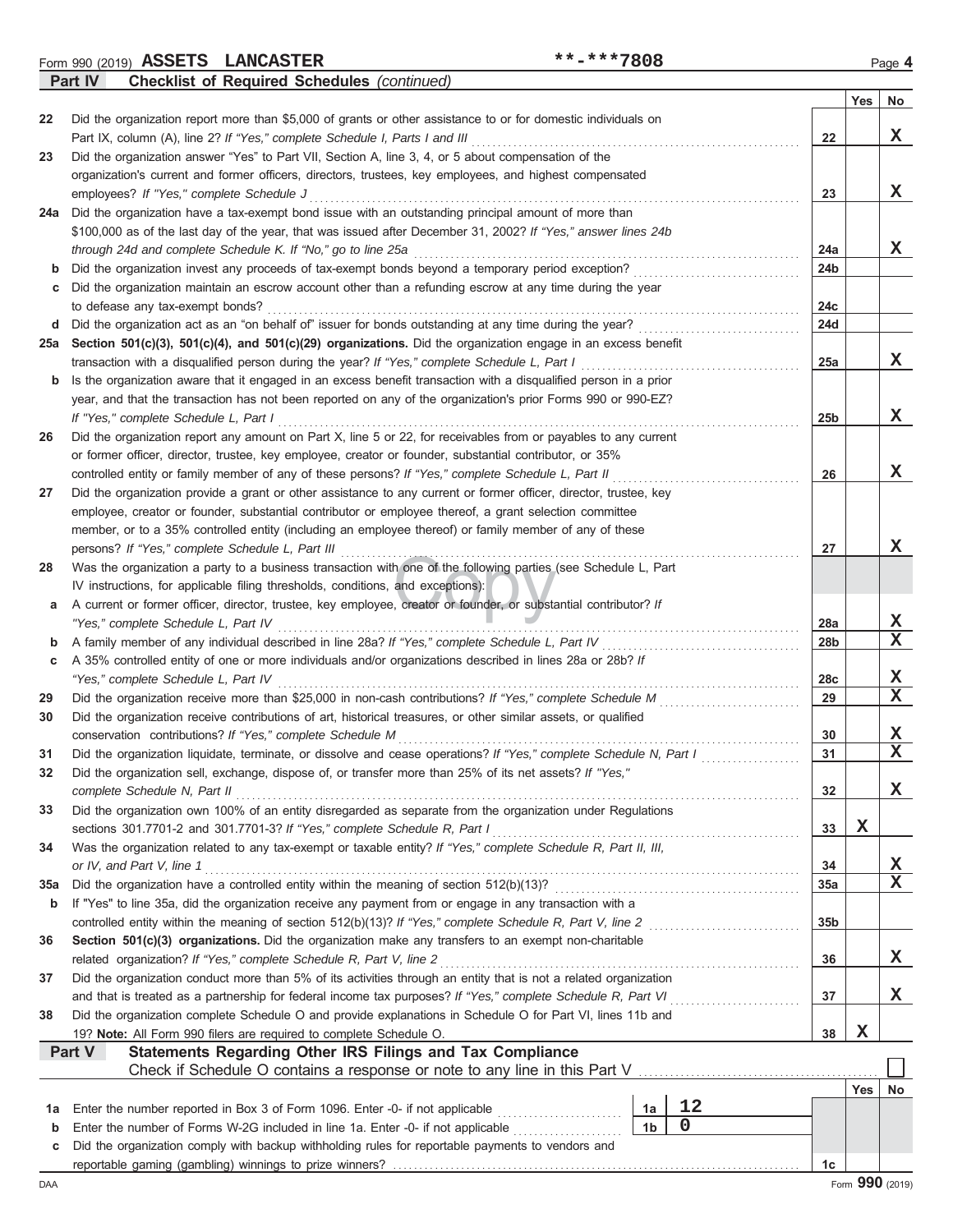|               |  | Form 990 (2019) ASSETS LANCASTER | **-***7808                                                            | Page 5 |
|---------------|--|----------------------------------|-----------------------------------------------------------------------|--------|
| <b>Part V</b> |  |                                  | Statements Regarding Other IRS Filings and Tax Compliance (continued) |        |

|        |                                                                                                                                                 |                 |    |                | Yes | No               |
|--------|-------------------------------------------------------------------------------------------------------------------------------------------------|-----------------|----|----------------|-----|------------------|
| 2a     | Enter the number of employees reported on Form W-3, Transmittal of Wage and Tax                                                                 |                 |    |                |     |                  |
|        | Statements, filed for the calendar year ending with or within the year covered by this return                                                   | 2a              | 17 |                |     |                  |
| b      | If at least one is reported on line 2a, did the organization file all required federal employment tax returns?                                  |                 |    | 2 <sub>b</sub> | X   |                  |
|        | Note: If the sum of lines 1a and 2a is greater than 250, you may be required to e-file (see instructions)                                       |                 |    |                |     |                  |
| за     | Did the organization have unrelated business gross income of \$1,000 or more during the year?                                                   |                 |    | За             |     | X                |
| b      | If "Yes," has it filed a Form 990-T for this year? If "No" to line 3b, provide an explanation on Schedule O                                     |                 | .  | 3b             |     |                  |
| 4a     | At any time during the calendar year, did the organization have an interest in, or a signature or other authority over,                         |                 |    |                |     |                  |
|        | a financial account in a foreign country (such as a bank account, securities account, or other financial account)?                              |                 |    | 4a             |     | X                |
| b      | If "Yes," enter the name of the foreign country ▶                                                                                               |                 |    |                |     |                  |
|        | See instructions for filing requirements for FinCEN Form 114, Report of Foreign Bank and Financial Accounts (FBAR).                             |                 |    |                |     |                  |
| 5a     | Was the organization a party to a prohibited tax shelter transaction at any time during the tax year?                                           |                 |    | 5a             |     | X                |
| b      |                                                                                                                                                 |                 |    | 5 <sub>b</sub> |     | x                |
| c      | If "Yes" to line 5a or 5b, did the organization file Form 8886-T?                                                                               |                 |    | 5c             |     |                  |
| 6а     | Does the organization have annual gross receipts that are normally greater than \$100,000, and did the                                          |                 |    |                |     |                  |
|        | organization solicit any contributions that were not tax deductible as charitable contributions?                                                |                 |    | 6a             |     | x                |
| b      | If "Yes," did the organization include with every solicitation an express statement that such contributions or                                  |                 |    |                |     |                  |
|        | gifts were not tax deductible?                                                                                                                  |                 |    | 6b             |     |                  |
| 7      | Organizations that may receive deductible contributions under section 170(c).                                                                   |                 |    |                |     |                  |
| а      | Did the organization receive a payment in excess of \$75 made partly as a contribution and partly for goods                                     |                 |    |                |     |                  |
|        | and services provided to the payor?                                                                                                             |                 |    | 7а             |     | X                |
| b      | If "Yes," did the organization notify the donor of the value of the goods or services provided?                                                 |                 |    | 7b             |     |                  |
| с      | Did the organization sell, exchange, or otherwise dispose of tangible personal property for which it was                                        |                 |    |                |     |                  |
|        | required to file Form 8282?                                                                                                                     |                 |    | 7c             |     | X                |
| d      | If "Yes," indicate the number of Forms 8282 filed during the year                                                                               | 7d              |    |                |     |                  |
| е      | Did the organization receive any funds, directly or indirectly, to pay premiums on a personal benefit contract?                                 |                 |    | 7e             |     | X                |
| f      | Did the organization, during the year, pay premiums, directly or indirectly, on a personal benefit contract?                                    |                 |    | 7f             |     | $\mathbf x$      |
| g      | If the organization received a contribution of qualified intellectual property, did the organization file Form 8899 as required?                |                 |    | 7g             |     | $\mathbf x$<br>X |
| h      | If the organization received a contribution of cars, boats, airplanes, or other vehicles, did the organization file a Form 1098-C?              |                 |    | 7h             |     |                  |
| 8      | Sponsoring organizations maintaining donor advised funds. Did a donor advised fund maintained by the                                            |                 |    |                |     |                  |
|        | sponsoring organization have excess business holdings at any time during the year?                                                              |                 |    | 8              |     |                  |
| 9      | Sponsoring organizations maintaining donor advised funds.<br>Did the sponsoring organization make any taxable distributions under section 4966? |                 |    | 9a             |     |                  |
| а<br>b |                                                                                                                                                 |                 |    | 9b             |     |                  |
| 10     | Section 501(c)(7) organizations. Enter:                                                                                                         |                 |    |                |     |                  |
| а      | Initiation fees and capital contributions included on Part VIII, line 12                                                                        | 10a             |    |                |     |                  |
| b      | Gross receipts, included on Form 990, Part VIII, line 12, for public use of club facilities                                                     | 10 <sub>b</sub> |    |                |     |                  |
| 11     | Section 501(c)(12) organizations. Enter:                                                                                                        |                 |    |                |     |                  |
| a      | Gross income from members or shareholders                                                                                                       | 11a             |    |                |     |                  |
| b      | Gross income from other sources (Do not net amounts due or paid to other sources                                                                |                 |    |                |     |                  |
|        | against amounts due or received from them.)                                                                                                     | 11 <sub>b</sub> |    |                |     |                  |
| 12a    | Section 4947(a)(1) non-exempt charitable trusts. Is the organization filing Form 990 in lieu of Form 1041?                                      |                 |    | 12a            |     |                  |
| b      | If "Yes," enter the amount of tax-exempt interest received or accrued during the year                                                           | 12 <sub>b</sub> |    |                |     |                  |
| 13     | Section 501(c)(29) qualified nonprofit health insurance issuers.                                                                                |                 |    |                |     |                  |
| а      | Is the organization licensed to issue qualified health plans in more than one state?                                                            |                 |    | 13а            |     |                  |
|        | Note: See the instructions for additional information the organization must report on Schedule O.                                               |                 |    |                |     |                  |
| b      | Enter the amount of reserves the organization is required to maintain by the states in which                                                    |                 |    |                |     |                  |
|        |                                                                                                                                                 | 13 <sub>b</sub> |    |                |     |                  |
| С      | Enter the amount of reserves on hand                                                                                                            | 13 <sub>c</sub> |    |                |     |                  |
| 14a    | Did the organization receive any payments for indoor tanning services during the tax year?                                                      |                 |    | 14a            |     | X                |
| b      |                                                                                                                                                 |                 |    | 14b            |     |                  |
| 15     | Is the organization subject to the section 4960 tax on payment(s) of more than \$1,000,000 in remuneration or                                   |                 |    |                |     |                  |
|        | excess parachute payment(s) during the year?                                                                                                    |                 |    | 15             |     | X.               |
|        | If "Yes," see instructions and file Form 4720, Schedule N.                                                                                      |                 |    |                |     |                  |
| 16     | Is the organization an educational institution subject to the section 4968 excise tax on net investment income?                                 |                 |    | 16             |     | X                |
|        | If "Yes," complete Form 4720, Schedule O.                                                                                                       |                 |    |                |     |                  |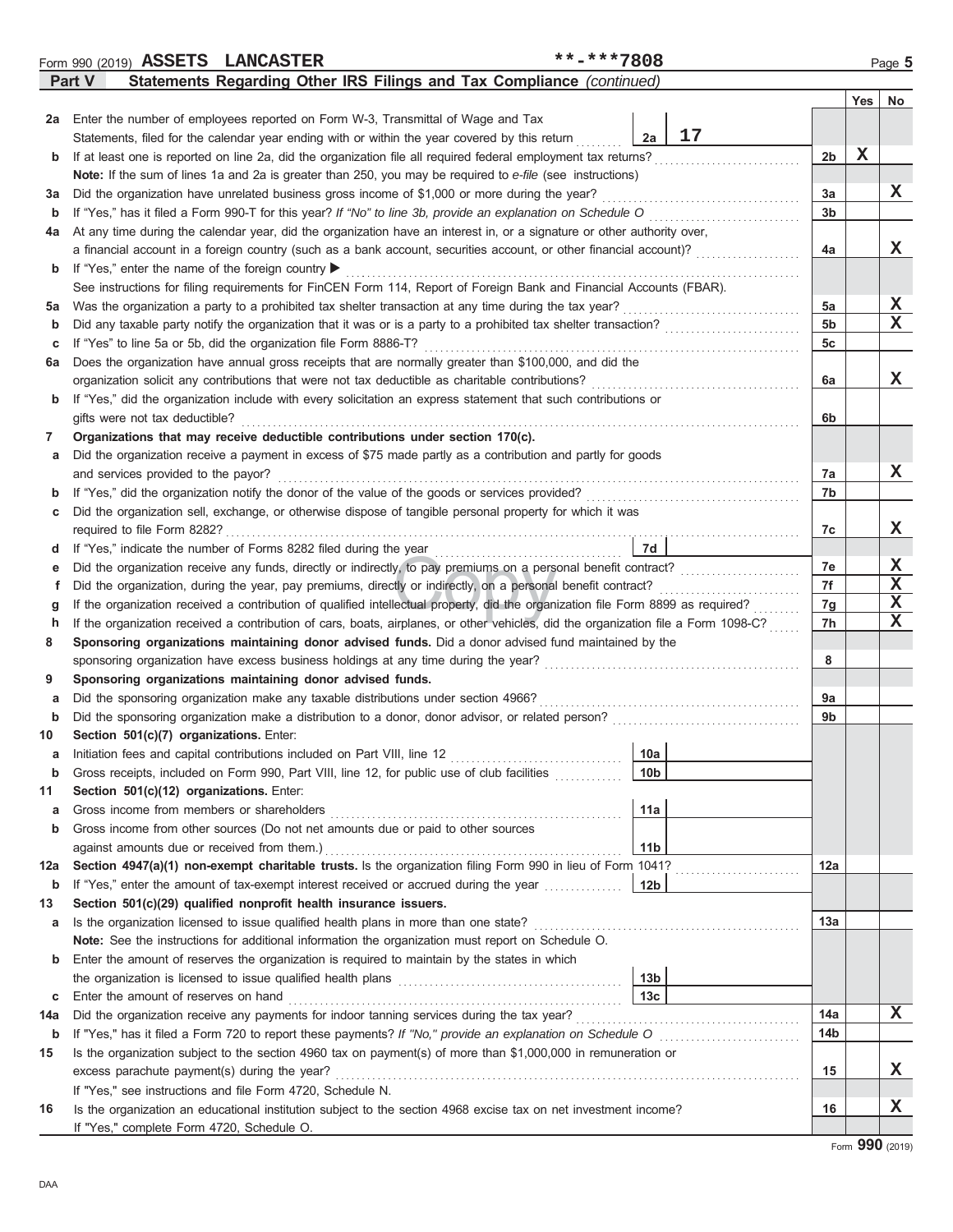|     | **-***7808<br>Form 990 (2019) ASSETS LANCASTER                                                                                                                                                                                 |                 |             | Page 6 |
|-----|--------------------------------------------------------------------------------------------------------------------------------------------------------------------------------------------------------------------------------|-----------------|-------------|--------|
|     | <b>Part VI</b><br>Governance, Management, and Disclosure For each "Yes" response to lines 2 through 7b below, and for a "No"                                                                                                   |                 |             |        |
|     | response to line 8a, 8b, or 10b below, describe the circumstances, processes, or changes on Schedule O. See instructions.                                                                                                      |                 |             |        |
|     |                                                                                                                                                                                                                                |                 |             | х      |
|     | Section A. Governing Body and Management                                                                                                                                                                                       |                 |             |        |
|     |                                                                                                                                                                                                                                |                 | Yes         | No     |
| 1а  | 14<br>1a<br>Enter the number of voting members of the governing body at the end of the tax year                                                                                                                                |                 |             |        |
|     | If there are material differences in voting rights among members of the governing body, or                                                                                                                                     |                 |             |        |
|     |                                                                                                                                                                                                                                |                 |             |        |
|     | if the governing body delegated broad authority to an executive committee or similar                                                                                                                                           |                 |             |        |
|     | committee, explain on Schedule O.                                                                                                                                                                                              |                 |             |        |
| b   | 14<br>1b<br>Enter the number of voting members included on line 1a, above, who are independent                                                                                                                                 |                 |             |        |
| 2   | Did any officer, director, trustee, or key employee have a family relationship or a business relationship with                                                                                                                 |                 |             |        |
|     | any other officer, director, trustee, or key employee?                                                                                                                                                                         | $\mathbf{2}$    |             | X      |
| 3   | Did the organization delegate control over management duties customarily performed by or under the direct                                                                                                                      |                 |             |        |
|     | supervision of officers, directors, trustees, or key employees to a management company or other person?                                                                                                                        | 3               |             | X      |
| 4   | Did the organization make any significant changes to its governing documents since the prior Form 990 was filed?                                                                                                               | 4               |             | X      |
| 5   | Did the organization become aware during the year of a significant diversion of the organization's assets?                                                                                                                     | 5               |             | х      |
| 6   | Did the organization have members or stockholders?                                                                                                                                                                             | 6               |             | х      |
| 7a  | Did the organization have members, stockholders, or other persons who had the power to elect or appoint                                                                                                                        |                 |             |        |
|     | one or more members of the governing body?                                                                                                                                                                                     | 7a              |             | X      |
|     | Are any governance decisions of the organization reserved to (or subject to approval by) members,                                                                                                                              |                 |             |        |
| b   |                                                                                                                                                                                                                                |                 |             | х      |
|     | stockholders, or persons other than the governing body?                                                                                                                                                                        | 7b              |             |        |
| 8   | Did the organization contemporaneously document the meetings held or written actions undertaken during the year by the following:                                                                                              |                 |             |        |
| а   | The governing body?                                                                                                                                                                                                            | 8a              | X           |        |
| b   | Each committee with authority to act on behalf of the governing body?                                                                                                                                                          | 8b              | $\mathbf X$ |        |
| 9   | Is there any officer, director, trustee, or key employee listed in Part VII, Section A, who cannot be reached at                                                                                                               |                 |             |        |
|     |                                                                                                                                                                                                                                | 9               |             | х      |
|     | <b>Section B. Policies</b> (This Section B requests information about policies not required by the Internal Revenue Code.)                                                                                                     |                 |             |        |
|     |                                                                                                                                                                                                                                |                 | Yes         | No     |
| 10a | Did the organization have local chapters, branches, or affiliates?                                                                                                                                                             | 10a             |             | х      |
| b   | If "Yes," did the organization have written policies and procedures governing the activities of such chapters,                                                                                                                 |                 |             |        |
|     | affiliates, and branches to ensure their operations are consistent with the organization's exempt purposes?                                                                                                                    | 10 <sub>b</sub> |             |        |
| 11a | Has the organization provided a complete copy of this Form 990 to all members of its governing body before filing the form?                                                                                                    | 11a             | х           |        |
| b   | Describe in Schedule O the process, if any, used by the organization to review this Form 990.                                                                                                                                  |                 |             |        |
|     | Did the organization have a written conflict of interest policy? If "No," go to line 13                                                                                                                                        | 12a             | X           |        |
| 12a |                                                                                                                                                                                                                                |                 | $\mathbf X$ |        |
| b   | Were officers, directors, or trustees, and key employees required to disclose annually interests that could give rise to conflicts?                                                                                            | 12 <sub>b</sub> |             |        |
|     | Did the organization regularly and consistently monitor and enforce compliance with the policy? If "Yes,"                                                                                                                      |                 |             |        |
|     | describe in Schedule O how this was done                                                                                                                                                                                       | 12c             | X           |        |
| 13  | Did the organization have a written whistleblower policy?                                                                                                                                                                      | 13              | $\mathbf X$ |        |
| 14  | Did the organization have a written document retention and destruction policy?                                                                                                                                                 | 14              | х           |        |
| 15  | Did the process for determining compensation of the following persons include a review and approval by                                                                                                                         |                 |             |        |
|     | independent persons, comparability data, and contemporaneous substantiation of the deliberation and decision?                                                                                                                  |                 |             |        |
| a   | The organization's CEO, Executive Director, or top management official [11] content to the organization's CEO, Executive Director, or top management official [11] content to the organization's CEO, Executive Director, or t | 15a             | $\mathbf x$ |        |
| b   | Other officers or key employees of the organization                                                                                                                                                                            | 15 <sub>b</sub> | X           |        |
|     | If "Yes" to line 15a or 15b, describe the process in Schedule O (see instructions).                                                                                                                                            |                 |             |        |
| 16a | Did the organization invest in, contribute assets to, or participate in a joint venture or similar arrangement                                                                                                                 |                 |             |        |
|     | with a taxable entity during the year?                                                                                                                                                                                         | 16a             |             | х      |
|     | <b>b</b> If "Yes," did the organization follow a written policy or procedure requiring the organization to evaluate its                                                                                                        |                 |             |        |
|     | participation in joint venture arrangements under applicable federal tax law, and take steps to safeguard the                                                                                                                  |                 |             |        |
|     |                                                                                                                                                                                                                                | 16 <sub>b</sub> |             |        |
|     | <b>Section C. Disclosure</b>                                                                                                                                                                                                   |                 |             |        |
|     |                                                                                                                                                                                                                                |                 |             |        |
| 17  | List the states with which a copy of this Form 990 is required to be filed ><br><b>PA</b>                                                                                                                                      |                 |             |        |
| 18  | Section 6104 requires an organization to make its Forms 1023 (1024 or 1024-A, if applicable), 990, and 990-T (Section 501(c)                                                                                                   |                 |             |        |
|     | (3)s only) available for public inspection. Indicate how you made these available. Check all that apply.                                                                                                                       |                 |             |        |
|     | Another's website $ \mathbf{X} $ Upon request<br>$ \mathbf{X} $ Own website<br>Other (explain on Schedule O)                                                                                                                   |                 |             |        |
| 19  | Describe on Schedule O whether (and if so, how) the organization made its governing documents, conflict of interest policy, and                                                                                                |                 |             |        |
|     | financial statements available to the public during the tax year.                                                                                                                                                              |                 |             |        |
| 20  | State the name, address, and telephone number of the person who possesses the organization's books and records                                                                                                                 |                 |             |        |
|     | 24 S QUEEN ST<br><b>ALEX ALVAREZ</b>                                                                                                                                                                                           |                 |             |        |
|     | PA 17603<br><b>LANCASTER</b>                                                                                                                                                                                                   | 717-393-6089    |             |        |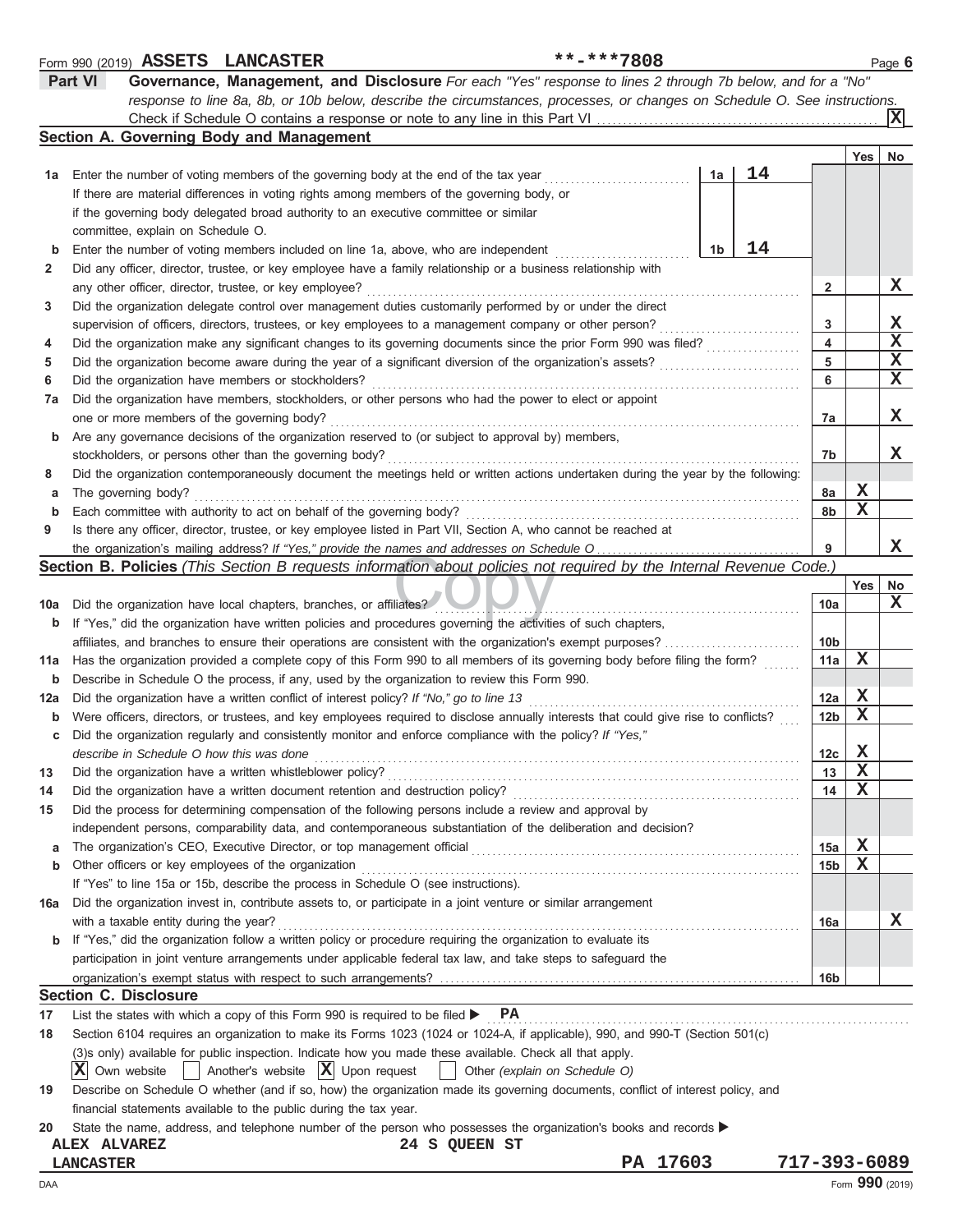| ASSETS<br>990 (2019)<br>Form<br>$\sim$ | - +<br>.<br>Paɑe | 7808** | <b>LANCASTER</b> |  |
|----------------------------------------|------------------|--------|------------------|--|
|----------------------------------------|------------------|--------|------------------|--|

| Part VII Compensation of Officers, Directors, Trustees, Key Employees, Highest Compensated Employees, and<br><b>Independent Contractors</b>                                                                                                                                                                                   |                                     |                                   |              |             |                 |                                                              |                                               |                                                   |                                                     |
|-------------------------------------------------------------------------------------------------------------------------------------------------------------------------------------------------------------------------------------------------------------------------------------------------------------------------------|-------------------------------------|-----------------------------------|--------------|-------------|-----------------|--------------------------------------------------------------|-----------------------------------------------|---------------------------------------------------|-----------------------------------------------------|
| Check if Schedule O contains a response or note to any line in this Part VII                                                                                                                                                                                                                                                  |                                     |                                   |              |             |                 |                                                              |                                               |                                                   |                                                     |
| Officers, Directors, Trustees, Key Employees, and Highest Compensated Employees<br>Section A.                                                                                                                                                                                                                                 |                                     |                                   |              |             |                 |                                                              |                                               |                                                   |                                                     |
| 1a Complete this table for all persons required to be listed. Report compensation for the calendar year ending with or within the<br>organization's tax year.                                                                                                                                                                 |                                     |                                   |              |             |                 |                                                              |                                               |                                                   |                                                     |
| • List all of the organization's <b>current</b> officers, directors, trustees (whether individuals or organizations), regardless of amount of<br>compensation. Enter -0- in columns (D), (E), and (F) if no compensation was paid.                                                                                            |                                     |                                   |              |             |                 |                                                              |                                               |                                                   |                                                     |
| • List all of the organization's current key employees, if any. See instructions for definition of "key employee."                                                                                                                                                                                                            |                                     |                                   |              |             |                 |                                                              |                                               |                                                   |                                                     |
| List the organization's five current highest compensated employees (other than an officer, director, trustee, or key employee)<br>who received reportable compensation (Box 5 of Form W-2 and/or Box 7 of Form 1099-MISC) of more than \$100,000 from the<br>organization and any related organizations.                      |                                     |                                   |              |             |                 |                                                              |                                               |                                                   |                                                     |
| List all of the organization's former officers, key employees, and highest compensated employees who received more than<br>\$100,000 of reportable compensation from the organization and any related organizations.                                                                                                          |                                     |                                   |              |             |                 |                                                              |                                               |                                                   |                                                     |
| • List all of the organization's former directors or trustees that received, in the capacity as a former director or trustee of the<br>organization, more than \$10,000 of reportable compensation from the organization and any related organizations.<br>See instructions for the order in which to list the persons above. |                                     |                                   |              |             |                 |                                                              |                                               |                                                   |                                                     |
| Check this box if neither the organization nor any related organization compensated any current officer, director, or trustee.                                                                                                                                                                                                |                                     |                                   |              |             |                 |                                                              |                                               |                                                   |                                                     |
| (A)<br>Name and title                                                                                                                                                                                                                                                                                                         | (B)<br>Average<br>hours<br>per week |                                   |              |             | (C)<br>Position | (do not check more than one<br>box, unless person is both an | (D)<br>Reportable<br>compensation<br>from the | (E)<br>Reportable<br>compensation<br>from related | (F)<br>Estimated amount<br>of other<br>compensation |
|                                                                                                                                                                                                                                                                                                                               | (list any<br>hours for              |                                   |              |             |                 | officer and a director/trustee)                              | organization<br>(W-2/1099-MISC)               | organizations<br>(W-2/1099-MISC)                  | from the<br>organization and                        |
|                                                                                                                                                                                                                                                                                                                               | related<br>organizations            |                                   | nstitutional | Officer     | Ķey             | Former                                                       |                                               |                                                   | related organizations                               |
|                                                                                                                                                                                                                                                                                                                               | below                               |                                   |              |             | employee        |                                                              |                                               |                                                   |                                                     |
|                                                                                                                                                                                                                                                                                                                               | dotted line)                        | Individual trustee<br>or director | trustee      |             |                 | Highest compensated<br>employee                              |                                               |                                                   |                                                     |
| (1) TINA CAMPBELL                                                                                                                                                                                                                                                                                                             |                                     |                                   |              |             |                 |                                                              |                                               |                                                   |                                                     |
|                                                                                                                                                                                                                                                                                                                               | 40.00                               |                                   |              |             |                 |                                                              |                                               |                                                   |                                                     |
| CEO                                                                                                                                                                                                                                                                                                                           | 0.00                                |                                   |              | X           |                 |                                                              | 75,775                                        | 0                                                 | 4,562                                               |
| (2) JONATHAN<br>COLEMAN                                                                                                                                                                                                                                                                                                       |                                     |                                   |              |             |                 |                                                              |                                               |                                                   |                                                     |
| EX-OFICIO                                                                                                                                                                                                                                                                                                                     | 40.00<br>0.00                       |                                   |              | $\mathbf X$ |                 |                                                              | 68,850                                        | 0                                                 | 6,634                                               |
| (3) ALEX ALVAREZ                                                                                                                                                                                                                                                                                                              |                                     |                                   |              |             |                 |                                                              |                                               |                                                   |                                                     |
|                                                                                                                                                                                                                                                                                                                               | 2.00                                |                                   |              |             |                 |                                                              |                                               |                                                   |                                                     |
| TREASURER                                                                                                                                                                                                                                                                                                                     | 0.00                                | $\mathbf x$                       |              | $\mathbf x$ |                 |                                                              | 0                                             | 0                                                 | $\mathbf 0$                                         |
| (4) PETER BARBER                                                                                                                                                                                                                                                                                                              | 2.00                                |                                   |              |             |                 |                                                              |                                               |                                                   |                                                     |
| <b>DIRECTOR</b>                                                                                                                                                                                                                                                                                                               | 0.00                                | $\mathbf x$                       |              |             |                 |                                                              | 0                                             | 0                                                 | 0                                                   |
| (5) JESSE CASLER                                                                                                                                                                                                                                                                                                              |                                     |                                   |              |             |                 |                                                              |                                               |                                                   |                                                     |
|                                                                                                                                                                                                                                                                                                                               | 2.00                                |                                   |              |             |                 |                                                              |                                               |                                                   |                                                     |
| <b>CHAIR</b>                                                                                                                                                                                                                                                                                                                  | 0.00                                | $\mathbf x$                       |              | $\mathbf X$ |                 |                                                              | 0                                             | 0                                                 | $\mathbf 0$                                         |
| (6) CLAUDIA GALDAMEZ                                                                                                                                                                                                                                                                                                          |                                     |                                   |              |             |                 |                                                              |                                               |                                                   |                                                     |
| <b>DIRECTOR</b>                                                                                                                                                                                                                                                                                                               | 2.00<br>0.00                        | $\mathbf X$                       |              |             |                 |                                                              | 0                                             | 0                                                 | $\mathbf 0$                                         |
| (7) KENT HARTZLER                                                                                                                                                                                                                                                                                                             |                                     |                                   |              |             |                 |                                                              |                                               |                                                   |                                                     |
|                                                                                                                                                                                                                                                                                                                               | 2.00                                |                                   |              |             |                 |                                                              |                                               |                                                   |                                                     |
| <b>DIRECTOR</b>                                                                                                                                                                                                                                                                                                               | 0.00                                | $\mathbf x$                       |              |             |                 |                                                              | 0                                             | 0                                                 | $\mathbf 0$                                         |
| (8) LIZ MARTIN                                                                                                                                                                                                                                                                                                                |                                     |                                   |              |             |                 |                                                              |                                               |                                                   |                                                     |
|                                                                                                                                                                                                                                                                                                                               | 2.00                                |                                   |              |             |                 |                                                              |                                               |                                                   |                                                     |
| VICE CHAIR                                                                                                                                                                                                                                                                                                                    | 0.00                                | X                                 |              | $\mathbf X$ |                 |                                                              | 0                                             | 0                                                 | $\mathbf 0$                                         |
| (9) RUTH MARTIN                                                                                                                                                                                                                                                                                                               |                                     |                                   |              |             |                 |                                                              |                                               |                                                   |                                                     |
|                                                                                                                                                                                                                                                                                                                               | 2.00                                |                                   |              |             |                 |                                                              |                                               |                                                   |                                                     |
| PAST CHAIR<br>(10) NANCY NEFF                                                                                                                                                                                                                                                                                                 | 0.00                                | X                                 |              | $\mathbf X$ |                 |                                                              | 0                                             | 0                                                 | $\mathbf 0$                                         |
|                                                                                                                                                                                                                                                                                                                               | 2.00                                |                                   |              |             |                 |                                                              |                                               |                                                   |                                                     |
| <b>DIRECTOR</b>                                                                                                                                                                                                                                                                                                               | 0.00                                | $\mathbf X$                       |              |             |                 |                                                              | 0                                             | 0                                                 | $\mathbf 0$                                         |
| (11) JULIE PEACHEY                                                                                                                                                                                                                                                                                                            |                                     |                                   |              |             |                 |                                                              |                                               |                                                   |                                                     |
|                                                                                                                                                                                                                                                                                                                               | 2.00                                |                                   |              |             |                 |                                                              |                                               |                                                   |                                                     |

**SECRETARY**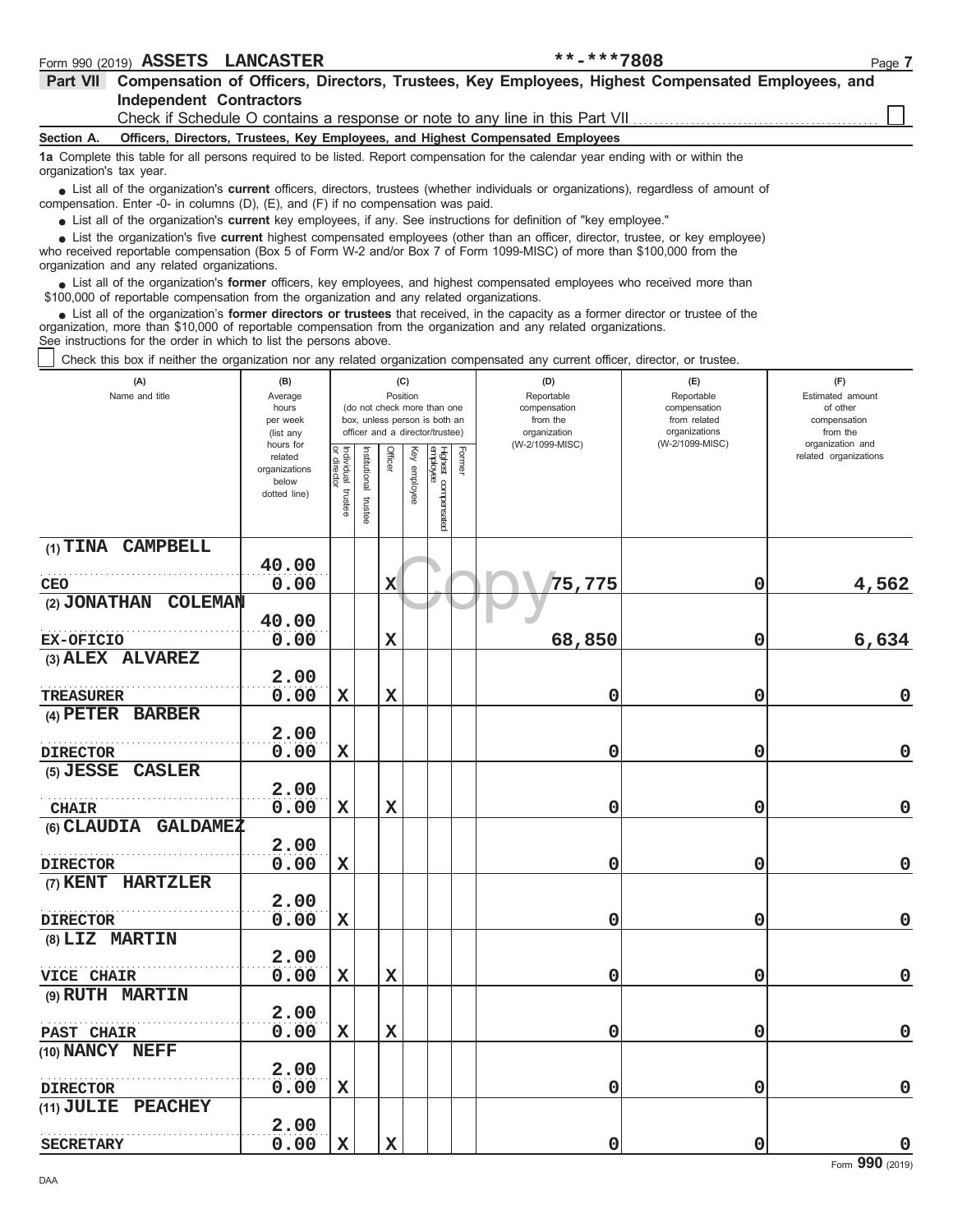| Form 990 (2019) ASSETS LANCASTER<br>Part VII                                                                                                                                                                              |                                                               |                                      |                       |          |                                                                                                        |                                 |        | **-***7808<br>Section A. Officers, Directors, Trustees, Key Employees, and Highest Compensated Employees (continued) |                                                                                       |                                                                 | Page 8              |
|---------------------------------------------------------------------------------------------------------------------------------------------------------------------------------------------------------------------------|---------------------------------------------------------------|--------------------------------------|-----------------------|----------|--------------------------------------------------------------------------------------------------------|---------------------------------|--------|----------------------------------------------------------------------------------------------------------------------|---------------------------------------------------------------------------------------|-----------------------------------------------------------------|---------------------|
| (A)<br>Name and title                                                                                                                                                                                                     | (B)<br>Average<br>hours<br>per week<br>(list any<br>hours for |                                      |                       | Position | (C)<br>(do not check more than one<br>box, unless person is both an<br>officer and a director/trustee) |                                 |        | (D)<br>Reportable<br>compensation<br>from the<br>organization                                                        | (E)<br>Reportable<br>compensation<br>from related<br>organizations<br>(W-2/1099-MISC) | (F)<br>Estimated amount<br>of other<br>compensation<br>from the |                     |
|                                                                                                                                                                                                                           | related<br>organizations<br>below<br>dotted line)             | Individual<br>or director<br>trustee | Institutional trustee | Officer  | Key employee                                                                                           | Highest compensated<br>employee | Former | (W-2/1099-MISC)                                                                                                      |                                                                                       | organization and<br>related organizations                       |                     |
| (12)<br><b>ALEX RIVERA</b>                                                                                                                                                                                                |                                                               |                                      |                       |          |                                                                                                        |                                 |        |                                                                                                                      |                                                                                       |                                                                 |                     |
|                                                                                                                                                                                                                           | 2.00<br>0.00                                                  |                                      |                       |          |                                                                                                        |                                 |        |                                                                                                                      |                                                                                       |                                                                 |                     |
| <b>DIRECTOR</b><br>(13)<br><b>FRED</b><br><b>WALLER</b>                                                                                                                                                                   |                                                               | $\mathbf x$                          |                       |          |                                                                                                        |                                 |        | 0                                                                                                                    | 0                                                                                     |                                                                 | 0                   |
| <b>DIRECTOR</b>                                                                                                                                                                                                           | 2.00<br>0.00                                                  | $\mathbf x$                          |                       |          |                                                                                                        |                                 |        | 0                                                                                                                    | 0                                                                                     |                                                                 | 0                   |
| <b>LASHONDA</b><br>(14)                                                                                                                                                                                                   | WHITAKER                                                      |                                      |                       |          |                                                                                                        |                                 |        |                                                                                                                      |                                                                                       |                                                                 |                     |
| <b>DIRECTOR</b>                                                                                                                                                                                                           | 2.00<br>0.00                                                  | $\mathbf x$                          |                       |          |                                                                                                        |                                 |        | 0                                                                                                                    | 0                                                                                     |                                                                 | 0                   |
|                                                                                                                                                                                                                           |                                                               |                                      |                       |          |                                                                                                        |                                 |        |                                                                                                                      |                                                                                       |                                                                 |                     |
|                                                                                                                                                                                                                           |                                                               |                                      |                       |          |                                                                                                        |                                 |        |                                                                                                                      |                                                                                       |                                                                 |                     |
|                                                                                                                                                                                                                           |                                                               |                                      |                       |          |                                                                                                        |                                 |        |                                                                                                                      |                                                                                       |                                                                 |                     |
|                                                                                                                                                                                                                           |                                                               |                                      |                       |          |                                                                                                        |                                 |        |                                                                                                                      |                                                                                       |                                                                 |                     |
|                                                                                                                                                                                                                           |                                                               |                                      |                       |          |                                                                                                        |                                 |        |                                                                                                                      |                                                                                       |                                                                 |                     |
|                                                                                                                                                                                                                           |                                                               |                                      |                       |          |                                                                                                        |                                 |        |                                                                                                                      |                                                                                       |                                                                 |                     |
|                                                                                                                                                                                                                           |                                                               |                                      |                       |          |                                                                                                        |                                 |        | 144,625                                                                                                              |                                                                                       |                                                                 | 11,196              |
| Total from continuation sheets to Part VII, Section A<br>C<br>d                                                                                                                                                           |                                                               |                                      |                       |          |                                                                                                        |                                 |        | 144,625                                                                                                              |                                                                                       |                                                                 | 11,196              |
| Total number of individuals (including but not limited to those listed above) who received more than \$100,000 of<br>$\mathbf{2}$<br>reportable compensation from the organization $\triangleright$ 0                     |                                                               |                                      |                       |          |                                                                                                        |                                 |        |                                                                                                                      |                                                                                       |                                                                 |                     |
|                                                                                                                                                                                                                           |                                                               |                                      |                       |          |                                                                                                        |                                 |        |                                                                                                                      |                                                                                       |                                                                 | Yes<br>No           |
| Did the organization list any former officer, director, trustee, key employee, or highest compensated<br>3                                                                                                                |                                                               |                                      |                       |          |                                                                                                        |                                 |        |                                                                                                                      |                                                                                       | 3                                                               | X                   |
| For any individual listed on line 1a, is the sum of reportable compensation and other compensation from the<br>4<br>organization and related organizations greater than \$150,000? If "Yes," complete Schedule J for such |                                                               |                                      |                       |          |                                                                                                        |                                 |        |                                                                                                                      |                                                                                       |                                                                 |                     |
| Did any person listed on line 1a receive or accrue compensation from any unrelated organization or individual<br>5                                                                                                        |                                                               |                                      |                       |          |                                                                                                        |                                 |        |                                                                                                                      |                                                                                       | 4                                                               | X<br>x              |
| for services rendered to the organization? If "Yes," complete Schedule J for such person<br>Section B. Independent Contractors                                                                                            |                                                               |                                      |                       |          |                                                                                                        |                                 |        |                                                                                                                      |                                                                                       | 5                                                               |                     |
| Complete this table for your five highest compensated independent contractors that received more than \$100,000 of<br>1                                                                                                   |                                                               |                                      |                       |          |                                                                                                        |                                 |        |                                                                                                                      |                                                                                       |                                                                 |                     |
| compensation from the organization. Report compensation for the calendar year ending with or within the organization's tax year.                                                                                          |                                                               |                                      |                       |          |                                                                                                        |                                 |        |                                                                                                                      |                                                                                       |                                                                 | (C)<br>Compensation |
|                                                                                                                                                                                                                           | (A)<br>Name and business address                              |                                      |                       |          |                                                                                                        |                                 |        |                                                                                                                      | (B)<br>Description of services                                                        |                                                                 |                     |

|    | reportable compensation from the organization $\blacktriangleright$ 0                                         |            |           |
|----|---------------------------------------------------------------------------------------------------------------|------------|-----------|
|    |                                                                                                               | <b>Yes</b> | <b>NO</b> |
| 3  | Did the organization list any <b>former</b> officer, director, trustee, key employee, or highest compensated  |            |           |
|    | employee on line 1a? If "Yes," complete Schedule J for such individual                                        |            |           |
| 4  | For any individual listed on line 1a, is the sum of reportable compensation and other compensation from the   |            |           |
|    | organization and related organizations greater than \$150,000? If "Yes," complete Schedule J for such         |            |           |
|    | individual                                                                                                    |            |           |
| 5. | Did any person listed on line 1a receive or accrue compensation from any unrelated organization or individual |            |           |
|    | for services rendered to the organization? If "Yes," complete Schedule J for such person                      |            |           |

### **Section B. Independent Contractors**

| Complete this table for your five highest compensated independent contractors that received more than \$100,000 of               |
|----------------------------------------------------------------------------------------------------------------------------------|
| compensation from the organization. Report compensation for the calendar year ending with or within the organization's tax year. |

|                                                                                                                                                                                                        | (A)<br>Name and business address | (B)<br>Description of services | (C)<br>Compensation |  |
|--------------------------------------------------------------------------------------------------------------------------------------------------------------------------------------------------------|----------------------------------|--------------------------------|---------------------|--|
|                                                                                                                                                                                                        |                                  |                                |                     |  |
|                                                                                                                                                                                                        |                                  |                                |                     |  |
|                                                                                                                                                                                                        |                                  |                                |                     |  |
|                                                                                                                                                                                                        |                                  |                                |                     |  |
|                                                                                                                                                                                                        |                                  |                                |                     |  |
| Total number of independent contractors (including but not limited to those listed above) who received more than \$100,000 of compensation from the organization $\blacktriangleright$<br>$\mathbf{2}$ |                                  |                                |                     |  |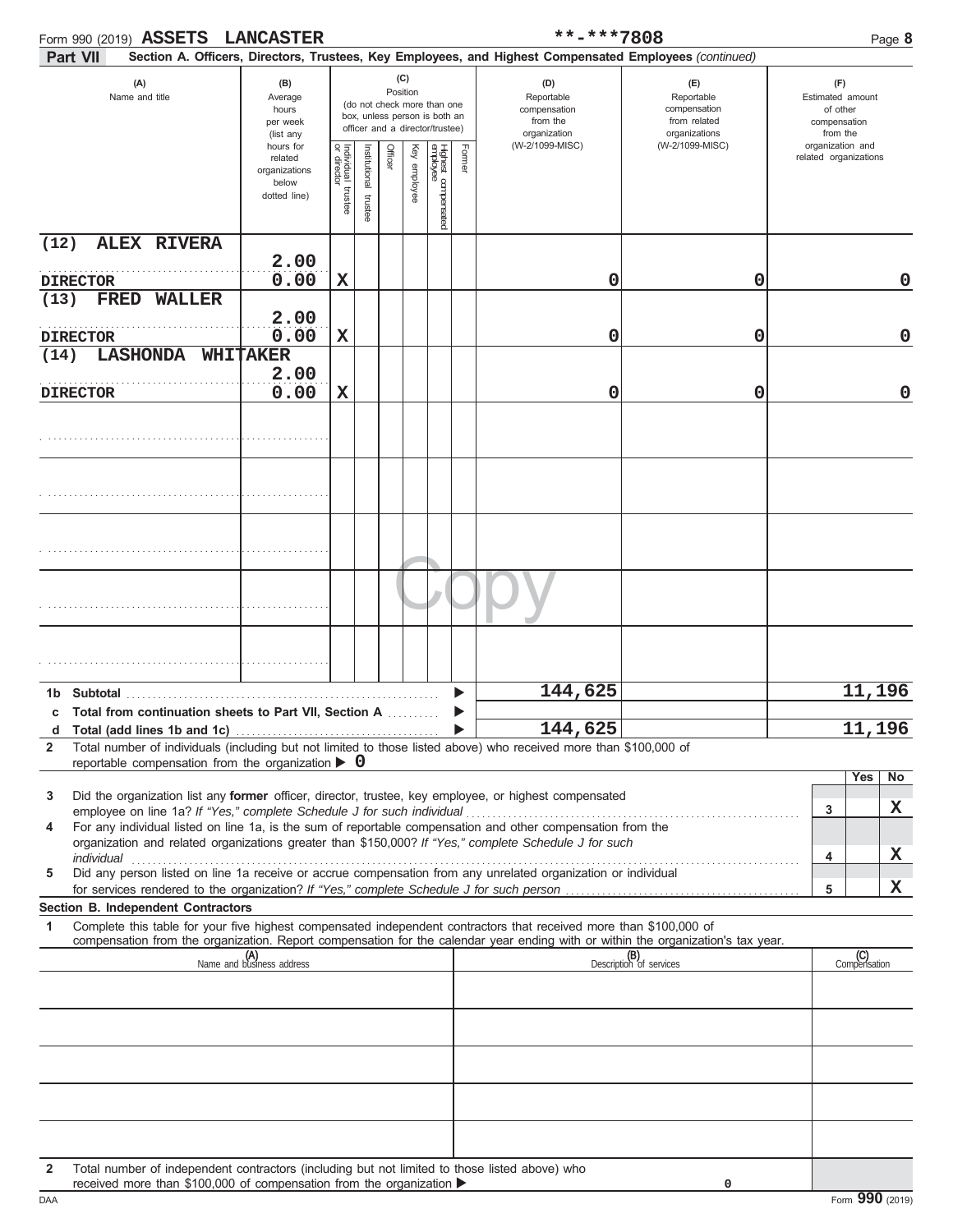### Form 990 (2019) Page **9 ASSETS LANCASTER \*\*-\*\*\*7808 Part VIII** Statement of Revenue

Statement of Revenus

٦

|                                                                  |     |                                                                                                                                                                                                                                     |    |                              |                 |                       | (A)<br>Total revenue | (B)<br>Related or exempt<br>function revenue | (C)<br>Unrelated<br>business revenue | (D)<br>Revenue excluded<br>from tax under |
|------------------------------------------------------------------|-----|-------------------------------------------------------------------------------------------------------------------------------------------------------------------------------------------------------------------------------------|----|------------------------------|-----------------|-----------------------|----------------------|----------------------------------------------|--------------------------------------|-------------------------------------------|
|                                                                  |     |                                                                                                                                                                                                                                     |    |                              |                 |                       |                      |                                              |                                      | sections 512-514                          |
|                                                                  |     | 1a Federated campaigns                                                                                                                                                                                                              |    |                              | 1a              |                       |                      |                                              |                                      |                                           |
| <b>Contributions, Gifts, Grants</b><br>and Other Similar Amounts |     | <b>b</b> Membership dues                                                                                                                                                                                                            |    | .                            | 1 <sub>b</sub>  |                       |                      |                                              |                                      |                                           |
|                                                                  |     | c Fundraising events                                                                                                                                                                                                                |    |                              | 1 <sub>c</sub>  |                       |                      |                                              |                                      |                                           |
|                                                                  |     | d Related organizations                                                                                                                                                                                                             |    | <u> 1999 - Jan Barbara I</u> | 1 <sub>d</sub>  |                       |                      |                                              |                                      |                                           |
|                                                                  |     | <b>e</b> Government grants (contributions)                                                                                                                                                                                          |    | <u>.</u>                     | 1e              | 370,216               |                      |                                              |                                      |                                           |
|                                                                  |     | f All other contributions, gifts, grants,                                                                                                                                                                                           |    |                              |                 |                       |                      |                                              |                                      |                                           |
|                                                                  |     | and similar amounts not included above                                                                                                                                                                                              |    |                              | 1f              | 569,054               |                      |                                              |                                      |                                           |
|                                                                  |     | <b>g</b> Noncash contributions included in lines 1a-1f                                                                                                                                                                              |    |                              | $1g \sqrt{3}$   |                       |                      |                                              |                                      |                                           |
|                                                                  |     |                                                                                                                                                                                                                                     |    |                              |                 | $\blacktriangleright$ | 939,270              |                                              |                                      |                                           |
|                                                                  |     |                                                                                                                                                                                                                                     |    |                              |                 | <b>Business Code</b>  |                      |                                              |                                      |                                           |
|                                                                  | 2a  | PROGRAM SERVICE REVENUE                                                                                                                                                                                                             |    |                              |                 |                       | 1,125,707            | 1,125,707                                    |                                      |                                           |
|                                                                  | b   | INTEREST INCOME                                                                                                                                                                                                                     |    |                              |                 |                       | 18,363               | 18,363                                       |                                      |                                           |
| Program Service<br>Revenue                                       | c   |                                                                                                                                                                                                                                     |    |                              |                 |                       |                      |                                              |                                      |                                           |
|                                                                  |     |                                                                                                                                                                                                                                     |    |                              |                 |                       |                      |                                              |                                      |                                           |
|                                                                  |     |                                                                                                                                                                                                                                     |    |                              |                 |                       |                      |                                              |                                      |                                           |
|                                                                  |     | f All other program service revenue                                                                                                                                                                                                 |    |                              |                 |                       |                      |                                              |                                      |                                           |
|                                                                  |     |                                                                                                                                                                                                                                     |    |                              |                 | ь                     | 1,144,070            |                                              |                                      |                                           |
|                                                                  | 3   | Investment income (including dividends, interest, and                                                                                                                                                                               |    |                              |                 |                       |                      |                                              |                                      |                                           |
|                                                                  |     |                                                                                                                                                                                                                                     |    |                              |                 |                       |                      |                                              |                                      |                                           |
|                                                                  | 4   | Income from investment of tax-exempt bond proceeds                                                                                                                                                                                  |    |                              |                 |                       |                      |                                              |                                      |                                           |
|                                                                  | 5   |                                                                                                                                                                                                                                     |    |                              |                 |                       |                      |                                              |                                      |                                           |
|                                                                  |     |                                                                                                                                                                                                                                     |    | (i) Real                     |                 | (ii) Personal         |                      |                                              |                                      |                                           |
|                                                                  |     | <b>6a</b> Gross rents                                                                                                                                                                                                               | 6a |                              |                 |                       |                      |                                              |                                      |                                           |
|                                                                  | b   | Less: rental expenses                                                                                                                                                                                                               | 6b |                              |                 |                       |                      |                                              |                                      |                                           |
|                                                                  | c   | Rental inc. or (loss)                                                                                                                                                                                                               | 6c |                              |                 |                       |                      |                                              |                                      |                                           |
|                                                                  | d   | <b>7a</b> Gross amount from                                                                                                                                                                                                         |    |                              |                 |                       |                      |                                              |                                      |                                           |
|                                                                  |     | sales of assets                                                                                                                                                                                                                     |    | (i) Securities               |                 | (ii) Other            |                      |                                              |                                      |                                           |
|                                                                  |     | other than inventory                                                                                                                                                                                                                | 7a |                              |                 |                       |                      |                                              |                                      |                                           |
|                                                                  |     | <b>b</b> Less: cost or other                                                                                                                                                                                                        |    |                              |                 |                       |                      |                                              |                                      |                                           |
| Revenue                                                          |     | basis and sales exps.                                                                                                                                                                                                               | 7b |                              |                 |                       |                      |                                              |                                      |                                           |
|                                                                  |     | c Gain or (loss)                                                                                                                                                                                                                    | 7c |                              |                 |                       |                      |                                              |                                      |                                           |
| <b>Other</b>                                                     |     |                                                                                                                                                                                                                                     |    |                              |                 |                       |                      |                                              |                                      |                                           |
|                                                                  |     | 8a Gross income from fundraising events                                                                                                                                                                                             |    |                              |                 |                       |                      |                                              |                                      |                                           |
|                                                                  |     | (not including \$<br>of contributions reported on line 1c).                                                                                                                                                                         |    |                              |                 |                       |                      |                                              |                                      |                                           |
|                                                                  |     | See Part IV, line 18                                                                                                                                                                                                                |    |                              | 8a              |                       |                      |                                              |                                      |                                           |
|                                                                  |     | <b>b</b> Less: direct expenses                                                                                                                                                                                                      |    |                              | 8b              |                       |                      |                                              |                                      |                                           |
|                                                                  |     | c Net income or (loss) from fundraising events                                                                                                                                                                                      |    |                              |                 |                       |                      |                                              |                                      |                                           |
|                                                                  |     | 9a Gross income from gaming activities.                                                                                                                                                                                             |    |                              |                 |                       |                      |                                              |                                      |                                           |
|                                                                  |     | See Part IV, line 19                                                                                                                                                                                                                |    |                              | 9a              |                       |                      |                                              |                                      |                                           |
|                                                                  |     | <b>b</b> Less: direct expenses                                                                                                                                                                                                      |    |                              | 9 <sub>b</sub>  |                       |                      |                                              |                                      |                                           |
|                                                                  |     | c Net income or (loss) from gaming activities                                                                                                                                                                                       |    |                              |                 |                       |                      |                                              |                                      |                                           |
|                                                                  |     | 10a Gross sales of inventory, less                                                                                                                                                                                                  |    |                              |                 |                       |                      |                                              |                                      |                                           |
|                                                                  |     | returns and allowances                                                                                                                                                                                                              |    |                              | 10a             |                       |                      |                                              |                                      |                                           |
|                                                                  |     | <b>b</b> Less: cost of goods sold                                                                                                                                                                                                   |    |                              | 10 <sub>b</sub> |                       |                      |                                              |                                      |                                           |
|                                                                  |     | c Net income or (loss) from sales of inventory                                                                                                                                                                                      |    |                              |                 |                       |                      |                                              |                                      |                                           |
|                                                                  |     |                                                                                                                                                                                                                                     |    |                              |                 | <b>Business Code</b>  |                      |                                              |                                      |                                           |
|                                                                  | 11a | MISC INCOME                                                                                                                                                                                                                         |    |                              |                 |                       | 1,403                |                                              |                                      | 1,403                                     |
|                                                                  | b   |                                                                                                                                                                                                                                     |    |                              |                 |                       |                      |                                              |                                      |                                           |
| Miscellaneous<br>Revenue                                         | с   |                                                                                                                                                                                                                                     |    |                              |                 |                       |                      |                                              |                                      |                                           |
|                                                                  | d   | All other revenue <i>continued</i> and the continuum of the set of the set of the set of the set of the set of the set of the set of the set of the set of the set of the set of the set of the set of the set of the set of the se |    |                              |                 |                       |                      |                                              |                                      |                                           |
|                                                                  |     |                                                                                                                                                                                                                                     |    |                              |                 | ▶                     | 1,403                |                                              |                                      |                                           |
|                                                                  | 12  |                                                                                                                                                                                                                                     |    |                              |                 |                       | 2,084,743            | 1,144,070                                    | 0                                    | 1,403                                     |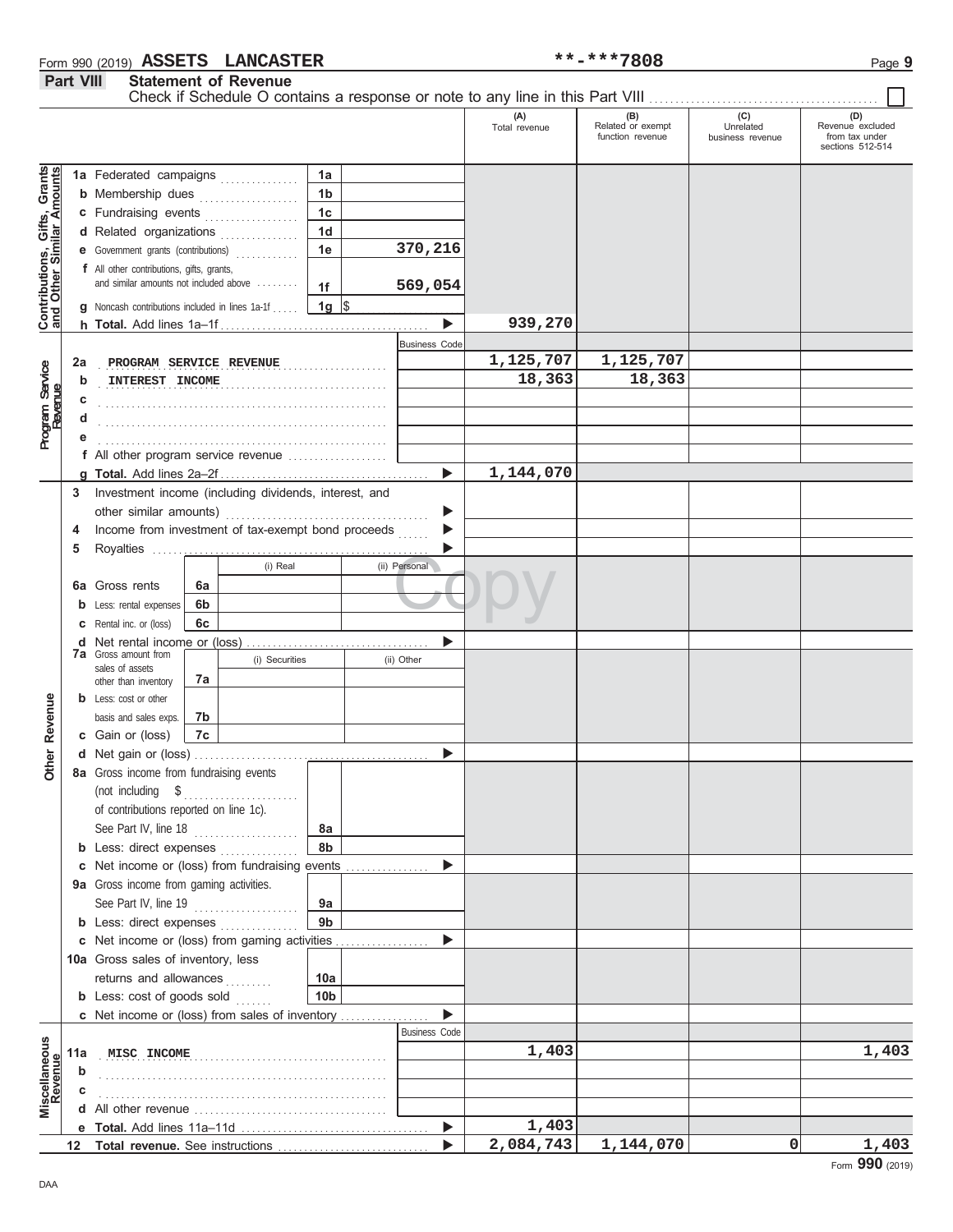fundraising solicitation. Check here  $\blacktriangleright$   $\blacktriangleright$  if

following SOP 98-2 (ASC 958-720)

**Part IX Statement of Functional Expenses**

#### $\frac{16,769}{\sqrt{100}}$ *Section 501(c)(3) and 501(c)(4) organizations must complete all columns. All other organizations must complete column (A).* **Do not include amounts reported on lines 6b, 7b, 8b, 9b, and 10b of Part VIII. 1 2** Grants and other assistance to domestic **3** Grants and other assistance to foreign **4 5 6 7** Other salaries and wages **. . . . . . . . . . . . .** . . . **8 9 10 11** Fees for services (nonemployees): **a** Management . . . . . . . . . . . . . . . . . . . . . . . . . . . . . . . . **b** Legal . . . . . . . . . . . . . . . . . . . . . . . . . . . . . . . . . . . . . . . . . **c** Accounting . . . . . . . . . . . . . . . . . . . . . . . . . . . . . . . . . . . **d** Lobbying . . . . . . . . . . . . . . . . . . . . . . . . . . . . . . . . . . . . . **e** Professional fundraising services. See Part IV, line 17 **f g** Other. (If line 11g amount exceeds 10% of line 25, column **12** Advertising and promotion . . . . . . . . . . . . . . . . . . **13 14 15 16 17 18 19 20 21 22** Depreciation, depletion, and amortization . . . **23 24** Other expenses. Itemize expenses not covered **a b c d e** All other expenses . . . . . . . . . . . . . . . . . . . . . . . . . . . **25 26** Grants and other assistance to domestic organizations and domestic governments. See Part IV, line 21 individuals. See Part IV, line 22 organizations, foreign governments, and foreign individuals. See Part IV, lines 15 and 16 Benefits paid to or for members . . . . . . . . . . . . . Compensation of current officers, directors, trustees, and key employees Compensation not included above to disqualified persons (as defined under section 4958(f)(1)) and persons described in section  $4958(c)(3)(B)$ Pension plan accruals and contributions (include section 401(k) and 403(b) employer contributions) Other employee benefits ..................... Payroll taxes . . . . . . . . . . . . . . . . . . . . . . . . . . . . . . . . . Investment management fees ................ Office expenses . . . . . . . . . . . . . . . . . . . . . . . . . . . . . Information technology . . . . . . . . . . . . . . . . . . . . . . Royalties . . . . . . . . . . . . . . . . . . . . . . . . . . . . . . . . . . . . . Occupancy . . . . . . . . . . . . . . . . . . . . . . . . . . . . . . . . . . Travel . . . . . . . . . . . . . . . . . . . . . . . . . . . . . . . . . . . . . . . . Payments of travel or entertainment expenses for any federal, state, or local public officials Conferences, conventions, and meetings Interest . . . . . . . . . . . . . . . . . . . . . . . . . . . . . . . . . . . . . . Payments to affiliates . . . . . . . . . . . . . . . . . . . . . . . . Insurance . . . . . . . . . . . . . . . . . . . . . . . . . . . . . . . . . . . . above (List miscellaneous expenses on line 24e. If line 24e amount exceeds 10% of line 25, column (A) amount, list line 24e expenses on Schedule O.) Total functional expenses. Add lines 1 through 24e organization reported in column (B) joint costs from a combined educational campaign and **(A) (B) (C) (D)** Total expenses Program service Management and expenses and general expenses (D)<br>Fundraising expenses **CONTRACT LABOR 845,791** 845,791 **PROGRAM EXPENSES** 2.147,359 137,584 **CONSULTING FEES** 29,260 29,260 **BAD DEBT EXPENSE** 16,364 16,364 Check if Schedule O contains a response or note to any line in this Part IX Joint costs. Complete this line only if the (A) amount, list line 11g expenses on Schedule O.) **144,625 104,700 26,617 13,308 553,435 400,654 101,854 50,927 12,335 8,634 2,467 1,234 66,875 46,812 13,375 6,688 49,744 34,821 9,949 4,974 585 410 117 58 16,769 11,738 3,354 1,677 4,817 3,372 963 482 49,401 42,429 6,972** 14,854 10,398 2,971 1,485 **9,684 9,684 12,000 12,000 15,160 10,612 3,032 1,516 26,998 20,108 2,496 4,394 2,016,056 1,733,371 179,195 103,490**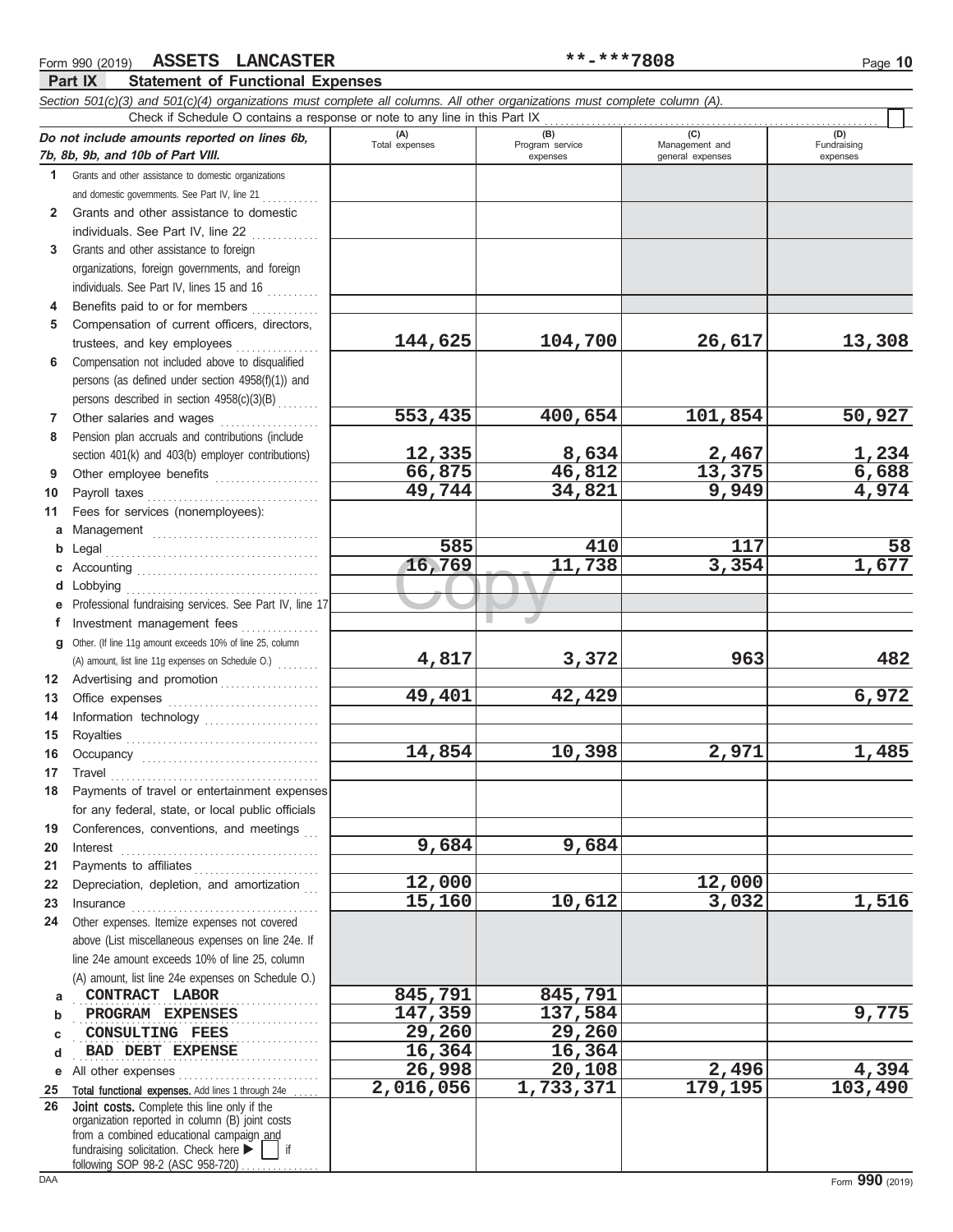# Form 990 (2019) Page **11 ASSETS LANCASTER \*\*-\*\*\*7808**

**Part X Balance Sheet**

#### Check if Schedule O contains a response or note to any line in this Part X **(A) (B)** Beginning of year | | End of year **740,008 657,116** Cash—non-interest-bearing . . . . . . . . . . . . . . . . . . . . . . . . . . . . . . . . . . . . . . . . . . . . . . . . . . . . . . . . . . . . . . **1 1 2 2** Savings and temporary cash investments . . . . . . . . . . . . . . . . . . . . . . . . . . . . . . . . . . . . . . . . . . . . . . . **29,843 53,000 3 3** Pledges and grants receivable, net . . . . . . . . . . . . . . . . . . . . . . . . . . . . . . . . . . . . . . . . . . . . . . . . . . . . . . **40,590 39,419 4 4** Accounts receivable, net . . . . . . . . . . . . . . . . . . . . . . . . . . . . . . . . . . . . . . . . . . . . . . . . . . . . . . . . . . . . . . . . . **5** Loans and other receivables from any current or former officer, director, trustee, key employee, creator or founder, substantial contributor, or 35% controlled entity or family member of any of these persons . . . . . . . . . . . . . . . . . . . . . . . . . . . . . . **5 6** Loans and other receivables from other disqualified persons (as defined under section 4958(f)(1)), and persons described in section  $4958(c)(3)(B)$ **6 Assets 61,683 127,243 7 7** Notes and loans receivable, net . . . . . . . . . . . . . . . . . . . . . . . . . . . . . . . . . . . . . . . . . . . . . . . . . . . . . . . . . . **8 8** Inventories for sale or use . . . . . . . . . . . . . . . . . . . . . . . . . . . . . . . . . . . . . . . . . . . . . . . . . . . . . . . . . . . . . . . . Prepaid expenses and deferred charges . . . . . . . . . . . . . . . . . . . . . . . . . . . . . . . . . . . . . . . . . . . . . . . . . **6,863 5,148 9 9 10a** Land, buildings, and equipment: cost or other **10a 70,842** basis. Complete Part VI of Schedule D **48,011 31,757 22,831 10c b** Less: accumulated depreciation . . . . . . . . . . . . . . . . . . 10b Investments—publicly traded securities . . . . . . . . . . . . . . . . . . . . . . . . . . . . . . . . . . . . . . . . . . . . . . . . . . **11 11 12 12** Investments—other securities. See Part IV, line 11 . . . . . . . . . . . . . . . . . . . . . . . . . . . . . . . . . . . . . **13 13** Investments—program-related. See Part IV, line 11 . . . . . . . . . . . . . . . . . . . . . . . . . . . . . . . . . . . . . **14** Intangible assets Intangible assets . . . . . . . . . . . . . . . . . . . . . . . . . . . . . . . . . . . . . . . . . . . . . . . . . . . . . . . . . . . . . . . . . . . . . . . . . **14 121,136 332,420 15 15** Other assets. See Part IV, line 11 . . . . . . . . . . . . . . . . . . . . . . . . . . . . . . . . . . . . . . . . . . . . . . . . . . . . . . . **1,031,880 1,237,177 Total assets.** Add lines 1 through 15 (must equal line 33) . . . . . . . . . . . . . . . . . . . . . . . . . . . . . . **16 16** Accounts payable and accrued expenses . . . . . . . . . . . . . . . . . . . . . . . . . . . . . . . . . . . . . . . . . . . . . . . . **14,773 19,140 17 17** Copy Grants payable **18 18 19** Deferred revenue . . . . . . . . . . . . . . . . . . . . . . . . . . . . . . . . . . . . . . . . . . . . . . . . . . . . . . . . . . . . . . . . . . . . . . . . . **19 20 20** Tax-exempt bond liabilities . . . . . . . . . . . . . . . . . . . . . . . . . . . . . . . . . . . . . . . . . . . . . . . . . . . . . . . . . . . . . . . **21 21** Escrow or custodial account liability. Complete Part IV of Schedule D ................. **22** Loans and other payables to any current or former officer, director, Liabilities **Liabilities** trustee, key employee, creator or founder, substantial contributor, or 35% **22** controlled entity or family member of any of these persons Secured mortgages and notes payable to unrelated third parties . . . . . . . . . . . . . . . . . . . . . . . . **330,694 186,431 23 23 24** Unsecured notes and loans payable to unrelated third parties **60,940 314,463 24 25** Other liabilities (including federal income tax, payables to related third parties, and other liabilities not included on lines 17-24). Complete Part X **71,398 94,381 25** of Schedule D . . . . . . . . . . . . . . . . . . . . . . . . . . . . . . . . . . . . . . . . . . . . . . . . . . . . . . . . . . . . . . . . . . . . . . . . . . . . **477,805 614,415 26** Total liabilities. Add lines 17 through 25 **26 Organizations that follow FASB ASC 958, check here X** Net Assets or Fund Balances **Net Assets or Fund Balances and complete lines 27, 28, 32, and 33.** Net assets without donor restrictions . . . . . . . . . . . . . . . . . . . . . . . . . . . . . . . . . . . . . . . . . . . . . . . . . . . . **27 -53,012 114,804 27 607,087 507,958 28 28** Net assets with donor restrictions . . . . . . . . . . . . . . . . . . . . . . . . . . . . . . . . . . . . . . . . . . . . . . . . . . . . . . . . **Organizations that do not follow FASB ASC 958, check here and complete lines 29 through 33.** Capital stock or trust principal, or current funds . . . . . . . . . . . . . . . . . . . . . . . . . . . . . . . . . . . . . . . . . . **29 29** Paid-in or capital surplus, or land, building, or equipment fund ........................... **30 30 31** Retained earnings, endowment, accumulated income, or other funds . . . . . . . . . . . . . . . . . . . **31** Total net assets or fund balances . . . . . . . . . . . . . . . . . . . . . . . . . . . . . . . . . . . . . . . . . . . . . . . . . . . . . . . . **554,075 622,762 32 32** 1,031,880 33 1,237,177 **33** Total liabilities and net assets/fund balances ....... **33**

Form **990** (2019)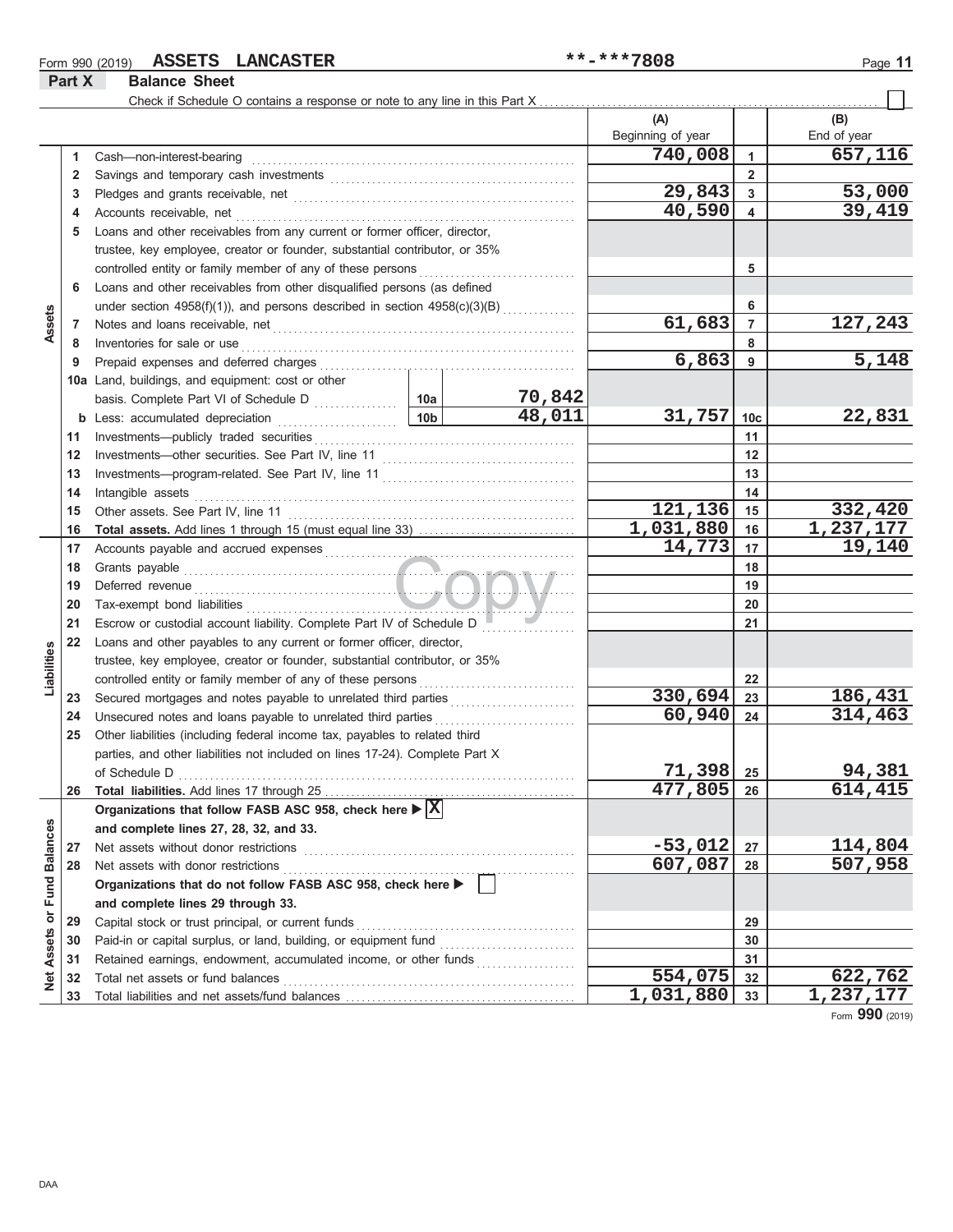|    | **-***7808<br>Form 990 (2019) ASSETS LANCASTER                                                                        |                         |           |         | Page 12     |
|----|-----------------------------------------------------------------------------------------------------------------------|-------------------------|-----------|---------|-------------|
|    | Part XI<br><b>Reconciliation of Net Assets</b>                                                                        |                         |           |         |             |
|    | Check if Schedule O contains a response or note to any line in this Part XI                                           |                         |           |         |             |
| 1  |                                                                                                                       | $\mathbf{1}$            | 2,084,743 |         |             |
| 2  |                                                                                                                       | $\overline{2}$          | 2,016,056 |         |             |
| 3  | Revenue less expenses. Subtract line 2 from line 1                                                                    | $\overline{3}$          |           | 68,687  |             |
| 4  |                                                                                                                       | $\overline{\mathbf{4}}$ |           | 554,075 |             |
| 5  |                                                                                                                       | 5                       |           |         |             |
| 6  |                                                                                                                       | 6                       |           |         |             |
| 7  | Investment expenses                                                                                                   | $\overline{7}$          |           |         |             |
| 8  | Prior period adjustments                                                                                              | 8                       |           |         |             |
| 9  | Other changes in net assets or fund balances (explain on Schedule O)                                                  | 9                       |           |         |             |
| 10 | Net assets or fund balances at end of year. Combine lines 3 through 9 (must equal Part X, line                        |                         |           |         |             |
|    | $32$ , column $(B)$ )                                                                                                 | 10                      |           | 622,762 |             |
|    | <b>Financial Statements and Reporting</b><br>Part XII                                                                 |                         |           |         |             |
|    |                                                                                                                       |                         |           |         |             |
|    |                                                                                                                       |                         |           | Yes     | No          |
| 1. | X<br>Accrual<br>Accounting method used to prepare the Form 990:<br>Cash<br>Other                                      |                         |           |         |             |
|    | If the organization changed its method of accounting from a prior year or checked "Other," explain in                 |                         |           |         |             |
|    | Schedule O.                                                                                                           |                         |           |         |             |
|    | 2a Were the organization's financial statements compiled or reviewed by an independent accountant?                    |                         | 2a        |         | $\mathbf X$ |
|    | If "Yes," check a box below to indicate whether the financial statements for the year were compiled or                |                         |           |         |             |
|    | reviewed on a separate basis, consolidated basis, or both:                                                            |                         |           |         |             |
|    | Separate basis<br>  Consolidated basis<br>  Both consolidated and separate basis                                      |                         |           |         |             |
|    | b Were the organization's financial statements audited by an independent accountant?                                  |                         | 2b        | x       |             |
|    | If "Yes," check a box below to indicate whether the financial statements for the year were audited on a               |                         |           |         |             |
|    | separate basis, consolidated basis, or both:                                                                          |                         |           |         |             |
|    | $ \mathbf{X} $ Consolidated basis<br>Separate basis<br>    Both consolidated and separate basis                       |                         |           |         |             |
|    | c If "Yes" to line 2a or 2b, does the organization have a committee that assumes responsibility for oversight of      |                         |           |         |             |
|    | the audit, review, or compilation of its financial statements and selection of an independent accountant?             |                         | 2c        | X       |             |
|    | If the organization changed either its oversight process or selection process during the tax year, explain on         |                         |           |         |             |
|    | Schedule O.                                                                                                           |                         |           |         |             |
|    | 3a As a result of a federal award, was the organization required to undergo an audit or audits as set forth in the    |                         |           |         |             |
|    | Single Audit Act and OMB Circular A-133?                                                                              |                         | Зa        |         | X.          |
|    | <b>b</b> If "Yes," did the organization undergo the required audit or audits? If the organization did not undergo the |                         |           |         |             |
|    |                                                                                                                       |                         | 3b        |         |             |

Form **990** (2019)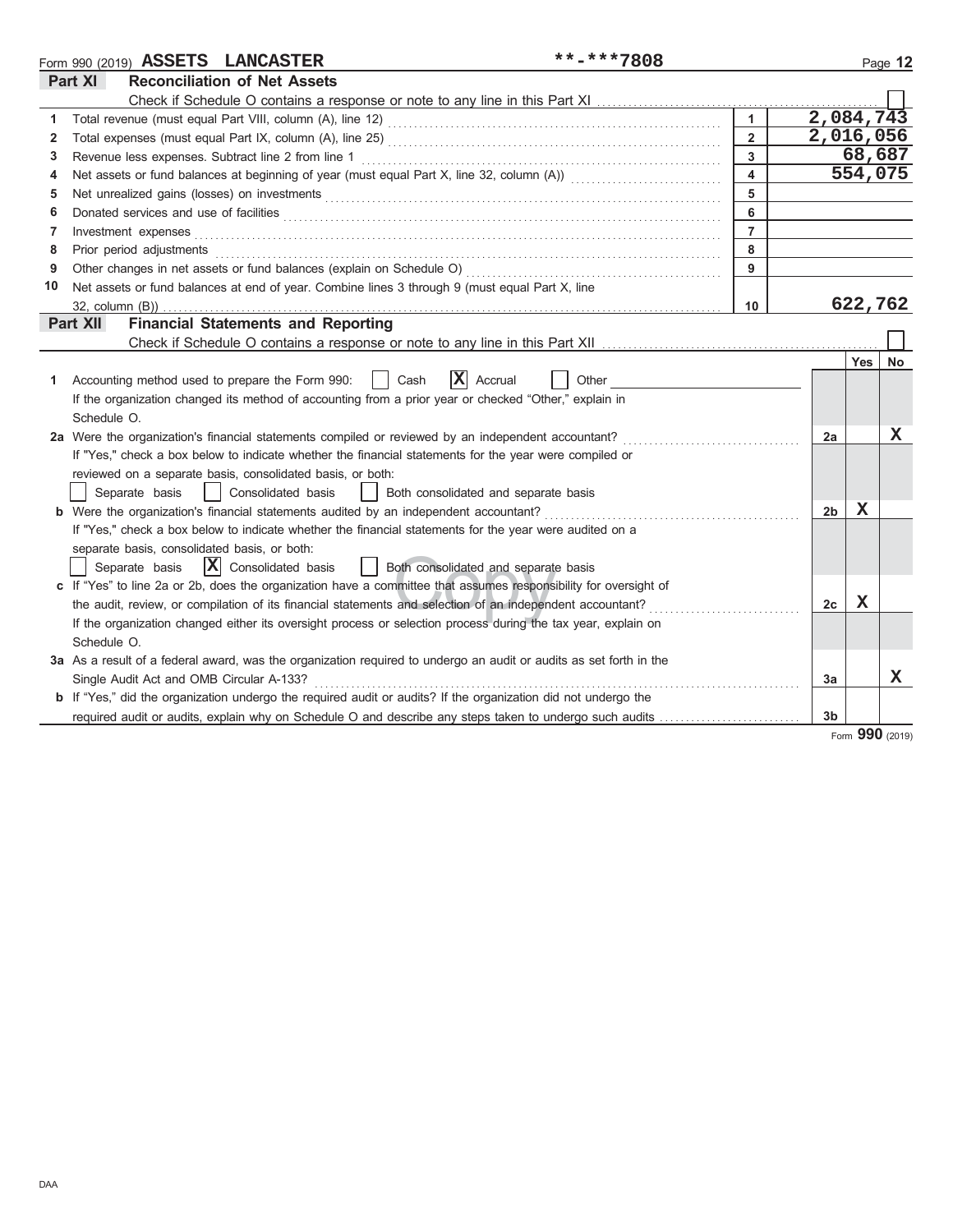| <b>SCHEDULE A</b>    |  |  |
|----------------------|--|--|
| (Form 990 or 990-EZ) |  |  |

# **Public Charity Status and Public Support**

**Complete if the organization is a section 501(c)(3) organization or a section 4947(a)(1) nonexempt charitable trust.**

 **Attach to Form 990 or Form 990-EZ.**

|                          |  | Department of the Treasury |  |
|--------------------------|--|----------------------------|--|
| Internal Revenue Service |  |                            |  |

|  | Go to <i>www.irs.gov/Form990</i> for instructions and the latest information. |  |
|--|-------------------------------------------------------------------------------|--|
|  |                                                                               |  |

| OMB No. 1545-0047 |  |
|-------------------|--|
| <b>01</b>         |  |

|                   |  | <b>Open to Public</b> |  |  |  |  |  |  |
|-------------------|--|-----------------------|--|--|--|--|--|--|
| <b>Inspection</b> |  |                       |  |  |  |  |  |  |

|       |                                                                                                                                                                                                                                                  | Name of the organization                                                                                                       | <b>ASSETS</b>                                              |                                                                                                                                                                                                                                                     |                                                                                                               |                          |                        |  | Employer identification number |  |  |  |
|-------|--------------------------------------------------------------------------------------------------------------------------------------------------------------------------------------------------------------------------------------------------|--------------------------------------------------------------------------------------------------------------------------------|------------------------------------------------------------|-----------------------------------------------------------------------------------------------------------------------------------------------------------------------------------------------------------------------------------------------------|---------------------------------------------------------------------------------------------------------------|--------------------------|------------------------|--|--------------------------------|--|--|--|
|       |                                                                                                                                                                                                                                                  |                                                                                                                                | <b>LANCASTER</b>                                           |                                                                                                                                                                                                                                                     | **-***7808<br>Reason for Public Charity Status (All organizations must complete this part.) See instructions. |                          |                        |  |                                |  |  |  |
|       | Part I                                                                                                                                                                                                                                           |                                                                                                                                |                                                            |                                                                                                                                                                                                                                                     |                                                                                                               |                          |                        |  |                                |  |  |  |
|       |                                                                                                                                                                                                                                                  |                                                                                                                                |                                                            | The organization is not a private foundation because it is: (For lines 1 through 12, check only one box.)                                                                                                                                           |                                                                                                               |                          |                        |  |                                |  |  |  |
| 1     |                                                                                                                                                                                                                                                  |                                                                                                                                |                                                            | A church, convention of churches, or association of churches described in section 170(b)(1)(A)(i).                                                                                                                                                  |                                                                                                               |                          |                        |  |                                |  |  |  |
| 2     |                                                                                                                                                                                                                                                  |                                                                                                                                |                                                            | A school described in section 170(b)(1)(A)(ii). (Attach Schedule E (Form 990 or 990-EZ).)                                                                                                                                                           |                                                                                                               |                          |                        |  |                                |  |  |  |
| 3     |                                                                                                                                                                                                                                                  |                                                                                                                                |                                                            | A hospital or a cooperative hospital service organization described in section 170(b)(1)(A)(iii).                                                                                                                                                   |                                                                                                               |                          |                        |  |                                |  |  |  |
| 4     |                                                                                                                                                                                                                                                  |                                                                                                                                |                                                            | A medical research organization operated in conjunction with a hospital described in section 170(b)(1)(A)(iii). Enter the hospital's name,                                                                                                          |                                                                                                               |                          |                        |  |                                |  |  |  |
| 5     |                                                                                                                                                                                                                                                  | city, and state:                                                                                                               |                                                            | An organization operated for the benefit of a college or university owned or operated by a governmental unit described in                                                                                                                           |                                                                                                               |                          |                        |  |                                |  |  |  |
|       |                                                                                                                                                                                                                                                  |                                                                                                                                | section 170(b)(1)(A)(iv). (Complete Part II.)              |                                                                                                                                                                                                                                                     |                                                                                                               |                          |                        |  |                                |  |  |  |
| 6     |                                                                                                                                                                                                                                                  |                                                                                                                                |                                                            | A federal, state, or local government or governmental unit described in section 170(b)(1)(A)(v).                                                                                                                                                    |                                                                                                               |                          |                        |  |                                |  |  |  |
| 7     | x                                                                                                                                                                                                                                                |                                                                                                                                |                                                            | An organization that normally receives a substantial part of its support from a governmental unit or from the general public                                                                                                                        |                                                                                                               |                          |                        |  |                                |  |  |  |
|       |                                                                                                                                                                                                                                                  |                                                                                                                                | described in section 170(b)(1)(A)(vi). (Complete Part II.) |                                                                                                                                                                                                                                                     |                                                                                                               |                          |                        |  |                                |  |  |  |
| 8     |                                                                                                                                                                                                                                                  | A community trust described in section 170(b)(1)(A)(vi). (Complete Part II.)                                                   |                                                            |                                                                                                                                                                                                                                                     |                                                                                                               |                          |                        |  |                                |  |  |  |
| 9     |                                                                                                                                                                                                                                                  | An agricultural research organization described in section 170(b)(1)(A)(ix) operated in conjunction with a land-grant college  |                                                            |                                                                                                                                                                                                                                                     |                                                                                                               |                          |                        |  |                                |  |  |  |
|       |                                                                                                                                                                                                                                                  | or university or a non-land-grant college of agriculture (see instructions). Enter the name, city, and state of the college or |                                                            |                                                                                                                                                                                                                                                     |                                                                                                               |                          |                        |  |                                |  |  |  |
|       |                                                                                                                                                                                                                                                  | university:                                                                                                                    |                                                            | An organization that normally receives: (1) more than 33 1/3% of its support from contributions, membership fees, and gross                                                                                                                         |                                                                                                               |                          |                        |  |                                |  |  |  |
| 10    |                                                                                                                                                                                                                                                  |                                                                                                                                |                                                            |                                                                                                                                                                                                                                                     |                                                                                                               |                          |                        |  |                                |  |  |  |
|       | receipts from activities related to its exempt functions—subject to certain exceptions, and (2) no more than 33 1/3% of its<br>support from gross investment income and unrelated business taxable income (less section 511 tax) from businesses |                                                                                                                                |                                                            |                                                                                                                                                                                                                                                     |                                                                                                               |                          |                        |  |                                |  |  |  |
|       |                                                                                                                                                                                                                                                  |                                                                                                                                |                                                            | acquired by the organization after June 30, 1975. See section 509(a)(2). (Complete Part III.)                                                                                                                                                       |                                                                                                               |                          |                        |  |                                |  |  |  |
| 11    |                                                                                                                                                                                                                                                  |                                                                                                                                |                                                            | An organization organized and operated exclusively to test for public safety. See section 509(a)(4).                                                                                                                                                |                                                                                                               |                          |                        |  |                                |  |  |  |
| 12    |                                                                                                                                                                                                                                                  |                                                                                                                                |                                                            | An organization organized and operated exclusively for the benefit of, to perform the functions of, or to carry out the purposes                                                                                                                    |                                                                                                               |                          |                        |  |                                |  |  |  |
|       |                                                                                                                                                                                                                                                  |                                                                                                                                |                                                            | of one or more publicly supported organizations described in section 509(a)(1) or section 509(a)(2). See section 509(a)(3).                                                                                                                         |                                                                                                               |                          |                        |  |                                |  |  |  |
|       |                                                                                                                                                                                                                                                  |                                                                                                                                |                                                            | Check the box in lines 12a through 12d that describes the type of supporting organization and complete lines 12e, 12f, and 12g.                                                                                                                     |                                                                                                               |                          |                        |  |                                |  |  |  |
|       | a                                                                                                                                                                                                                                                |                                                                                                                                |                                                            | Type I. A supporting organization operated, supervised, or controlled by its supported organization(s), typically by giving<br>the supported organization(s) the power to regularly appoint or elect a majority of the directors or trustees of the |                                                                                                               |                          |                        |  |                                |  |  |  |
|       |                                                                                                                                                                                                                                                  |                                                                                                                                |                                                            | supporting organization. You must complete Part IV, Sections A and B.                                                                                                                                                                               |                                                                                                               |                          |                        |  |                                |  |  |  |
|       | b                                                                                                                                                                                                                                                |                                                                                                                                |                                                            | Type II. A supporting organization supervised or controlled in connection with its supported organization(s), by having                                                                                                                             |                                                                                                               |                          |                        |  |                                |  |  |  |
|       |                                                                                                                                                                                                                                                  |                                                                                                                                |                                                            | control or management of the supporting organization vested in the same persons that control or manage the supported                                                                                                                                |                                                                                                               |                          |                        |  |                                |  |  |  |
|       |                                                                                                                                                                                                                                                  |                                                                                                                                |                                                            | organization(s). You must complete Part IV, Sections A and C.                                                                                                                                                                                       |                                                                                                               |                          |                        |  |                                |  |  |  |
|       | c                                                                                                                                                                                                                                                |                                                                                                                                |                                                            | Type III functionally integrated. A supporting organization operated in connection with, and functionally integrated with,<br>its supported organization(s) (see instructions). You must complete Part IV, Sections A, D, and E.                    |                                                                                                               |                          |                        |  |                                |  |  |  |
|       | d                                                                                                                                                                                                                                                |                                                                                                                                |                                                            | Type III non-functionally integrated. A supporting organization operated in connection with its supported organization(s)                                                                                                                           |                                                                                                               |                          |                        |  |                                |  |  |  |
|       |                                                                                                                                                                                                                                                  |                                                                                                                                |                                                            | that is not functionally integrated. The organization generally must satisfy a distribution requirement and an attentiveness                                                                                                                        |                                                                                                               |                          |                        |  |                                |  |  |  |
|       |                                                                                                                                                                                                                                                  |                                                                                                                                |                                                            | requirement (see instructions). You must complete Part IV, Sections A and D, and Part V.                                                                                                                                                            |                                                                                                               |                          |                        |  |                                |  |  |  |
|       | е                                                                                                                                                                                                                                                |                                                                                                                                |                                                            | Check this box if the organization received a written determination from the IRS that it is a Type I, Type II, Type III                                                                                                                             |                                                                                                               |                          |                        |  |                                |  |  |  |
|       |                                                                                                                                                                                                                                                  |                                                                                                                                |                                                            | functionally integrated, or Type III non-functionally integrated supporting organization.                                                                                                                                                           |                                                                                                               |                          |                        |  |                                |  |  |  |
|       | f                                                                                                                                                                                                                                                |                                                                                                                                | Enter the number of supported organizations                | Provide the following information about the supported organization(s).                                                                                                                                                                              |                                                                                                               |                          |                        |  |                                |  |  |  |
|       | g                                                                                                                                                                                                                                                | (i) Name of supported                                                                                                          | $(ii)$ $EIN$                                               | (iii) Type of organization                                                                                                                                                                                                                          |                                                                                                               | (iv) Is the organization | (v) Amount of monetary |  | (vi) Amount of                 |  |  |  |
|       |                                                                                                                                                                                                                                                  | organization                                                                                                                   |                                                            | (described on lines 1-10                                                                                                                                                                                                                            |                                                                                                               | listed in your governing | support (see           |  | other support (see             |  |  |  |
|       |                                                                                                                                                                                                                                                  |                                                                                                                                |                                                            | above (see instructions))                                                                                                                                                                                                                           |                                                                                                               | document?                | instructions)          |  | instructions)                  |  |  |  |
|       |                                                                                                                                                                                                                                                  |                                                                                                                                |                                                            |                                                                                                                                                                                                                                                     | Yes                                                                                                           | No                       |                        |  |                                |  |  |  |
| (A)   |                                                                                                                                                                                                                                                  |                                                                                                                                |                                                            |                                                                                                                                                                                                                                                     |                                                                                                               |                          |                        |  |                                |  |  |  |
| (B)   |                                                                                                                                                                                                                                                  |                                                                                                                                |                                                            |                                                                                                                                                                                                                                                     |                                                                                                               |                          |                        |  |                                |  |  |  |
|       |                                                                                                                                                                                                                                                  |                                                                                                                                |                                                            |                                                                                                                                                                                                                                                     |                                                                                                               |                          |                        |  |                                |  |  |  |
| (C)   |                                                                                                                                                                                                                                                  |                                                                                                                                |                                                            |                                                                                                                                                                                                                                                     |                                                                                                               |                          |                        |  |                                |  |  |  |
| (D)   |                                                                                                                                                                                                                                                  |                                                                                                                                |                                                            |                                                                                                                                                                                                                                                     |                                                                                                               |                          |                        |  |                                |  |  |  |
|       |                                                                                                                                                                                                                                                  |                                                                                                                                |                                                            |                                                                                                                                                                                                                                                     |                                                                                                               |                          |                        |  |                                |  |  |  |
| (E)   |                                                                                                                                                                                                                                                  |                                                                                                                                |                                                            |                                                                                                                                                                                                                                                     |                                                                                                               |                          |                        |  |                                |  |  |  |
|       |                                                                                                                                                                                                                                                  |                                                                                                                                |                                                            |                                                                                                                                                                                                                                                     |                                                                                                               |                          |                        |  |                                |  |  |  |
| Total |                                                                                                                                                                                                                                                  |                                                                                                                                |                                                            |                                                                                                                                                                                                                                                     |                                                                                                               |                          |                        |  |                                |  |  |  |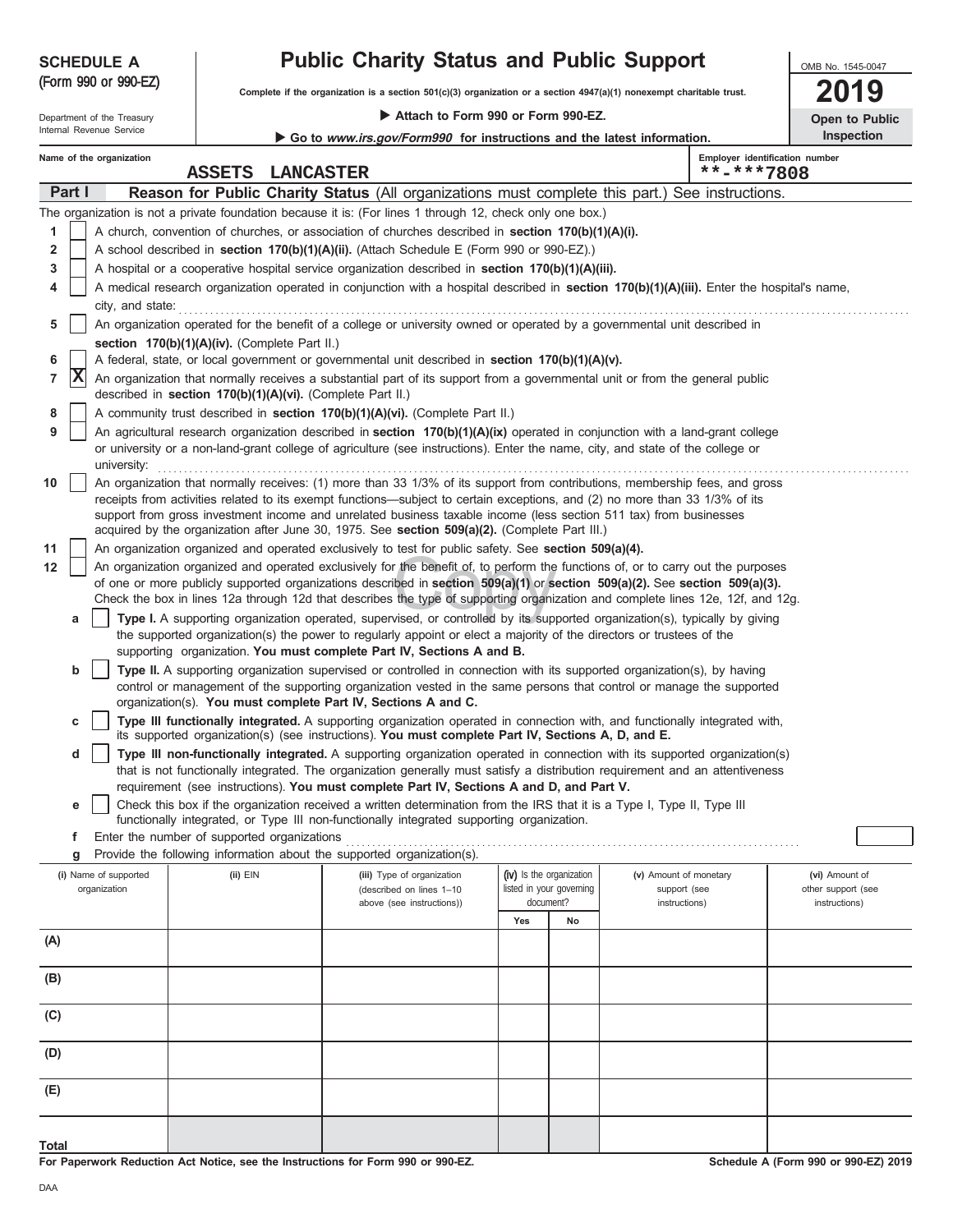|              | Schedule A (Form 990 or 990-EZ) 2019                                                                                                                                                            | ASSETS LANCASTER |          |           |            | **-***7808 | Page 2                             |
|--------------|-------------------------------------------------------------------------------------------------------------------------------------------------------------------------------------------------|------------------|----------|-----------|------------|------------|------------------------------------|
|              | Support Schedule for Organizations Described in Sections 170(b)(1)(A)(iv) and 170(b)(1)(A)(vi)<br>Part II                                                                                       |                  |          |           |            |            |                                    |
|              | (Complete only if you checked the box on line 5, 7, or 8 of Part I or if the organization failed to qualify under                                                                               |                  |          |           |            |            |                                    |
|              | Part III. If the organization fails to qualify under the tests listed below, please complete Part III.)                                                                                         |                  |          |           |            |            |                                    |
|              | <b>Section A. Public Support</b>                                                                                                                                                                |                  |          |           |            |            |                                    |
|              | Calendar year (or fiscal year beginning in)<br>$\blacktriangleright$                                                                                                                            | (a) 2015         | (b) 2016 | (c) 2017  | $(d)$ 2018 | (e) 2019   | (f) Total                          |
| 1            | Gifts, grants, contributions, and                                                                                                                                                               |                  |          |           |            |            |                                    |
|              | membership fees received. (Do not                                                                                                                                                               |                  |          |           |            |            |                                    |
|              | include any "unusual grants.")                                                                                                                                                                  | 810,017          | 801,765  | 1,080,582 | 1,189,021  | 939,270    | 4,820,655                          |
| $\mathbf{2}$ | Tax revenues levied for the                                                                                                                                                                     |                  |          |           |            |            |                                    |
|              | organization's benefit and either paid                                                                                                                                                          |                  |          |           |            |            |                                    |
|              | to or expended on its behalf                                                                                                                                                                    |                  |          |           |            |            |                                    |
| 3            | The value of services or facilities                                                                                                                                                             |                  |          |           |            |            |                                    |
|              | furnished by a governmental unit to the                                                                                                                                                         |                  |          |           |            |            |                                    |
|              | organization without charge                                                                                                                                                                     |                  |          |           |            |            |                                    |
| 4            | Total. Add lines 1 through 3                                                                                                                                                                    | 810,017          | 801,765  | 1,080,582 | 1,189,021  | 939,270    | 4,820,655                          |
| 5            | The portion of total contributions by<br>each person (other than a                                                                                                                              |                  |          |           |            |            |                                    |
|              | governmental unit or publicly                                                                                                                                                                   |                  |          |           |            |            |                                    |
|              | supported organization) included on                                                                                                                                                             |                  |          |           |            |            |                                    |
|              | line 1 that exceeds 2% of the amount                                                                                                                                                            |                  |          |           |            |            |                                    |
| 6            | shown on line 11, column (f)<br>Public support. Subtract line 5 from line 4                                                                                                                     |                  |          |           |            |            | 135,290<br>4,685,365               |
|              | <b>Section B. Total Support</b>                                                                                                                                                                 |                  |          |           |            |            |                                    |
|              | Calendar year (or fiscal year beginning in)<br>$\blacktriangleright$                                                                                                                            | (a) 2015         | (b) 2016 | (c) 2017  | $(d)$ 2018 | (e) 2019   | (f) Total                          |
| 7            | Amounts from line 4                                                                                                                                                                             | 810,017          | 801,765  | 1,080,582 | 1,189,021  | 939,270    | 4,820,655                          |
| 8            | Gross income from interest, dividends,                                                                                                                                                          |                  |          |           |            |            |                                    |
|              | payments received on securities loans,                                                                                                                                                          |                  |          |           |            |            |                                    |
|              | rents, royalties, and income from<br>similar sources                                                                                                                                            | 5,745            |          |           |            |            | 5,745                              |
|              |                                                                                                                                                                                                 |                  |          |           |            |            |                                    |
| 9            | Net income from unrelated business<br>activities, whether or not the business                                                                                                                   |                  |          |           |            |            |                                    |
|              | is regularly carried on                                                                                                                                                                         |                  |          |           |            |            |                                    |
| 10           | Other income. Do not include gain or                                                                                                                                                            |                  |          |           |            |            |                                    |
|              | loss from the sale of capital assets                                                                                                                                                            |                  |          |           |            |            |                                    |
|              | (Explain in Part VI.)                                                                                                                                                                           | 246              | 372      | 68        |            | 1,403      | 2,089                              |
| 11           | Total support. Add lines 7 through 10                                                                                                                                                           |                  |          |           |            |            | 4,828,489                          |
| 12           | Gross receipts from related activities, etc. (see instructions)                                                                                                                                 |                  |          |           |            | 12         | 1,570,515                          |
| 13           | First five years. If the Form 990 is for the organization's first, second, third, fourth, or fifth tax year as a section 501(c)(3)                                                              |                  |          |           |            |            |                                    |
|              | organization, check this box and stop here <b>construction and construction</b> construction of the state of the state or                                                                       |                  |          |           |            |            |                                    |
|              | Section C. Computation of Public Support Percentage                                                                                                                                             |                  |          |           |            |            |                                    |
| 14           | Public support percentage for 2019 (line 6, column (f) divided by line 11, column (f)) [[[[[[[[[[[[[[[[[[[[[[                                                                                   |                  |          |           |            | 14         | 97.04%                             |
| 15           | Public support percentage from 2018 Schedule A, Part II, line 14<br>33 1/3% support test-2019. If the organization did not check the box on line 13, and line 14 is 33 1/3% or more, check this |                  |          |           |            | 15         | 97.10%                             |
| 16a          | box and stop here. The organization qualifies as a publicly supported organization                                                                                                              |                  |          |           |            |            | $\blacktriangleright$ $\mathbf{X}$ |
| b            | 33 1/3% support test-2018. If the organization did not check a box on line 13 or 16a, and line 15 is 33 1/3% or more, check                                                                     |                  |          |           |            |            |                                    |
|              | this box and stop here. The organization qualifies as a publicly supported organization                                                                                                         |                  |          |           |            |            |                                    |
| 17a          | 10%-facts-and-circumstances test-2019. If the organization did not check a box on line 13, 16a, or 16b, and line 14 is                                                                          |                  |          |           |            |            |                                    |
|              | 10% or more, and if the organization meets the "facts-and-circumstances" test, check this box and stop here. Explain in                                                                         |                  |          |           |            |            |                                    |
|              | Part VI how the organization meets the "facts-and-circumstances" test. The organization qualifies as a publicly supported                                                                       |                  |          |           |            |            |                                    |
|              | organization                                                                                                                                                                                    |                  |          |           |            |            |                                    |
| b            | 10%-facts-and-circumstances test-2018. If the organization did not check a box on line 13, 16a, 16b, or 17a, and line                                                                           |                  |          |           |            |            |                                    |
|              | 15 is 10% or more, and if the organization meets the "facts-and-circumstances" test, check this box and stop here.                                                                              |                  |          |           |            |            |                                    |
|              | Explain in Part VI how the organization meets the "facts-and-circumstances" test. The organization qualifies as a publicly                                                                      |                  |          |           |            |            |                                    |
|              | supported organization                                                                                                                                                                          |                  |          |           |            |            |                                    |
| 18           | Private foundation. If the organization did not check a box on line 13, 16a, 16b, 17a, or 17b, check this box and see                                                                           |                  |          |           |            |            |                                    |
|              | instructions                                                                                                                                                                                    |                  |          |           |            |            |                                    |

|--|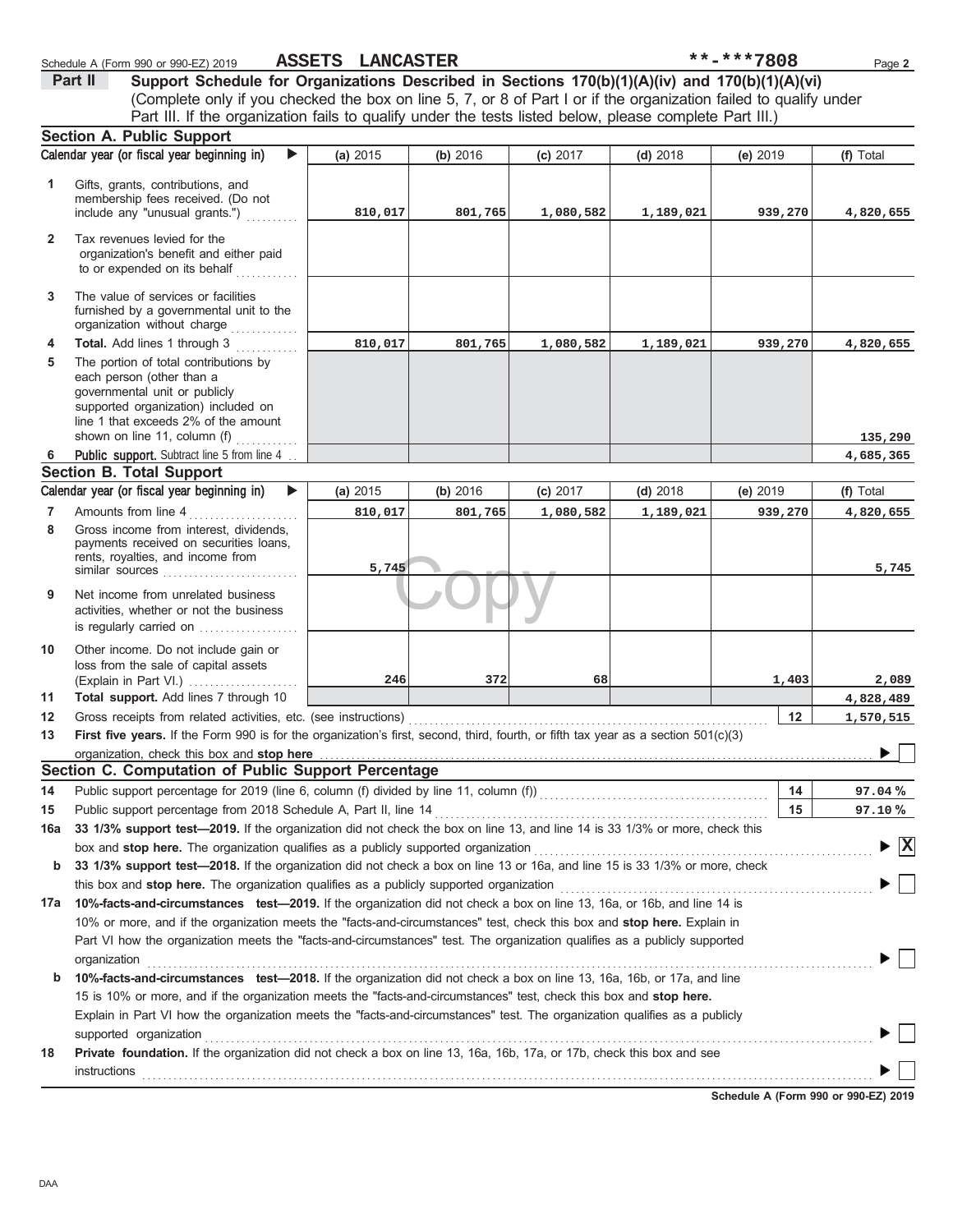|              | If the organization fails to qualify under the tests listed below, please complete Part II.)                                                                                      |          |            |            |            |          |    |           |
|--------------|-----------------------------------------------------------------------------------------------------------------------------------------------------------------------------------|----------|------------|------------|------------|----------|----|-----------|
|              | <b>Section A. Public Support</b>                                                                                                                                                  |          |            |            |            |          |    |           |
|              | Calendar year (or fiscal year beginning in)<br>▶                                                                                                                                  | (a) 2015 | (b) 2016   | $(c)$ 2017 | $(d)$ 2018 | (e) 2019 |    | (f) Total |
| 1            | Gifts, grants, contributions, and membership fees                                                                                                                                 |          |            |            |            |          |    |           |
|              | received. (Do not include any "unusual grants.")                                                                                                                                  |          |            |            |            |          |    |           |
| $\mathbf{2}$ | Gross receipts from admissions, merchandise<br>sold or services performed, or facilities<br>furnished in any activity that is related to the<br>organization's fax-exempt purpose |          |            |            |            |          |    |           |
| 3            | Gross receipts from activities that are not an<br>unrelated trade or business under section 513                                                                                   |          |            |            |            |          |    |           |
| 4            | Tax revenues levied for the<br>organization's benefit and either paid<br>to or expended on its behalf<br>dia ang pagala                                                           |          |            |            |            |          |    |           |
| 5            | The value of services or facilities<br>furnished by a governmental unit to the<br>organization without charge                                                                     |          |            |            |            |          |    |           |
| 6            | Total. Add lines 1 through 5<br>.                                                                                                                                                 |          |            |            |            |          |    |           |
| 7a           | Amounts included on lines 1, 2, and 3<br>received from disqualified persons                                                                                                       |          |            |            |            |          |    |           |
| b            | Amounts included on lines 2 and 3<br>received from other than disqualified<br>persons that exceed the greater of \$5,000<br>or 1% of the amount on line 13 for the year           |          |            |            |            |          |    |           |
| c            | Add lines 7a and 7b<br>.                                                                                                                                                          |          |            |            |            |          |    |           |
| 8            | Public support. (Subtract line 7c from                                                                                                                                            |          |            |            |            |          |    |           |
|              | line $6.$ )<br><b>Section B. Total Support</b>                                                                                                                                    |          |            |            |            |          |    |           |
|              | Calendar year (or fiscal year beginning in)<br>▶                                                                                                                                  |          | $(b)$ 2016 |            |            |          |    |           |
|              |                                                                                                                                                                                   | (a) 2015 |            | (c) 2017   | $(d)$ 2018 | (e) 2019 |    | (f) Total |
| 9            | Amounts from line 6<br><u> 1999 - Alexandr Steinberg, ameri</u> kan                                                                                                               |          |            |            |            |          |    |           |
| 10a          | Gross income from interest, dividends,<br>payments received on securities loans, rents,<br>royalties, and income from similar sources                                             |          |            |            |            |          |    |           |
|              | Unrelated business taxable income (less<br>section 511 taxes) from businesses<br>acquired after June 30, 1975                                                                     |          |            |            |            |          |    |           |
| c            | Add lines 10a and 10b                                                                                                                                                             |          |            |            |            |          |    |           |
| 11           | Net income from unrelated business<br>activities not included in line 10b, whether<br>or not the business is regularly carried on                                                 |          |            |            |            |          |    |           |
| 12           | Other income. Do not include gain or<br>loss from the sale of capital assets<br>(Explain in Part VI.)                                                                             |          |            |            |            |          |    |           |
| 13           | Total support. (Add lines 9, 10c, 11,<br>and $12.$ )                                                                                                                              |          |            |            |            |          |    |           |
| 14           | First five years. If the Form 990 is for the organization's first, second, third, fourth, or fifth tax year as a section 501(c)(3)                                                |          |            |            |            |          |    |           |
|              | organization, check this box and stop here                                                                                                                                        |          |            |            |            |          |    |           |
|              | Section C. Computation of Public Support Percentage                                                                                                                               |          |            |            |            |          |    |           |
| 15           |                                                                                                                                                                                   |          |            |            |            |          | 15 | $\%$      |
| 16           |                                                                                                                                                                                   |          |            |            |            |          | 16 | $\%$      |
|              | Section D. Computation of Investment Income Percentage                                                                                                                            |          |            |            |            |          |    |           |
| 17           |                                                                                                                                                                                   |          |            |            |            |          | 17 | $\%$      |
| 18           | Investment income percentage from 2018 Schedule A, Part III, line 17                                                                                                              |          |            |            |            |          | 18 | %         |
| 19a          | 33 1/3% support tests-2019. If the organization did not check the box on line 14, and line 15 is more than 33 1/3%, and line                                                      |          |            |            |            |          |    |           |
| b            | 33 1/3% support tests-2018. If the organization did not check a box on line 14 or line 19a, and line 16 is more than 33 1/3%, and                                                 |          |            |            |            |          |    |           |
|              |                                                                                                                                                                                   |          |            |            |            |          |    |           |
| 20           |                                                                                                                                                                                   |          |            |            |            |          |    |           |

(Complete only if you checked the box on line 10 of Part I or if the organization failed to qualify under Part II.

**Schedule A (Form 990 or 990-EZ) 2019**

### Schedule A (Form 990 or 990-EZ) 2019 **ASSETS LANCASTER** \*\*\*\*\*\*7808 Page 3 **ASSETS LANCASTER**

|          |  | ________________                                                  |  |
|----------|--|-------------------------------------------------------------------|--|
| Part III |  | Support Schedule for Organizations Described in Section 509(a)(2) |  |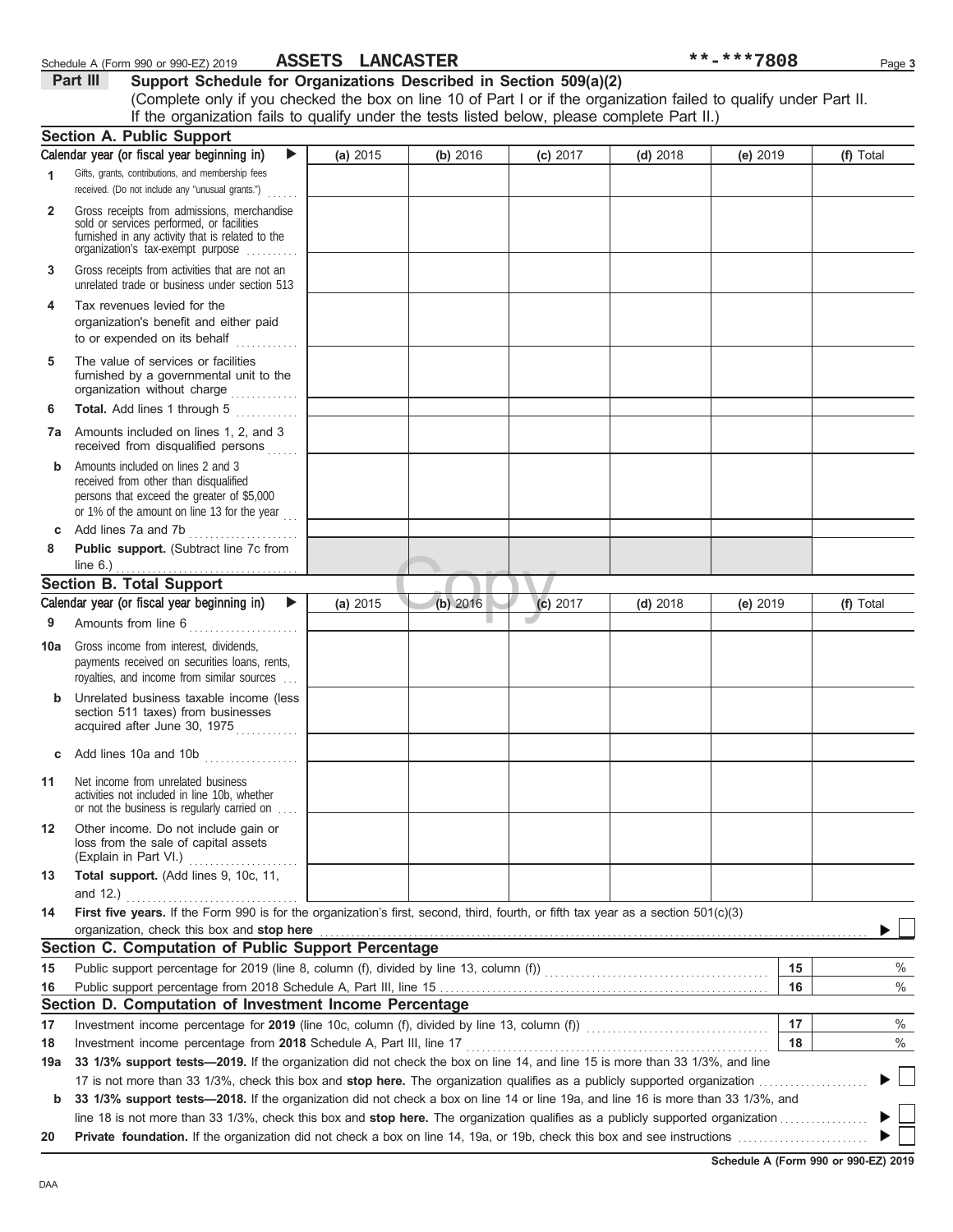| Part IV      | <b>Supporting Organizations</b>                                                                                          |                                                                           |            |    |  |  |  |  |  |  |
|--------------|--------------------------------------------------------------------------------------------------------------------------|---------------------------------------------------------------------------|------------|----|--|--|--|--|--|--|
|              | (Complete only if you checked a box in line 12 on Part I. If you checked 12a of Part I, complete Sections A              |                                                                           |            |    |  |  |  |  |  |  |
|              | and B. If you checked 12b of Part I, complete Sections A and C. If you checked 12c of Part I, complete                   |                                                                           |            |    |  |  |  |  |  |  |
|              | Sections A, D, and E. If you checked 12d of Part I, complete Sections A and D, and complete Part V.)                     |                                                                           |            |    |  |  |  |  |  |  |
|              | <b>Section A. All Supporting Organizations</b>                                                                           |                                                                           |            |    |  |  |  |  |  |  |
|              |                                                                                                                          |                                                                           | <b>Yes</b> | No |  |  |  |  |  |  |
| 1            | Are all of the organization's supported organizations listed by name in the organization's governing                     |                                                                           |            |    |  |  |  |  |  |  |
|              | documents? If "No," describe in Part VI how the supported organizations are designated. If designated by                 |                                                                           |            |    |  |  |  |  |  |  |
|              | class or purpose, describe the designation. If historic and continuing relationship, explain.                            | 1                                                                         |            |    |  |  |  |  |  |  |
|              | Did the organization have any supported organization that does not have an IRS determination of status                   |                                                                           |            |    |  |  |  |  |  |  |
| $\mathbf{2}$ |                                                                                                                          |                                                                           |            |    |  |  |  |  |  |  |
|              | under section 509(a)(1) or (2)? If "Yes," explain in <b>Part VI</b> how the organization determined that the supported   |                                                                           |            |    |  |  |  |  |  |  |
|              | organization was described in section 509(a)(1) or (2).                                                                  | $\overline{\mathbf{2}}$                                                   |            |    |  |  |  |  |  |  |
| За           | Did the organization have a supported organization described in section $501(c)(4)$ , (5), or (6)? If "Yes," answer      |                                                                           |            |    |  |  |  |  |  |  |
|              | $(b)$ and $(c)$ below.                                                                                                   | 3a                                                                        |            |    |  |  |  |  |  |  |
| b            | Did the organization confirm that each supported organization qualified under section $501(c)(4)$ , $(5)$ , or $(6)$ and |                                                                           |            |    |  |  |  |  |  |  |
|              | satisfied the public support tests under section $509(a)(2)?$ If "Yes," describe in <b>Part VI</b> when and how the      |                                                                           |            |    |  |  |  |  |  |  |
|              | organization made the determination.                                                                                     | 3b                                                                        |            |    |  |  |  |  |  |  |
| С            | Did the organization ensure that all support to such organizations was used exclusively for section 170(c)(2)(B)         |                                                                           |            |    |  |  |  |  |  |  |
|              | purposes? If "Yes," explain in <b>Part VI</b> what controls the organization put in place to ensure such use.            | 3 <sub>c</sub>                                                            |            |    |  |  |  |  |  |  |
| 4a           | Was any supported organization not organized in the United States ("foreign supported organization")? If                 |                                                                           |            |    |  |  |  |  |  |  |
|              | "Yes," and if you checked 12a or 12b in Part I, answer (b) and (c) below.                                                | 4a                                                                        |            |    |  |  |  |  |  |  |
| b            | Did the organization have ultimate control and discretion in deciding whether to make grants to the foreign              |                                                                           |            |    |  |  |  |  |  |  |
|              | supported organization? If "Yes," describe in Part VI how the organization had such control and discretion               |                                                                           |            |    |  |  |  |  |  |  |
|              | despite being controlled or supervised by or in connection with its supported organizations.                             | 4b                                                                        |            |    |  |  |  |  |  |  |
| С            | Did the organization support any foreign supported organization that does not have an IRS determination                  |                                                                           |            |    |  |  |  |  |  |  |
|              | under sections 501(c)(3) and 509(a)(1) or (2)? If "Yes," explain in <b>Part VI</b> what controls the organization used   |                                                                           |            |    |  |  |  |  |  |  |
|              | to ensure that all support to the foreign supported organization was used exclusively for section $170(c)(2)(B)$         |                                                                           |            |    |  |  |  |  |  |  |
|              | purposes.                                                                                                                | 4c                                                                        |            |    |  |  |  |  |  |  |
| 5a           | Did the organization add, substitute, or remove any supported organizations during the tax year? If "Yes,"               |                                                                           |            |    |  |  |  |  |  |  |
|              | answer (b) and (c) below (if applicable). Also, provide detail in Part VI, including (i) the names and EIN               |                                                                           |            |    |  |  |  |  |  |  |
|              | numbers of the supported organizations added, substituted, or removed; (ii) the reasons for each such action;            |                                                                           |            |    |  |  |  |  |  |  |
|              | (iii) the authority under the organization's organizing document authorizing such action; and (iv) how the action        |                                                                           |            |    |  |  |  |  |  |  |
|              | was accomplished (such as by amendment to the organizing document).                                                      | 5a                                                                        |            |    |  |  |  |  |  |  |
| b            | Type I or Type II only. Was any added or substituted supported organization part of a class already                      |                                                                           |            |    |  |  |  |  |  |  |
|              | designated in the organization's organizing document?                                                                    | 5b                                                                        |            |    |  |  |  |  |  |  |
| c            | Substitutions only. Was the substitution the result of an event beyond the organization's control?                       | 5 <sub>c</sub>                                                            |            |    |  |  |  |  |  |  |
| 6            | Did the organization provide support (whether in the form of grants or the provision of services or facilities) to       |                                                                           |            |    |  |  |  |  |  |  |
|              | anyone other than (i) its supported organizations, (ii) individuals that are part of the charitable class benefited      |                                                                           |            |    |  |  |  |  |  |  |
|              | by one or more of its supported organizations, or (iii) other supporting organizations that also support or              |                                                                           |            |    |  |  |  |  |  |  |
|              |                                                                                                                          | 6                                                                         |            |    |  |  |  |  |  |  |
|              | benefit one or more of the filing organization's supported organizations? If "Yes," provide detail in Part VI.           |                                                                           |            |    |  |  |  |  |  |  |
| 7            | Did the organization provide a grant, loan, compensation, or other similar payment to a substantial contributor          |                                                                           |            |    |  |  |  |  |  |  |
|              | (as defined in section 4958(c)(3)(C)), a family member of a substantial contributor, or a 35% controlled entity          |                                                                           |            |    |  |  |  |  |  |  |
|              | with regard to a substantial contributor? If "Yes," complete Part I of Schedule L (Form 990 or 990-EZ).                  | $\overline{7}$                                                            |            |    |  |  |  |  |  |  |
| 8            | Did the organization make a loan to a disqualified person (as defined in section 4958) not described in line 7?          |                                                                           |            |    |  |  |  |  |  |  |
|              | If "Yes," complete Part I of Schedule L (Form 990 or 990-EZ).                                                            | 8                                                                         |            |    |  |  |  |  |  |  |
| 9a           | Was the organization controlled directly or indirectly at any time during the tax year by one or more                    |                                                                           |            |    |  |  |  |  |  |  |
|              | disqualified persons as defined in section 4946 (other than foundation managers and organizations described              |                                                                           |            |    |  |  |  |  |  |  |
|              | in section 509(a)(1) or (2))? If "Yes," provide detail in Part VI.                                                       | 9а                                                                        |            |    |  |  |  |  |  |  |
| b            | Did one or more disqualified persons (as defined in line 9a) hold a controlling interest in any entity in which          |                                                                           |            |    |  |  |  |  |  |  |
|              | the supporting organization had an interest? If "Yes," provide detail in Part VI.                                        | 9b                                                                        |            |    |  |  |  |  |  |  |
| С            | Did a disqualified person (as defined in line 9a) have an ownership interest in, or derive any personal benefit          |                                                                           |            |    |  |  |  |  |  |  |
|              | from, assets in which the supporting organization also had an interest? If "Yes," provide detail in Part VI.             | 9с                                                                        |            |    |  |  |  |  |  |  |
| 10a          | Was the organization subject to the excess business holdings rules of section 4943 because of section                    |                                                                           |            |    |  |  |  |  |  |  |
|              | 4943(f) (regarding certain Type II supporting organizations, and all Type III non-functionally integrated                |                                                                           |            |    |  |  |  |  |  |  |
|              | supporting organizations)? If "Yes," answer 10b below.                                                                   | 10a                                                                       |            |    |  |  |  |  |  |  |
| b            | Did the organization have any excess business holdings in the tax year? (Use Schedule C, Form 4720, to                   |                                                                           |            |    |  |  |  |  |  |  |
|              | determine whether the organization had excess business holdings.)                                                        | 10 <sub>b</sub><br><b>Cohodulo</b><br>$A$ (Equation 0.00 as 0.00 EZ) 2040 |            |    |  |  |  |  |  |  |

Schedule A (Form 990 or 990-EZ) 2019 **ASSETS LANCASTER** Page 4

**ASSETS LANCASTER \*\*-\*\*\*7808**

**Schedule A (Form 990 or 990-EZ) 2019**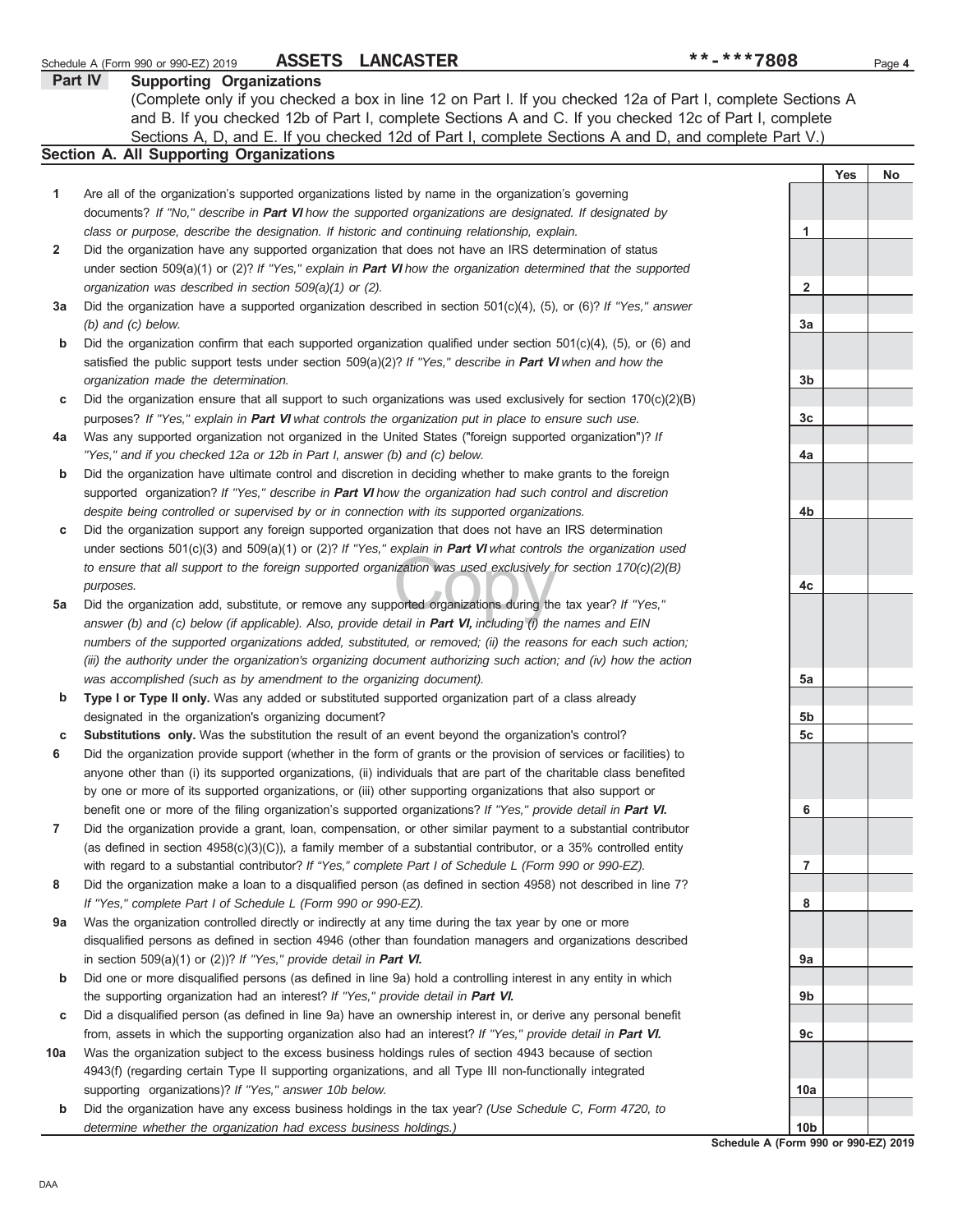|              | ASSETS LANCASTER<br>Schedule A (Form 990 or 990-EZ) 2019                                                                               | **-***7808              |            | Page 5 |
|--------------|----------------------------------------------------------------------------------------------------------------------------------------|-------------------------|------------|--------|
|              | <b>Supporting Organizations (continued)</b><br>Part IV                                                                                 |                         |            |        |
|              |                                                                                                                                        |                         | Yes        | No     |
| 11           | Has the organization accepted a gift or contribution from any of the following persons?                                                |                         |            |        |
| а            | A person who directly or indirectly controls, either alone or together with persons described in (b) and (c)                           |                         |            |        |
|              | below, the governing body of a supported organization?                                                                                 | 11a                     |            |        |
|              | <b>b</b> A family member of a person described in (a) above?                                                                           | 11 <sub>b</sub>         |            |        |
| С            | A 35% controlled entity of a person described in (a) or (b) above? If "Yes" to a, b, or c, provide detail in Part VI.                  | 11c                     |            |        |
|              | <b>Section B. Type I Supporting Organizations</b>                                                                                      |                         |            |        |
|              |                                                                                                                                        |                         | <b>Yes</b> | No     |
| 1            | Did the directors, trustees, or membership of one or more supported organizations have the power to                                    |                         |            |        |
|              | regularly appoint or elect at least a majority of the organization's directors or trustees at all times during the                     |                         |            |        |
|              | tax year? If "No," describe in Part VI how the supported organization(s) effectively operated, supervised, or                          |                         |            |        |
|              | controlled the organization's activities. If the organization had more than one supported organization,                                |                         |            |        |
|              | describe how the powers to appoint and/or remove directors or trustees were allocated among the supported                              |                         |            |        |
|              | organizations and what conditions or restrictions, if any, applied to such powers during the tax year.                                 | 1                       |            |        |
| 2            | Did the organization operate for the benefit of any supported organization other than the supported                                    |                         |            |        |
|              | organization(s) that operated, supervised, or controlled the supporting organization? If "Yes," explain in Part                        |                         |            |        |
|              | VI how providing such benefit carried out the purposes of the supported organization(s) that operated,                                 |                         |            |        |
|              | supervised, or controlled the supporting organization.                                                                                 | $\overline{\mathbf{2}}$ |            |        |
|              | Section C. Type II Supporting Organizations                                                                                            |                         |            |        |
|              |                                                                                                                                        |                         | <b>Yes</b> | No     |
| 1            | Were a majority of the organization's directors or trustees during the tax year also a majority of the directors                       |                         |            |        |
|              | or trustees of each of the organization's supported organization(s)? If "No," describe in Part VI how control                          |                         |            |        |
|              | or management of the supporting organization was vested in the same persons that controlled or managed                                 |                         |            |        |
|              | the supported organization(s).                                                                                                         | 1                       |            |        |
|              | Section D. All Type III Supporting Organizations                                                                                       |                         |            |        |
|              |                                                                                                                                        |                         | <b>Yes</b> | No     |
| 1            | Did the organization provide to each of its supported organizations, by the last day of the fifth month of the                         |                         |            |        |
|              | organization's tax year, (i) a written notice describing the type and amount of support provided during the prior tax                  |                         |            |        |
|              | year, (ii) a copy of the Form 990 that was most recently filed as of the date of notification, and (iii) copies of the                 |                         |            |        |
|              | organization's governing documents in effect on the date of notification, to the extent not previously provided?                       | 1                       |            |        |
| 2            | Were any of the organization's officers, directors, or trustees either (i) appointed or elected by the supported                       |                         |            |        |
|              | organization(s) or (ii) serving on the governing body of a supported organization? If "No," explain in Part VI how                     |                         |            |        |
|              | the organization maintained a close and continuous working relationship with the supported organization(s).                            | $\mathbf{2}$            |            |        |
| 3            | By reason of the relationship described in (2), did the organization's supported organizations have a                                  |                         |            |        |
|              | significant voice in the organization's investment policies and in directing the use of the organization's                             |                         |            |        |
|              | income or assets at all times during the tax year? If "Yes," describe in Part VI the role the organization's                           |                         |            |        |
|              | supported organizations played in this regard.                                                                                         | 3                       |            |        |
|              | Section E. Type III Functionally-Integrated Supporting Organizations                                                                   |                         |            |        |
| 1            | Check the box next to the method that the organization used to satisfy the Integral Part Test during the year (see instructions).      |                         |            |        |
| a            | The organization satisfied the Activities Test. Complete line 2 below.                                                                 |                         |            |        |
| b            | The organization is the parent of each of its supported organizations. Complete line 3 below.                                          |                         |            |        |
| c            | The organization supported a governmental entity. Describe in <b>Part VI</b> how you supported a government entity (see instructions). |                         |            |        |
|              |                                                                                                                                        |                         |            |        |
| $\mathbf{2}$ | Activities Test. Answer (a) and (b) below.                                                                                             |                         | Yes        | No     |
| а            | Did substantially all of the organization's activities during the tax year directly further the exempt purposes of                     |                         |            |        |
|              | the supported organization(s) to which the organization was responsive? If "Yes," then in Part VI identify                             |                         |            |        |
|              | those supported organizations and explain how these activities directly furthered their exempt purposes,                               |                         |            |        |
|              | how the organization was responsive to those supported organizations, and how the organization determined                              |                         |            |        |
|              | that these activities constituted substantially all of its activities.                                                                 | 2a                      |            |        |

| <b>b</b> Did the activities described in (a) constitute activities that, but for the organization's involvement, one or more |
|------------------------------------------------------------------------------------------------------------------------------|
| of the organization's supported organization(s) would have been engaged in? If "Yes," explain in <b>Part VI</b> the          |
| reasons for the organization's position that its supported organization(s) would have engaged in these                       |
| activities but for the organization's involvement.                                                                           |

- **3** Parent of Supported Organizations. **Answer (a) and (b) below.**
	- **a** Did the organization have the power to regularly appoint or elect a majority of the officers, directors, or trustees of each of the supported organizations? *Provide details in* **Part VI.**
	- **b** Did the organization exercise a substantial degree of direction over the policies, programs, and activities of each of its supported organizations? *If "Yes," describe in* **Part VI** *the role played by the organization in this regard.*

DAA **Schedule A (Form 990 or 990-EZ) 2019 3b**

**2b**

**3a**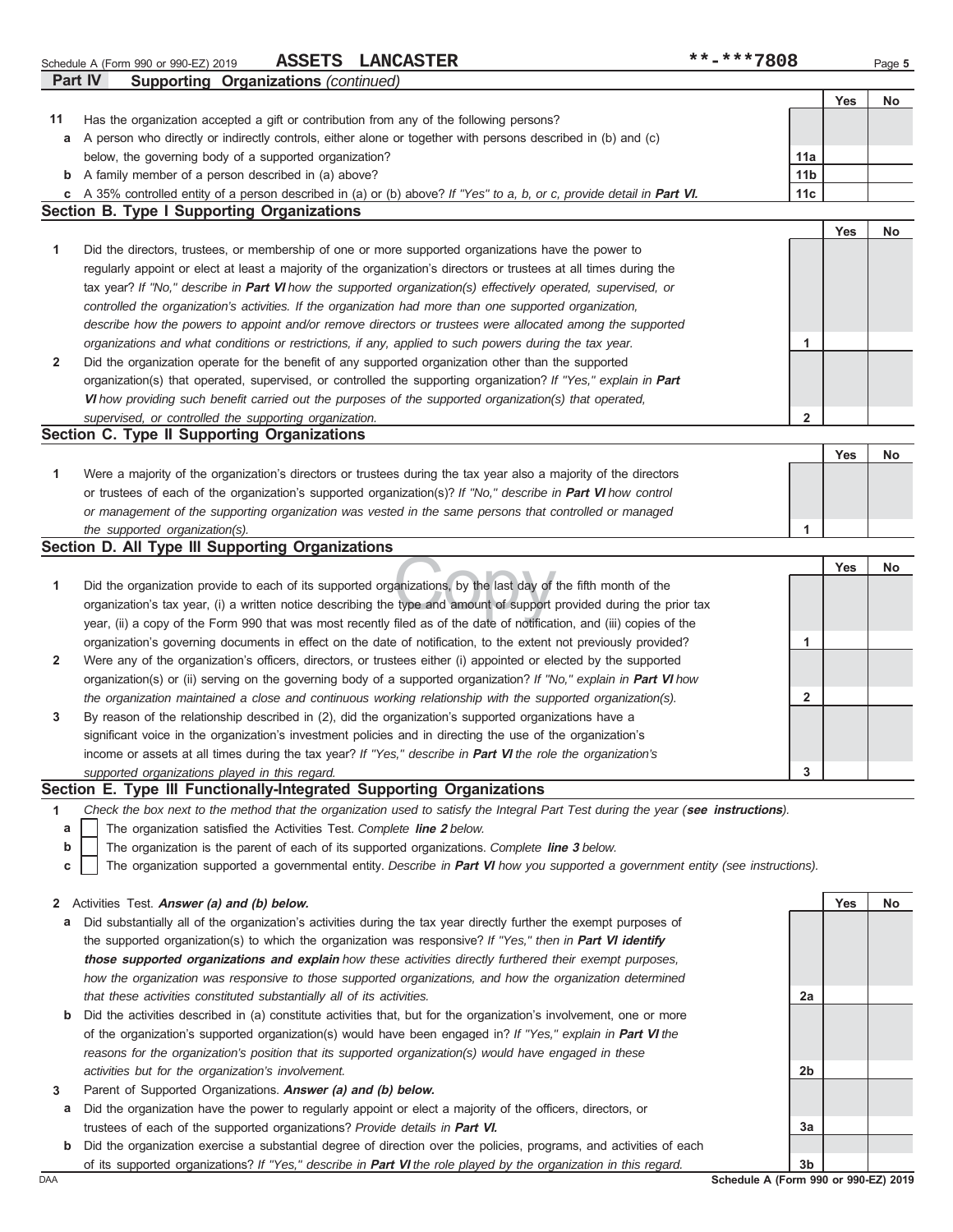| Part V<br>Type III Non-Functionally Integrated 509(a)(3) Supporting Organizations                                                     |                         |                |                                |  |  |  |  |
|---------------------------------------------------------------------------------------------------------------------------------------|-------------------------|----------------|--------------------------------|--|--|--|--|
| Check here if the organization satisfied the Integral Part Test as a qualifying trust on Nov. 20, 1970 (explain in Part VI). See<br>1 |                         |                |                                |  |  |  |  |
| <b>instructions.</b> All other Type III non-functionally integrated supporting organizations must complete Sections A through E.      |                         |                |                                |  |  |  |  |
| (B) Current Year<br>Section A - Adjusted Net Income<br>(A) Prior Year                                                                 |                         |                |                                |  |  |  |  |
|                                                                                                                                       |                         |                | (optional)                     |  |  |  |  |
| Net short-term capital gain<br>1.                                                                                                     | 1                       |                |                                |  |  |  |  |
| $\mathbf{2}$<br>Recoveries of prior-year distributions                                                                                | 2                       |                |                                |  |  |  |  |
| 3<br>Other gross income (see instructions)                                                                                            | 3                       |                |                                |  |  |  |  |
| Add lines 1 through 3.<br>4                                                                                                           | 4                       |                |                                |  |  |  |  |
| 5<br>Depreciation and depletion                                                                                                       | 5                       |                |                                |  |  |  |  |
| Portion of operating expenses paid or incurred for production or<br>6                                                                 |                         |                |                                |  |  |  |  |
| collection of gross income or for management, conservation, or                                                                        |                         |                |                                |  |  |  |  |
| maintenance of property held for production of income (see instructions)                                                              | 6                       |                |                                |  |  |  |  |
| 7<br>Other expenses (see instructions)                                                                                                | $\overline{7}$          |                |                                |  |  |  |  |
| 8<br>Adjusted Net Income (subtract lines 5, 6, and 7 from line 4)                                                                     | 8                       |                |                                |  |  |  |  |
| <b>Section B - Minimum Asset Amount</b>                                                                                               |                         | (A) Prior Year | (B) Current Year<br>(optional) |  |  |  |  |
| Aggregate fair market value of all non-exempt-use assets (see<br>1.                                                                   |                         |                |                                |  |  |  |  |
| instructions for short tax year or assets held for part of year):                                                                     |                         |                |                                |  |  |  |  |
| Average monthly value of securities<br>a                                                                                              | 1a                      |                |                                |  |  |  |  |
| <b>b</b> Average monthly cash balances                                                                                                | 1b                      |                |                                |  |  |  |  |
| <b>c</b> Fair market value of other non-exempt-use assets                                                                             | 1 <sub>c</sub>          |                |                                |  |  |  |  |
| <b>d</b> Total (add lines 1a, 1b, and 1c)                                                                                             | 1d                      |                |                                |  |  |  |  |
| <b>Discount</b> claimed for blockage or other<br>е                                                                                    |                         |                |                                |  |  |  |  |
| factors (explain in detail in <b>Part VI)</b> :                                                                                       |                         |                |                                |  |  |  |  |
| Acquisition indebtedness applicable to non-exempt-use assets<br>$\mathbf{2}$                                                          | $\overline{2}$          |                |                                |  |  |  |  |
| Subtract line 2 from line 1d.<br>3                                                                                                    | 3                       |                |                                |  |  |  |  |
| Cash deemed held for exempt use. Enter 1-1/2% of line 3 (for greater amount,<br>4                                                     |                         |                |                                |  |  |  |  |
| see instructions).                                                                                                                    | 4                       |                |                                |  |  |  |  |
| Net value of non-exempt-use assets (subtract line 4 from line 3)<br>5                                                                 | 5                       |                |                                |  |  |  |  |
| 6<br>Multiply line 5 by .035.                                                                                                         | 6                       |                |                                |  |  |  |  |
| $\overline{7}$<br>Recoveries of prior-year distributions                                                                              | $\overline{7}$          |                |                                |  |  |  |  |
| 8<br>Minimum Asset Amount (add line 7 to line 6)                                                                                      | 8                       |                |                                |  |  |  |  |
| Section C - Distributable Amount                                                                                                      |                         |                | <b>Current Year</b>            |  |  |  |  |
| Adjusted net income for prior year (from Section A, line 8, Column A)<br>1                                                            | $\mathbf{1}$            |                |                                |  |  |  |  |
| $\overline{2}$<br>Enter 85% of line 1.                                                                                                | $\overline{\mathbf{2}}$ |                |                                |  |  |  |  |
| 3<br>Minimum asset amount for prior year (from Section B, line 8, Column A)                                                           | 3                       |                |                                |  |  |  |  |
| 4<br>Enter greater of line 2 or line 3.                                                                                               | 4                       |                |                                |  |  |  |  |
| Income tax imposed in prior year<br>5                                                                                                 | 5                       |                |                                |  |  |  |  |
| 6<br><b>Distributable Amount.</b> Subtract line 5 from line 4, unless subject to                                                      |                         |                |                                |  |  |  |  |
| emergency temporary reduction (see instructions).                                                                                     | 6                       |                |                                |  |  |  |  |
|                                                                                                                                       |                         |                |                                |  |  |  |  |

Schedule A (Form 990 or 990-EZ) 2019 Page **6**

**ASSETS LANCASTER** 

**7**  $\mid$  Check here if the current year is the organization's first as a non-functionally integrated Type III supporting organization (see instructions).

**Schedule A (Form 990 or 990-EZ) 2019**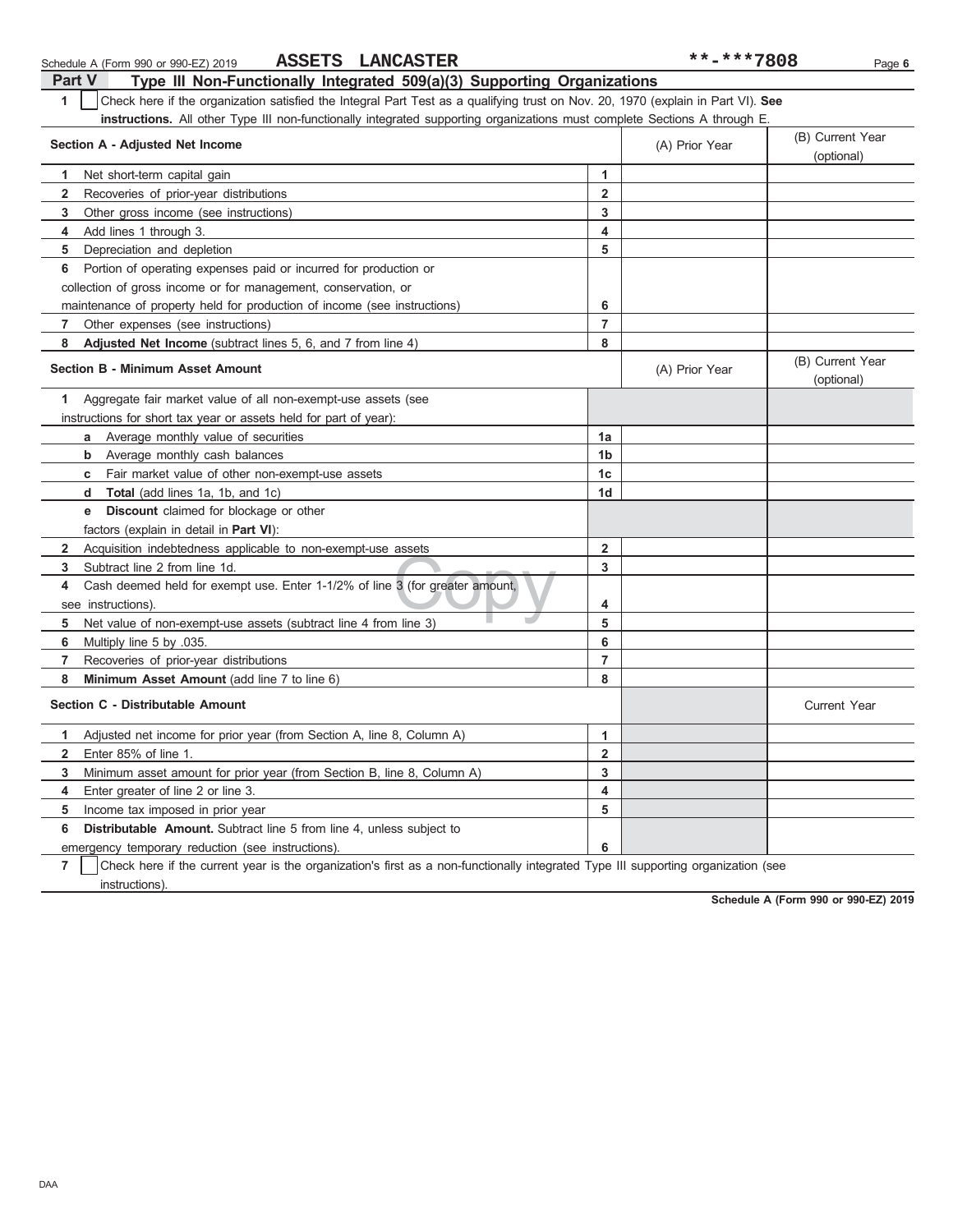| Part V<br>Type III Non-Functionally Integrated 509(a)(3) Supporting Organizations (continued) |                                                                                            |                                    |                                               |                                                  |  |  |  |
|-----------------------------------------------------------------------------------------------|--------------------------------------------------------------------------------------------|------------------------------------|-----------------------------------------------|--------------------------------------------------|--|--|--|
|                                                                                               | <b>Section D - Distributions</b>                                                           |                                    |                                               | <b>Current Year</b>                              |  |  |  |
| 1                                                                                             | Amounts paid to supported organizations to accomplish exempt purposes                      |                                    |                                               |                                                  |  |  |  |
| $\mathbf{2}$                                                                                  | Amounts paid to perform activity that directly furthers exempt purposes of supported       |                                    |                                               |                                                  |  |  |  |
|                                                                                               | organizations, in excess of income from activity                                           |                                    |                                               |                                                  |  |  |  |
| 3                                                                                             | Administrative expenses paid to accomplish exempt purposes of supported organizations      |                                    |                                               |                                                  |  |  |  |
| 4                                                                                             | Amounts paid to acquire exempt-use assets                                                  |                                    |                                               |                                                  |  |  |  |
| 5                                                                                             | Qualified set-aside amounts (prior IRS approval required)                                  |                                    |                                               |                                                  |  |  |  |
| 6                                                                                             | Other distributions (describe in Part VI). See instructions.                               |                                    |                                               |                                                  |  |  |  |
| $\overline{7}$                                                                                | Total annual distributions. Add lines 1 through 6.                                         |                                    |                                               |                                                  |  |  |  |
| 8                                                                                             | Distributions to attentive supported organizations to which the organization is responsive |                                    |                                               |                                                  |  |  |  |
|                                                                                               | (provide details in Part VI). See instructions.                                            |                                    |                                               |                                                  |  |  |  |
| 9                                                                                             | Distributable amount for 2019 from Section C, line 6                                       |                                    |                                               |                                                  |  |  |  |
| 10                                                                                            | Line 8 amount divided by line 9 amount                                                     |                                    |                                               |                                                  |  |  |  |
|                                                                                               | Section E - Distribution Allocations (see instructions)                                    | (i)<br><b>Excess Distributions</b> | (ii)<br><b>Underdistributions</b><br>Pre-2019 | (iii)<br><b>Distributable</b><br>Amount for 2019 |  |  |  |
| 1                                                                                             | Distributable amount for 2019 from Section C, line 6                                       |                                    |                                               |                                                  |  |  |  |
| $\overline{2}$                                                                                | Underdistributions, if any, for years prior to 2019                                        |                                    |                                               |                                                  |  |  |  |
|                                                                                               | (reasonable cause required-explain in Part VI). See                                        |                                    |                                               |                                                  |  |  |  |
|                                                                                               | instructions.                                                                              |                                    |                                               |                                                  |  |  |  |
| 3                                                                                             | Excess distributions carryover, if any, to 2019                                            |                                    |                                               |                                                  |  |  |  |
|                                                                                               | <b>a</b> From 2014                                                                         |                                    |                                               |                                                  |  |  |  |
|                                                                                               |                                                                                            |                                    |                                               |                                                  |  |  |  |
|                                                                                               |                                                                                            |                                    |                                               |                                                  |  |  |  |
|                                                                                               |                                                                                            |                                    |                                               |                                                  |  |  |  |
|                                                                                               | <b>e</b> From 2018                                                                         |                                    |                                               |                                                  |  |  |  |
|                                                                                               | f Total of lines 3a through e<br>g Applied to underdistributions of prior years            |                                    |                                               |                                                  |  |  |  |
|                                                                                               | h Applied to 2019 distributable amount                                                     |                                    |                                               |                                                  |  |  |  |
|                                                                                               | <i>i</i> Carryover from 2014 not applied (see instructions)                                |                                    |                                               |                                                  |  |  |  |
|                                                                                               | Remainder. Subtract lines 3g, 3h, and 3i from 3f.                                          |                                    |                                               |                                                  |  |  |  |
| 4                                                                                             | Distributions for 2019 from                                                                |                                    |                                               |                                                  |  |  |  |
|                                                                                               | Section D, line 7:<br>\$                                                                   |                                    |                                               |                                                  |  |  |  |
|                                                                                               | a Applied to underdistributions of prior years                                             |                                    |                                               |                                                  |  |  |  |
|                                                                                               | <b>b</b> Applied to 2019 distributable amount                                              |                                    |                                               |                                                  |  |  |  |
|                                                                                               | <b>c</b> Remainder. Subtract lines 4a and 4b from 4.                                       |                                    |                                               |                                                  |  |  |  |
| 5                                                                                             | Remaining underdistributions for years prior to 2019, if                                   |                                    |                                               |                                                  |  |  |  |
|                                                                                               | any. Subtract lines 3g and 4a from line 2. For result                                      |                                    |                                               |                                                  |  |  |  |
|                                                                                               | greater than zero, explain in Part VI. See instructions.                                   |                                    |                                               |                                                  |  |  |  |
| 6                                                                                             | Remaining underdistributions for 2019. Subtract lines 3h                                   |                                    |                                               |                                                  |  |  |  |
|                                                                                               | and 4b from line 1. For result greater than zero, explain in                               |                                    |                                               |                                                  |  |  |  |
|                                                                                               | Part VI. See instructions.                                                                 |                                    |                                               |                                                  |  |  |  |
| 7                                                                                             | Excess distributions carryover to 2020. Add lines 3j                                       |                                    |                                               |                                                  |  |  |  |
|                                                                                               | and 4c.                                                                                    |                                    |                                               |                                                  |  |  |  |
| 8                                                                                             | Breakdown of line 7:                                                                       |                                    |                                               |                                                  |  |  |  |
|                                                                                               | a Excess from 2015                                                                         |                                    |                                               |                                                  |  |  |  |
|                                                                                               |                                                                                            |                                    |                                               |                                                  |  |  |  |
|                                                                                               | c Excess from 2017                                                                         |                                    |                                               |                                                  |  |  |  |
|                                                                                               | d Excess from 2018                                                                         |                                    |                                               |                                                  |  |  |  |
|                                                                                               | e Excess from 2019                                                                         |                                    |                                               |                                                  |  |  |  |

**Schedule A (Form 990 or 990-EZ) 2019**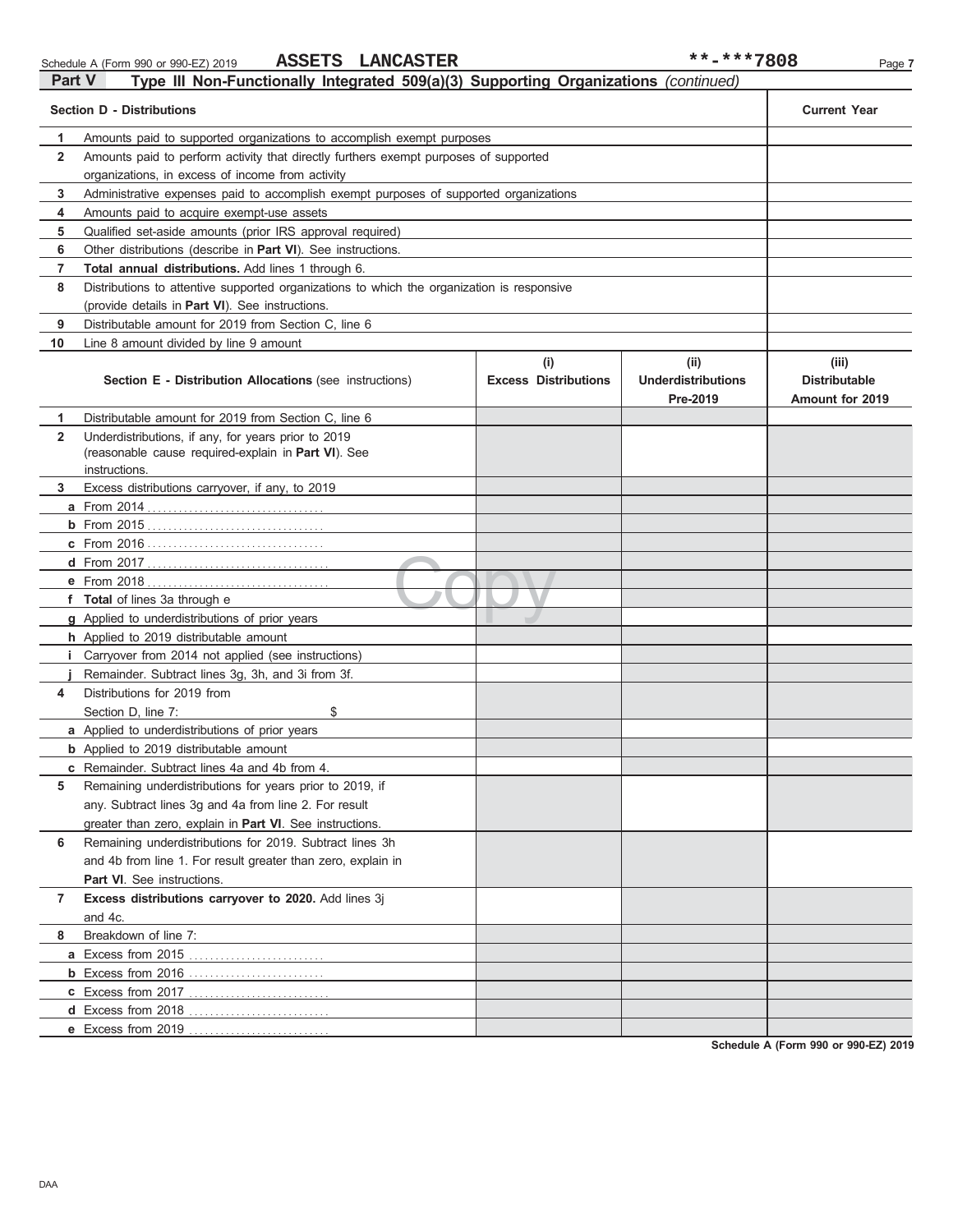| Schedule A (Form 990 or 990-EZ) 2019 |                                        | ASSETS LANCASTER |    |                                                                                                | **-***7808                                                                                                                                                                                                                                                                                                                                                                                                                                                                                | Page 8 |
|--------------------------------------|----------------------------------------|------------------|----|------------------------------------------------------------------------------------------------|-------------------------------------------------------------------------------------------------------------------------------------------------------------------------------------------------------------------------------------------------------------------------------------------------------------------------------------------------------------------------------------------------------------------------------------------------------------------------------------------|--------|
| Part VI                              |                                        |                  |    | lines 2, 5, and 6. Also complete this part for any additional information. (See instructions.) | Supplemental Information. Provide the explanations required by Part II, line 10; Part II, line 17a or 17b; Part<br>III, line 12; Part IV, Section A, lines 1, 2, 3b, 3c, 4b, 4c, 5a, 6, 9a, 9b, 9c, 11a, 11b, and 11c; Part IV, Section<br>B, lines 1 and 2; Part IV, Section C, line 1; Part IV, Section D, lines 2 and 3; Part IV, Section E, lines 1c, 2a, 2b,<br>3a, and 3b; Part V, line 1; Part V, Section B, line 1e; Part V, Section D, lines 5, 6, and 8; and Part V, Section E, |        |
|                                      | PART II, LINE 10 - OTHER INCOME DETAIL |                  |    |                                                                                                |                                                                                                                                                                                                                                                                                                                                                                                                                                                                                           |        |
|                                      | MISCELLANEOUS INCOME                   |                  | \$ | 2,089                                                                                          |                                                                                                                                                                                                                                                                                                                                                                                                                                                                                           |        |
|                                      |                                        |                  |    |                                                                                                |                                                                                                                                                                                                                                                                                                                                                                                                                                                                                           |        |
|                                      |                                        |                  |    |                                                                                                |                                                                                                                                                                                                                                                                                                                                                                                                                                                                                           |        |
|                                      |                                        |                  |    |                                                                                                |                                                                                                                                                                                                                                                                                                                                                                                                                                                                                           |        |
|                                      |                                        |                  |    |                                                                                                |                                                                                                                                                                                                                                                                                                                                                                                                                                                                                           |        |
|                                      |                                        |                  |    |                                                                                                |                                                                                                                                                                                                                                                                                                                                                                                                                                                                                           |        |
|                                      |                                        |                  |    |                                                                                                |                                                                                                                                                                                                                                                                                                                                                                                                                                                                                           |        |
|                                      |                                        |                  |    |                                                                                                |                                                                                                                                                                                                                                                                                                                                                                                                                                                                                           |        |
|                                      |                                        |                  |    |                                                                                                |                                                                                                                                                                                                                                                                                                                                                                                                                                                                                           |        |
|                                      |                                        |                  |    |                                                                                                |                                                                                                                                                                                                                                                                                                                                                                                                                                                                                           |        |
|                                      |                                        |                  |    |                                                                                                |                                                                                                                                                                                                                                                                                                                                                                                                                                                                                           |        |
|                                      |                                        |                  |    |                                                                                                |                                                                                                                                                                                                                                                                                                                                                                                                                                                                                           |        |
|                                      |                                        |                  |    |                                                                                                |                                                                                                                                                                                                                                                                                                                                                                                                                                                                                           |        |
|                                      |                                        |                  |    |                                                                                                |                                                                                                                                                                                                                                                                                                                                                                                                                                                                                           |        |
|                                      |                                        |                  |    |                                                                                                |                                                                                                                                                                                                                                                                                                                                                                                                                                                                                           |        |
|                                      |                                        |                  |    |                                                                                                |                                                                                                                                                                                                                                                                                                                                                                                                                                                                                           |        |
|                                      |                                        |                  |    |                                                                                                |                                                                                                                                                                                                                                                                                                                                                                                                                                                                                           |        |
|                                      |                                        |                  |    |                                                                                                |                                                                                                                                                                                                                                                                                                                                                                                                                                                                                           |        |
|                                      |                                        |                  |    |                                                                                                |                                                                                                                                                                                                                                                                                                                                                                                                                                                                                           |        |
|                                      |                                        |                  |    |                                                                                                |                                                                                                                                                                                                                                                                                                                                                                                                                                                                                           |        |
|                                      |                                        |                  |    |                                                                                                |                                                                                                                                                                                                                                                                                                                                                                                                                                                                                           |        |
|                                      |                                        |                  |    |                                                                                                |                                                                                                                                                                                                                                                                                                                                                                                                                                                                                           |        |
|                                      |                                        |                  |    |                                                                                                |                                                                                                                                                                                                                                                                                                                                                                                                                                                                                           |        |
|                                      |                                        |                  |    |                                                                                                |                                                                                                                                                                                                                                                                                                                                                                                                                                                                                           |        |
|                                      |                                        |                  |    |                                                                                                |                                                                                                                                                                                                                                                                                                                                                                                                                                                                                           |        |
|                                      |                                        |                  |    |                                                                                                |                                                                                                                                                                                                                                                                                                                                                                                                                                                                                           |        |
|                                      |                                        |                  |    |                                                                                                |                                                                                                                                                                                                                                                                                                                                                                                                                                                                                           |        |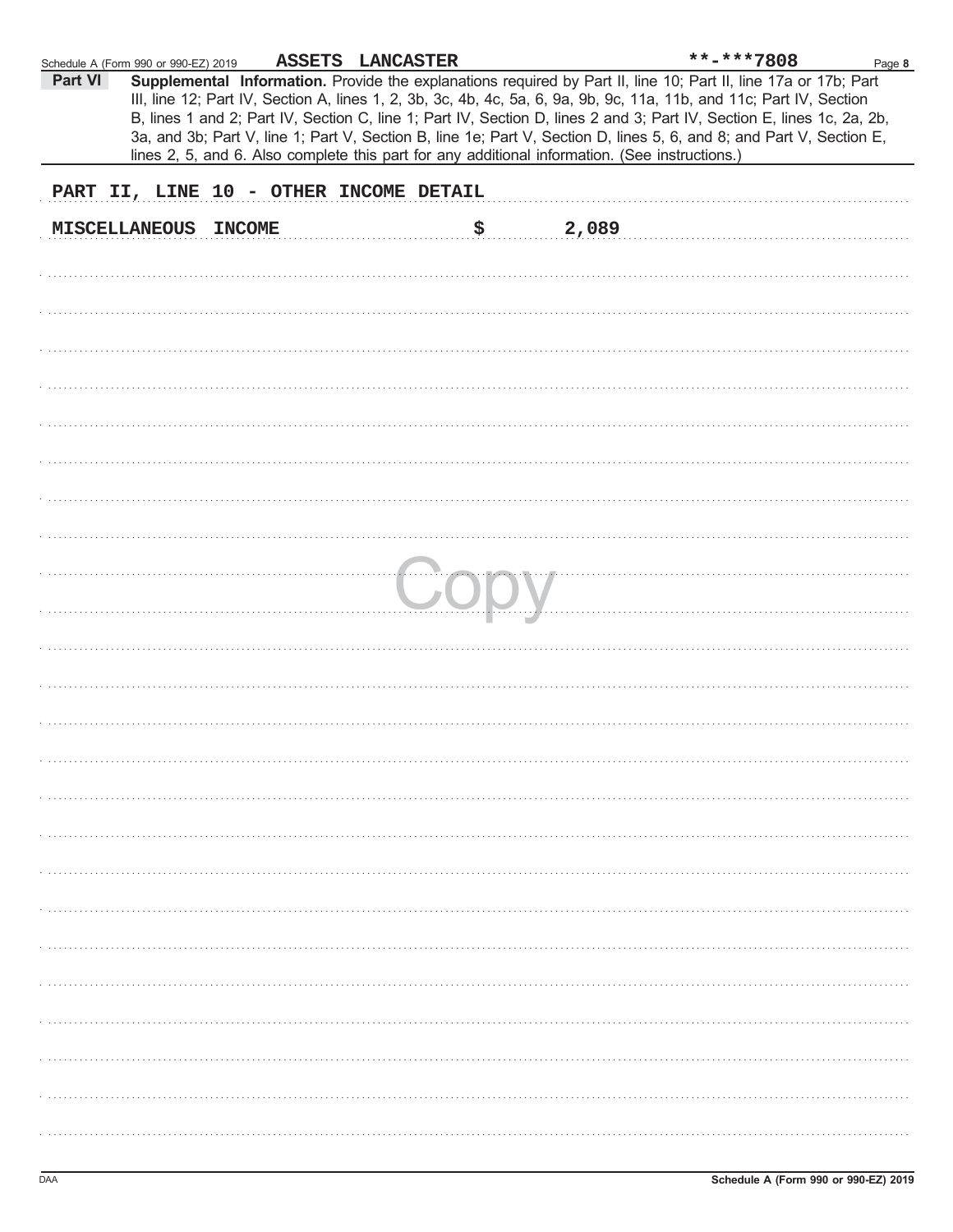Department of the Treasury Internal Revenue Service **Name of the organization**

# **SCHEDULE D Supplemental Financial Statements**

 **Attach to Form 990. (Form 990) Part IV, line 6, 7, 8, 9, 10, 11a, 11b, 11c, 11d, 11e, 11f, 12a, or 12b.**<br>Part IV, line 6, 7, 8, 9, 10, 11a, 11b, 11c, 11d, 11e, 11f, 12a, or 12b.

 **Go to www.irs.gov/Form990 for instructions and the latest information.**

**Open to Public Inspection**

**2019**

OMB No. 1545-0047

**Employer identification number**

|              | <b>ASSETS</b><br><b>LANCASTER</b>                                                                                                                                                          |                                                                            | **-***7808                      |
|--------------|--------------------------------------------------------------------------------------------------------------------------------------------------------------------------------------------|----------------------------------------------------------------------------|---------------------------------|
|              | Organizations Maintaining Donor Advised Funds or Other Similar Funds or Accounts.<br>Part I                                                                                                |                                                                            |                                 |
|              | Complete if the organization answered "Yes" on Form 990, Part IV, line 6.                                                                                                                  |                                                                            |                                 |
|              |                                                                                                                                                                                            | (a) Donor advised funds                                                    | (b) Funds and other accounts    |
| 1.           | Total number at end of year                                                                                                                                                                |                                                                            |                                 |
| 2            |                                                                                                                                                                                            |                                                                            |                                 |
| 3            |                                                                                                                                                                                            | the control of the control of the control of the control of the control of |                                 |
| 4            |                                                                                                                                                                                            |                                                                            |                                 |
| 5            | Did the organization inform all donors and donor advisors in writing that the assets held in donor advised                                                                                 |                                                                            |                                 |
|              |                                                                                                                                                                                            |                                                                            | <b>Yes</b><br>No                |
| 6            | Did the organization inform all grantees, donors, and donor advisors in writing that grant funds can be used                                                                               |                                                                            |                                 |
|              | only for charitable purposes and not for the benefit of the donor or donor advisor, or for any other purpose                                                                               |                                                                            |                                 |
|              |                                                                                                                                                                                            |                                                                            | Yes<br>No                       |
|              | Part II<br><b>Conservation Easements.</b>                                                                                                                                                  |                                                                            |                                 |
|              | Complete if the organization answered "Yes" on Form 990, Part IV, line 7.                                                                                                                  |                                                                            |                                 |
| 1.           | Purpose(s) of conservation easements held by the organization (check all that apply).                                                                                                      |                                                                            |                                 |
|              | Preservation of land for public use (for example, recreation or education)                                                                                                                 | Preservation of a historically important land area                         |                                 |
|              | Protection of natural habitat                                                                                                                                                              | Preservation of a certified historic structure                             |                                 |
|              | Preservation of open space                                                                                                                                                                 |                                                                            |                                 |
| $\mathbf{2}$ | Complete lines 2a through 2d if the organization held a qualified conservation contribution in the form of a conservation                                                                  |                                                                            |                                 |
|              | easement on the last day of the tax year.                                                                                                                                                  |                                                                            | Held at the End of the Tax Year |
| a            |                                                                                                                                                                                            |                                                                            | 2a                              |
| b            |                                                                                                                                                                                            |                                                                            | 2 <sub>b</sub>                  |
|              | Number of conservation easements on a certified historic structure included in (a) Museum museum conservation                                                                              |                                                                            | 2c                              |
|              | d Number of conservation easements included in (c) acquired after 7/25/06, and not on a                                                                                                    |                                                                            |                                 |
|              | historic structure listed in the National Register                                                                                                                                         |                                                                            | 2d                              |
| 3            | Number of conservation easements modified, transferred, released, extinguished, or terminated by the organization during the                                                               |                                                                            |                                 |
|              | tax year $\blacktriangleright$<br>.                                                                                                                                                        |                                                                            |                                 |
| 4            | Number of states where property subject to conservation easement is located ▶                                                                                                              |                                                                            |                                 |
| 5            | Does the organization have a written policy regarding the periodic monitoring, inspection, handling of                                                                                     |                                                                            |                                 |
|              |                                                                                                                                                                                            |                                                                            | Yes<br>No                       |
| 6            | Staff and volunteer hours devoted to monitoring, inspecting, handling of violations, and enforcing conservation easements during the year                                                  |                                                                            |                                 |
|              | .                                                                                                                                                                                          |                                                                            |                                 |
| $\mathbf{7}$ | Amount of expenses incurred in monitoring, inspecting, handling of violations, and enforcing conservation easements during the year                                                        |                                                                            |                                 |
|              | ▶ \$                                                                                                                                                                                       |                                                                            |                                 |
| 8            | Does each conservation easement reported on line 2(d) above satisfy the requirements of section 170(h)(4)(B)(i)                                                                            |                                                                            |                                 |
|              | and section $170(h)(4)(B)(ii)?$                                                                                                                                                            |                                                                            | Yes<br>No                       |
| 9            | In Part XIII, describe how the organization reports conservation easements in its revenue and expense statement and                                                                        |                                                                            |                                 |
|              | balance sheet, and include, if applicable, the text of the footnote to the organization's financial statements that describes the<br>organization's accounting for conservation easements. |                                                                            |                                 |
|              | Organizations Maintaining Collections of Art, Historical Treasures, or Other Similar Assets.<br>Part III                                                                                   |                                                                            |                                 |
|              | Complete if the organization answered "Yes" on Form 990, Part IV, line 8.                                                                                                                  |                                                                            |                                 |
|              | 1a If the organization elected, as permitted under FASB ASC 958, not to report in its revenue statement and balance sheet works                                                            |                                                                            |                                 |
|              | of art, historical treasures, or other similar assets held for public exhibition, education, or research in furtherance of public                                                          |                                                                            |                                 |
|              | service, provide in Part XIII the text of the footnote to its financial statements that describes these items.                                                                             |                                                                            |                                 |
| b            | If the organization elected, as permitted under FASB ASC 958, to report in its revenue statement and balance sheet works of                                                                |                                                                            |                                 |
|              | art, historical treasures, or other similar assets held for public exhibition, education, or research in furtherance of public service,                                                    |                                                                            |                                 |
|              | provide the following amounts relating to these items:                                                                                                                                     |                                                                            |                                 |
|              |                                                                                                                                                                                            |                                                                            |                                 |
|              |                                                                                                                                                                                            |                                                                            |                                 |
| $\mathbf{2}$ | If the organization received or held works of art, historical treasures, or other similar assets for financial gain, provide the                                                           |                                                                            |                                 |
|              | following amounts required to be reported under FASB ASC 958 relating to these items:                                                                                                      |                                                                            |                                 |
| a            |                                                                                                                                                                                            |                                                                            |                                 |
|              |                                                                                                                                                                                            |                                                                            | $\triangleright$ \$             |

DAA **For Paperwork Reduction Act Notice, see the Instructions for Form 990.**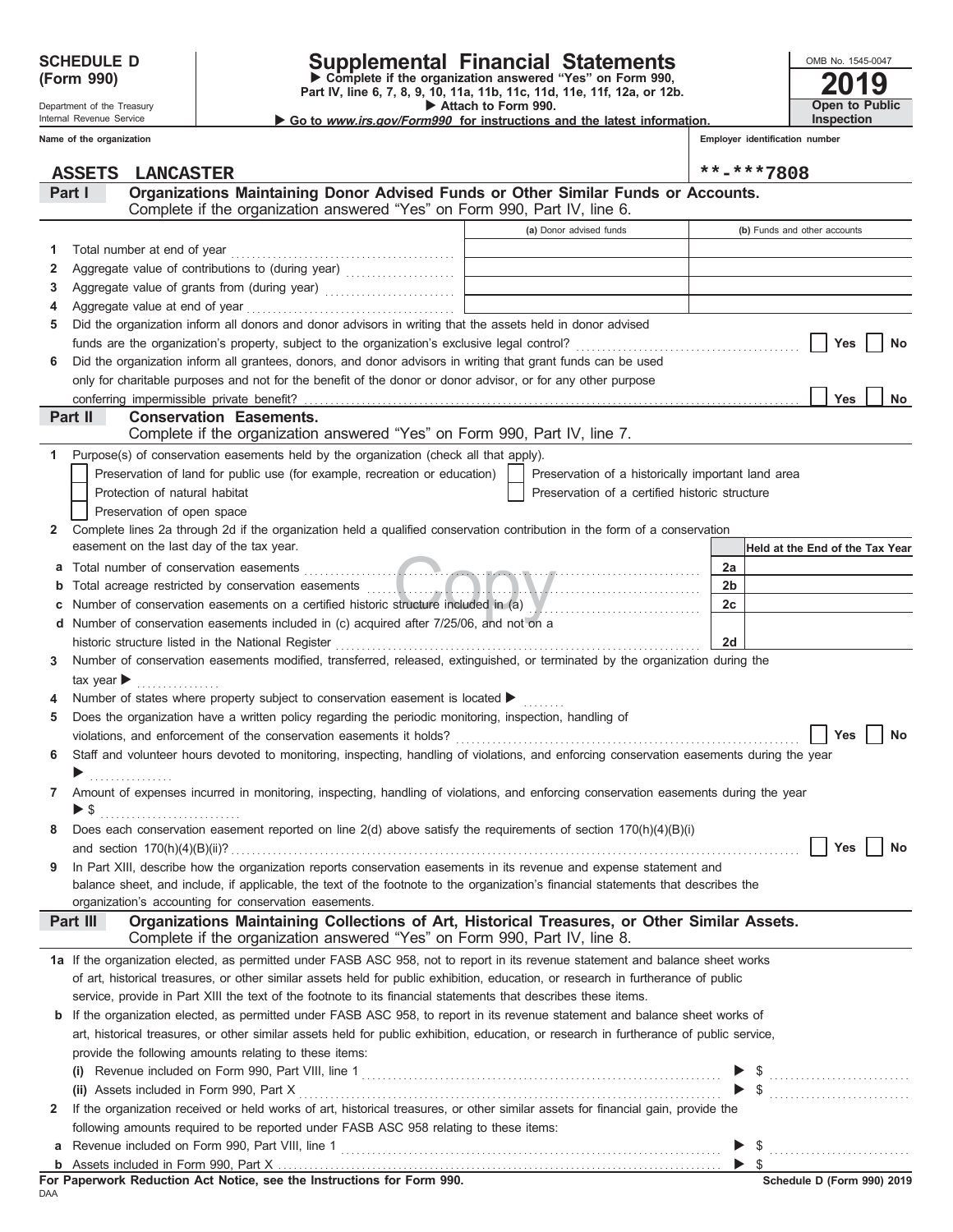|    | Schedule D (Form 990) 2019 ASSETS LANCASTER                                                                                                                                                                                          |                         |                          |                    | **-***7808      |                      |                     |        | Page 2 |
|----|--------------------------------------------------------------------------------------------------------------------------------------------------------------------------------------------------------------------------------------|-------------------------|--------------------------|--------------------|-----------------|----------------------|---------------------|--------|--------|
|    | Organizations Maintaining Collections of Art, Historical Treasures, or Other Similar Assets (continued)<br>Part III                                                                                                                  |                         |                          |                    |                 |                      |                     |        |        |
| 3. | Using the organization's acquisition, accession, and other records, check any of the following that make significant use of its<br>collection items (check all that apply):                                                          |                         |                          |                    |                 |                      |                     |        |        |
| a  | Public exhibition                                                                                                                                                                                                                    | d                       | Loan or exchange program |                    |                 |                      |                     |        |        |
| b  | Scholarly research                                                                                                                                                                                                                   | е                       |                          |                    |                 |                      |                     |        |        |
| С  | Preservation for future generations                                                                                                                                                                                                  |                         |                          |                    |                 |                      |                     |        |        |
| 4  | Provide a description of the organization's collections and explain how they further the organization's exempt purpose in Part                                                                                                       |                         |                          |                    |                 |                      |                     |        |        |
|    | XIII.                                                                                                                                                                                                                                |                         |                          |                    |                 |                      |                     |        |        |
| 5. | During the year, did the organization solicit or receive donations of art, historical treasures, or other similar                                                                                                                    |                         |                          |                    |                 |                      |                     |        |        |
|    | assets to be sold to raise funds rather than to be maintained as part of the organization's collection?                                                                                                                              |                         |                          |                    |                 |                      | Yes                 |        | No     |
|    | Part IV<br><b>Escrow and Custodial Arrangements.</b>                                                                                                                                                                                 |                         |                          |                    |                 |                      |                     |        |        |
|    | Complete if the organization answered "Yes" on Form 990, Part IV, line 9, or reported an amount on Form                                                                                                                              |                         |                          |                    |                 |                      |                     |        |        |
|    | 990, Part X, line 21.                                                                                                                                                                                                                |                         |                          |                    |                 |                      |                     |        |        |
|    | 1a Is the organization an agent, trustee, custodian or other intermediary for contributions or other assets not                                                                                                                      |                         |                          |                    |                 |                      |                     |        |        |
|    |                                                                                                                                                                                                                                      |                         |                          |                    |                 |                      | Yes                 |        | No     |
|    | <b>b</b> If "Yes," explain the arrangement in Part XIII and complete the following table:                                                                                                                                            |                         |                          |                    |                 |                      |                     |        |        |
|    |                                                                                                                                                                                                                                      |                         |                          |                    |                 |                      | Amount              |        |        |
|    | c Beginning balance <b>contract to the contract of the contract of the contract of the contract of the contract of the contract of the contract of the contract of the contract of the contract of the contract of the contract </b> |                         |                          |                    |                 | 1c                   |                     |        |        |
|    |                                                                                                                                                                                                                                      |                         |                          |                    |                 | 1 <sub>d</sub>       |                     |        |        |
|    |                                                                                                                                                                                                                                      |                         |                          |                    |                 | 1e                   |                     |        |        |
|    |                                                                                                                                                                                                                                      |                         |                          |                    |                 | 1f                   |                     |        |        |
|    | 2a Did the organization include an amount on Form 990, Part X, line 21, for escrow or custodial account liability?                                                                                                                   |                         |                          |                    |                 |                      | <b>Yes</b>          |        | No     |
|    |                                                                                                                                                                                                                                      |                         |                          |                    |                 |                      |                     |        |        |
|    | <b>Endowment Funds.</b><br><b>Part V</b>                                                                                                                                                                                             |                         |                          |                    |                 |                      |                     |        |        |
|    | Complete if the organization answered "Yes" on Form 990, Part IV, line 10.                                                                                                                                                           |                         |                          |                    |                 |                      |                     |        |        |
|    |                                                                                                                                                                                                                                      | (a) Current year        | (b) Prior year           | (c) Two years back |                 | (d) Three years back | (e) Four years back |        |        |
|    | 1a Beginning of year balance                                                                                                                                                                                                         |                         |                          |                    |                 |                      |                     |        |        |
|    | <b>b</b> Contributions                                                                                                                                                                                                               |                         |                          |                    |                 |                      |                     |        |        |
|    | c Net investment earnings, gains, and                                                                                                                                                                                                |                         |                          |                    |                 |                      |                     |        |        |
|    |                                                                                                                                                                                                                                      |                         |                          |                    |                 |                      |                     |        |        |
|    | d Grants or scholarships                                                                                                                                                                                                             |                         |                          |                    |                 |                      |                     |        |        |
|    | e Other expenditures for facilities and                                                                                                                                                                                              |                         |                          |                    |                 |                      |                     |        |        |
|    | f Administrative expenses                                                                                                                                                                                                            |                         |                          |                    |                 |                      |                     |        |        |
|    | End of year balance                                                                                                                                                                                                                  |                         |                          |                    |                 |                      |                     |        |        |
| 2. | Provide the estimated percentage of the current year end balance (line 1g, column (a)) held as:                                                                                                                                      |                         |                          |                    |                 |                      |                     |        |        |
|    | a Board designated or quasi-endowment >                                                                                                                                                                                              |                         |                          |                    |                 |                      |                     |        |        |
|    | <b>b</b> Permanent endowment $\blacktriangleright$                                                                                                                                                                                   |                         |                          |                    |                 |                      |                     |        |        |
|    | . %<br><b>c</b> Term endowment $\blacktriangleright$<br>$\ldots \ldots \ldots$ %                                                                                                                                                     |                         |                          |                    |                 |                      |                     |        |        |
|    | The percentages on lines 2a, 2b, and 2c should equal 100%.                                                                                                                                                                           |                         |                          |                    |                 |                      |                     |        |        |
|    | 3a Are there endowment funds not in the possession of the organization that are held and administered for the                                                                                                                        |                         |                          |                    |                 |                      |                     |        |        |
|    | organization by:                                                                                                                                                                                                                     |                         |                          |                    |                 |                      |                     | Yes    | No.    |
|    |                                                                                                                                                                                                                                      |                         |                          |                    |                 |                      | 3a(i)               |        |        |
|    |                                                                                                                                                                                                                                      |                         |                          |                    |                 |                      | 3a(ii)              |        |        |
|    |                                                                                                                                                                                                                                      |                         |                          |                    |                 |                      | 3b                  |        |        |
|    | Describe in Part XIII the intended uses of the organization's endowment funds.                                                                                                                                                       |                         |                          |                    |                 |                      |                     |        |        |
|    | Land, Buildings, and Equipment.<br><b>Part VI</b>                                                                                                                                                                                    |                         |                          |                    |                 |                      |                     |        |        |
|    | Complete if the organization answered "Yes" on Form 990, Part IV, line 11a. See Form 990, Part X, line 10.                                                                                                                           |                         |                          |                    |                 |                      |                     |        |        |
|    | Description of property                                                                                                                                                                                                              | (a) Cost or other basis | (b) Cost or other basis  |                    | (c) Accumulated |                      | (d) Book value      |        |        |
|    |                                                                                                                                                                                                                                      | (investment)            | (other)                  |                    | depreciation    |                      |                     |        |        |
|    |                                                                                                                                                                                                                                      |                         |                          |                    |                 |                      |                     |        |        |
|    |                                                                                                                                                                                                                                      |                         |                          |                    |                 |                      |                     |        |        |
|    | c Leasehold improvements                                                                                                                                                                                                             |                         |                          |                    |                 |                      |                     |        |        |
|    |                                                                                                                                                                                                                                      |                         |                          | 39,236             |                 | 25,553               |                     | 13,683 |        |
|    | e Other                                                                                                                                                                                                                              |                         |                          | 31,606             |                 | 22,458               |                     | 9,148  |        |
|    | Total. Add lines 1a through 1e. (Column (d) must equal Form 990, Part X, column (B), line 10c.)                                                                                                                                      |                         |                          |                    |                 |                      |                     | 22,831 |        |

**Schedule D (Form 990) 2019**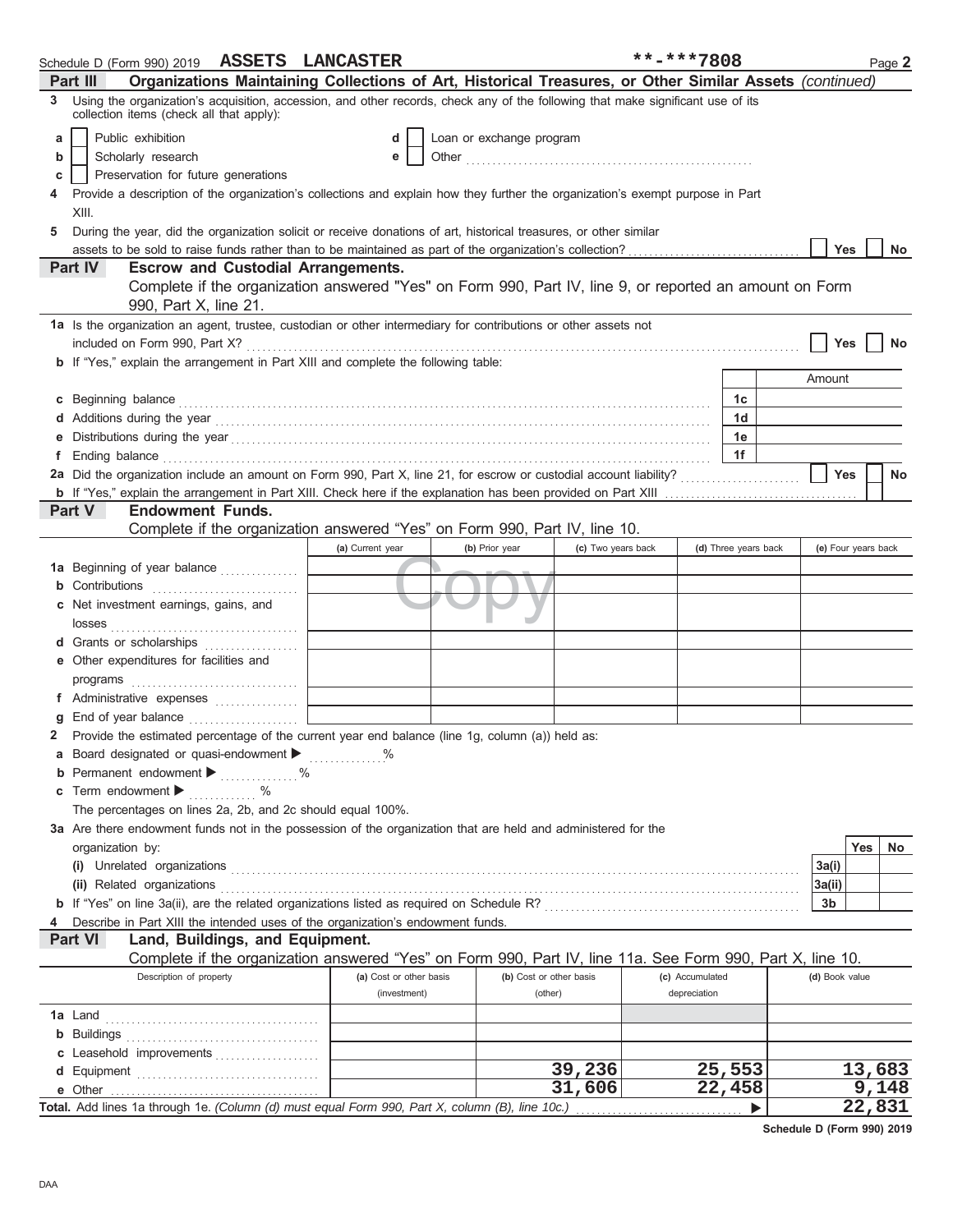|                           | Schedule D (Form 990) 2019 ASSETS LANCASTER                                                                                                        |                | **-***7808                                                   | Page 3         |
|---------------------------|----------------------------------------------------------------------------------------------------------------------------------------------------|----------------|--------------------------------------------------------------|----------------|
| <b>Part VII</b>           | <b>Investments - Other Securities.</b>                                                                                                             |                |                                                              |                |
|                           | Complete if the organization answered "Yes" on Form 990, Part IV, line 11b. See Form 990, Part X, line 12.                                         |                |                                                              |                |
|                           | (a) Description of security or category                                                                                                            | (b) Book value | (c) Method of valuation:                                     |                |
|                           | (including name of security)                                                                                                                       |                | Cost or end-of-year market value                             |                |
| (1) Financial derivatives |                                                                                                                                                    |                |                                                              |                |
|                           | (2) Closely held equity interests                                                                                                                  |                |                                                              |                |
| $(3)$ Other               |                                                                                                                                                    |                |                                                              |                |
| (A)                       |                                                                                                                                                    |                |                                                              |                |
| (B)                       |                                                                                                                                                    |                |                                                              |                |
| (C)                       |                                                                                                                                                    |                |                                                              |                |
| (D)                       |                                                                                                                                                    |                |                                                              |                |
| (E)                       |                                                                                                                                                    |                |                                                              |                |
| (F)                       |                                                                                                                                                    |                |                                                              |                |
| (G)                       |                                                                                                                                                    |                |                                                              |                |
| (H)                       |                                                                                                                                                    |                |                                                              |                |
|                           | Total. (Column (b) must equal Form 990, Part X, col. (B) line 12.)                                                                                 |                |                                                              |                |
| <b>Part VIII</b>          | Investments - Program Related.                                                                                                                     |                |                                                              |                |
|                           | Complete if the organization answered "Yes" on Form 990, Part IV, line 11c. See Form 990, Part X, line 13.                                         |                |                                                              |                |
|                           | (a) Description of investment                                                                                                                      | (b) Book value | (c) Method of valuation:<br>Cost or end-of-year market value |                |
|                           |                                                                                                                                                    |                |                                                              |                |
| (1)                       |                                                                                                                                                    |                |                                                              |                |
| (2)<br>(3)                |                                                                                                                                                    |                |                                                              |                |
| (4)                       |                                                                                                                                                    |                |                                                              |                |
| (5)                       |                                                                                                                                                    |                |                                                              |                |
| (6)                       |                                                                                                                                                    |                |                                                              |                |
| (7)                       |                                                                                                                                                    |                |                                                              |                |
| (8)                       |                                                                                                                                                    |                |                                                              |                |
| (9)                       |                                                                                                                                                    |                |                                                              |                |
|                           | Total. (Column (b) must equal Form 990, Part X, col. (B) line 13.)                                                                                 |                |                                                              |                |
| Part IX                   | <b>Other Assets.</b>                                                                                                                               |                |                                                              |                |
|                           | Complete if the organization answered "Yes" on Form 990, Part IV, line 11d. See Form 990, Part X, line 15.                                         |                |                                                              |                |
|                           | (a) Description                                                                                                                                    |                |                                                              | (b) Book value |
| (1)                       | LOAN CAPITAL<br>PARTICIPATION REC                                                                                                                  |                |                                                              | 200,000        |
| (2)                       | <b>LONG</b><br>TERM NOTES RECEIVABLE                                                                                                               |                |                                                              | 132,170        |
| (3)                       | <b>INTEREST</b><br><b>RECEIVABLE</b>                                                                                                               |                |                                                              | 250            |
| (4)                       |                                                                                                                                                    |                |                                                              |                |
| (5)                       |                                                                                                                                                    |                |                                                              |                |
| (6)                       |                                                                                                                                                    |                |                                                              |                |
| (7)                       |                                                                                                                                                    |                |                                                              |                |
| (8)                       |                                                                                                                                                    |                |                                                              |                |
| (9)                       |                                                                                                                                                    |                |                                                              |                |
|                           | Total. (Column (b) must equal Form 990, Part X, col. (B) line 15.)                                                                                 |                |                                                              | 332,420        |
| Part X                    | Other Liabilities.                                                                                                                                 |                |                                                              |                |
|                           | Complete if the organization answered "Yes" on Form 990, Part IV, line 11e or 11f. See Form 990, Part X,                                           |                |                                                              |                |
|                           | line $25$ .                                                                                                                                        |                |                                                              |                |
| 1.                        | (a) Description of liability                                                                                                                       |                |                                                              | (b) Book value |
| (1)                       | Federal income taxes<br><b>ACCRUED PAYROLL</b>                                                                                                     |                |                                                              | 63,366         |
| (2)                       | COMPENSATED ABSENCES                                                                                                                               |                |                                                              | 26,375         |
| (3)                       | <b>ESCROW PAYABLE</b>                                                                                                                              |                |                                                              | 4,640          |
| (4)                       |                                                                                                                                                    |                |                                                              |                |
| (5)<br>(6)                |                                                                                                                                                    |                |                                                              |                |
| (7)                       |                                                                                                                                                    |                |                                                              |                |
| (8)                       |                                                                                                                                                    |                |                                                              |                |
| (9)                       |                                                                                                                                                    |                |                                                              |                |
|                           | Total. (Column (b) must equal Form 990, Part X, col. (B) line 25.)                                                                                 |                |                                                              | 94,381         |
|                           | 2 Lighility for uncertain tax positions. In Part XIII provide the text of the footnote to the organization's financial statements that reports the |                |                                                              |                |

bility for uncertain tax positions. In Part XIII, provide the text of the footnote to the organization's financial statements that reports the organization's liability for uncertain tax positions under FASB ASC 740. Check here if the text of the footnote has been provided in Part XIII **2.**

**X**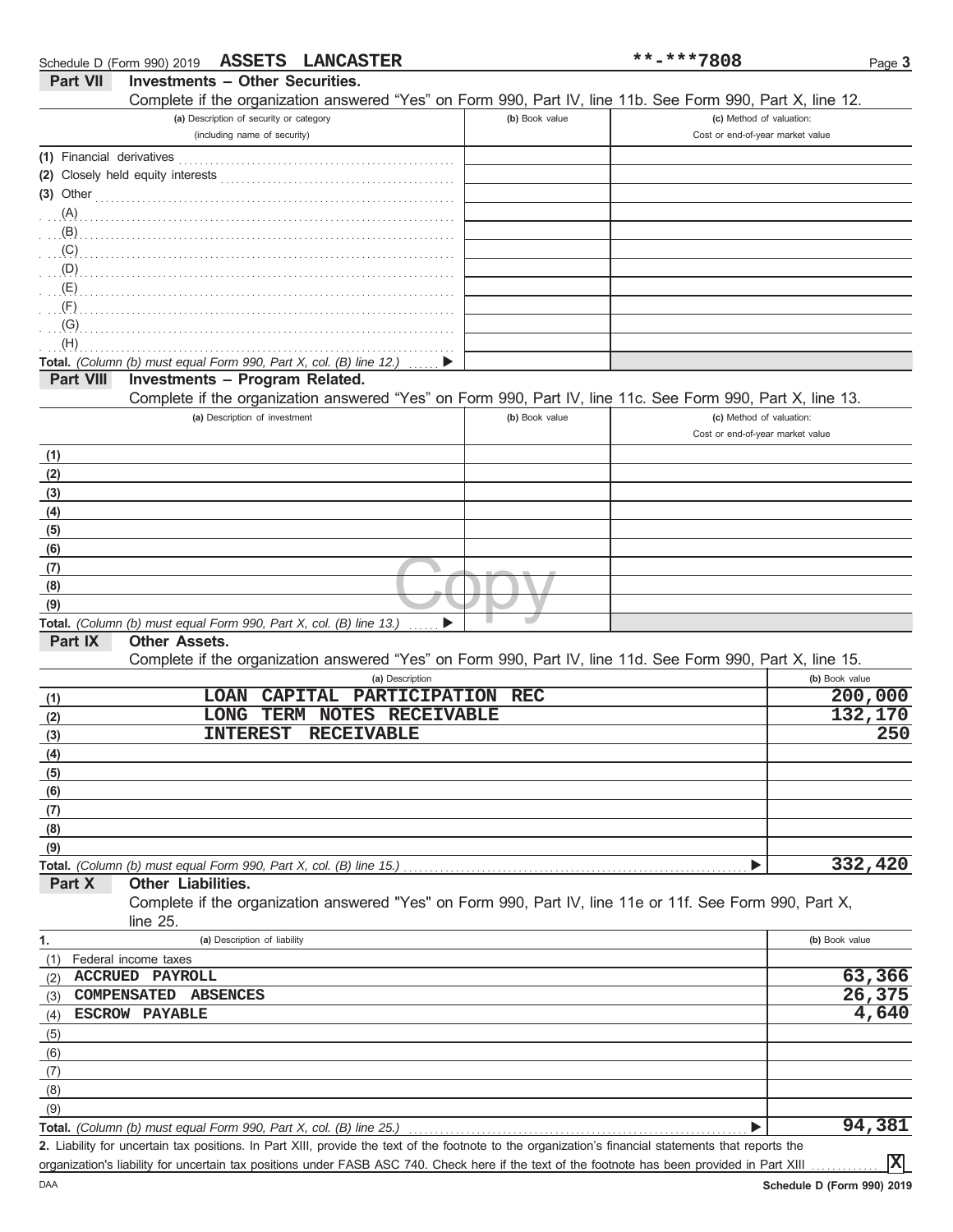|   | Schedule D (Form 990) 2019 ASSETS LANCASTER                                                                                                                                                                                    |                | **-***7808 | Page 4 |
|---|--------------------------------------------------------------------------------------------------------------------------------------------------------------------------------------------------------------------------------|----------------|------------|--------|
|   | Reconciliation of Revenue per Audited Financial Statements With Revenue per Return.<br>Part XI                                                                                                                                 |                |            |        |
|   | Complete if the organization answered "Yes" on Form 990, Part IV, line 12a.                                                                                                                                                    |                |            |        |
| 1 | Total revenue, gains, and other support per audited financial statements                                                                                                                                                       |                | 1          |        |
| 2 | Amounts included on line 1 but not on Form 990, Part VIII, line 12:                                                                                                                                                            |                |            |        |
| а |                                                                                                                                                                                                                                | 2a             |            |        |
| b |                                                                                                                                                                                                                                | 2 <sub>b</sub> |            |        |
|   |                                                                                                                                                                                                                                | 2c             |            |        |
| c |                                                                                                                                                                                                                                | 2d             |            |        |
| d |                                                                                                                                                                                                                                |                |            |        |
| е | Add lines 2a through 2d                                                                                                                                                                                                        |                | 2e<br>3    |        |
| З |                                                                                                                                                                                                                                |                |            |        |
| 4 | Amounts included on Form 990, Part VIII, line 12, but not on line 1:                                                                                                                                                           |                |            |        |
| а |                                                                                                                                                                                                                                | 4a             |            |        |
| b |                                                                                                                                                                                                                                | 4 <sub>b</sub> |            |        |
| c | Add lines 4a and 4b                                                                                                                                                                                                            |                | 4c         |        |
| 5 |                                                                                                                                                                                                                                |                | 5          |        |
|   | Reconciliation of Expenses per Audited Financial Statements With Expenses per Return.<br><b>Part XII</b>                                                                                                                       |                |            |        |
|   | Complete if the organization answered "Yes" on Form 990, Part IV, line 12a.                                                                                                                                                    |                |            |        |
| 1 | Total expenses and losses per audited financial statements                                                                                                                                                                     |                | 1          |        |
| 2 | Amounts included on line 1 but not on Form 990, Part IX, line 25:                                                                                                                                                              |                |            |        |
| а |                                                                                                                                                                                                                                | 2a             |            |        |
| b | Prior year adjustments entertainments and the contract of the contract of the contract of the contract of the contract of the contract of the contract of the contract of the contract of the contract of the contract of the  | 2 <sub>b</sub> |            |        |
| С | Other losses                                                                                                                                                                                                                   | 2c             |            |        |
| d |                                                                                                                                                                                                                                | 2d             |            |        |
| е | Add lines 2a through 2d [11] Additional Additional Additional Additional Additional Additional Additional Additional Additional Additional Additional Additional Additional Additional Additional Additional Additional Additi |                | 2e         |        |
| 3 |                                                                                                                                                                                                                                |                | 3          |        |
| 4 | Amounts included on Form 990, Part IX, line 25, but not on line 1:                                                                                                                                                             |                |            |        |
| а | Investment expenses not included on Form 990, Part VIII, line 7b                                                                                                                                                               | 4a             |            |        |
| b |                                                                                                                                                                                                                                | 4b             |            |        |
|   | c Add lines 4a and 4b                                                                                                                                                                                                          |                | 4c         |        |
| 5 | Total expenses. Add lines 3 and 4c. (This must equal Form 990, Part I, line 18.) [1] [1] Total expenses. Add lines 3 and 4c. (This must equal Form 990, Part I, line 18.)                                                      |                | 5          |        |
|   | Part XIII Supplemental Information.                                                                                                                                                                                            |                |            |        |
|   | Provide the descriptions required for Part II, lines 3, 5, and 9; Part III, lines 1a and 4; Part IV, lines 1b and 2b; Part V, line 4; Part X, line                                                                             |                |            |        |
|   | 2; Part XI, lines 2d and 4b; and Part XII, lines 2d and 4b. Also complete this part to provide any additional information.                                                                                                     |                |            |        |
|   | PART X - FIN 48 FOOTNOTE                                                                                                                                                                                                       |                |            |        |
|   |                                                                                                                                                                                                                                |                |            |        |
|   |                                                                                                                                                                                                                                |                |            |        |
|   | TAX RETURNS ARE OPEN FOR EXAMINATION BY THE INTERNAL REVENUE SERVICE FOR                                                                                                                                                       |                |            |        |
|   |                                                                                                                                                                                                                                |                |            |        |
|   | THREE YEARS FROM THE DUE DATE OF THE RETURNS. THE TAX YEARS SUBJECT TO                                                                                                                                                         |                |            |        |
|   |                                                                                                                                                                                                                                |                |            |        |
|   | EXAMINATION BY THE STATE JURISDICTION ARE UNLIMITED. THE ORGANIZATION HAS                                                                                                                                                      |                |            |        |
|   |                                                                                                                                                                                                                                |                |            |        |
|   | EVALUATED ITS TAX FILINGS FOR THE OPEN TAX YEARS FOR UNCERTAIN TAX                                                                                                                                                             |                |            |        |
|   |                                                                                                                                                                                                                                |                |            |        |
|   | POSITIONS.                                                                                                                                                                                                                     |                |            |        |
|   |                                                                                                                                                                                                                                |                |            |        |
|   |                                                                                                                                                                                                                                |                |            |        |
|   |                                                                                                                                                                                                                                |                |            |        |
|   |                                                                                                                                                                                                                                |                |            |        |
|   |                                                                                                                                                                                                                                |                |            |        |
|   |                                                                                                                                                                                                                                |                |            |        |
|   |                                                                                                                                                                                                                                |                |            |        |
|   |                                                                                                                                                                                                                                |                |            |        |
|   |                                                                                                                                                                                                                                |                |            |        |
|   |                                                                                                                                                                                                                                |                |            |        |
|   |                                                                                                                                                                                                                                |                |            |        |
|   |                                                                                                                                                                                                                                |                |            |        |
|   |                                                                                                                                                                                                                                |                |            |        |
|   |                                                                                                                                                                                                                                |                |            |        |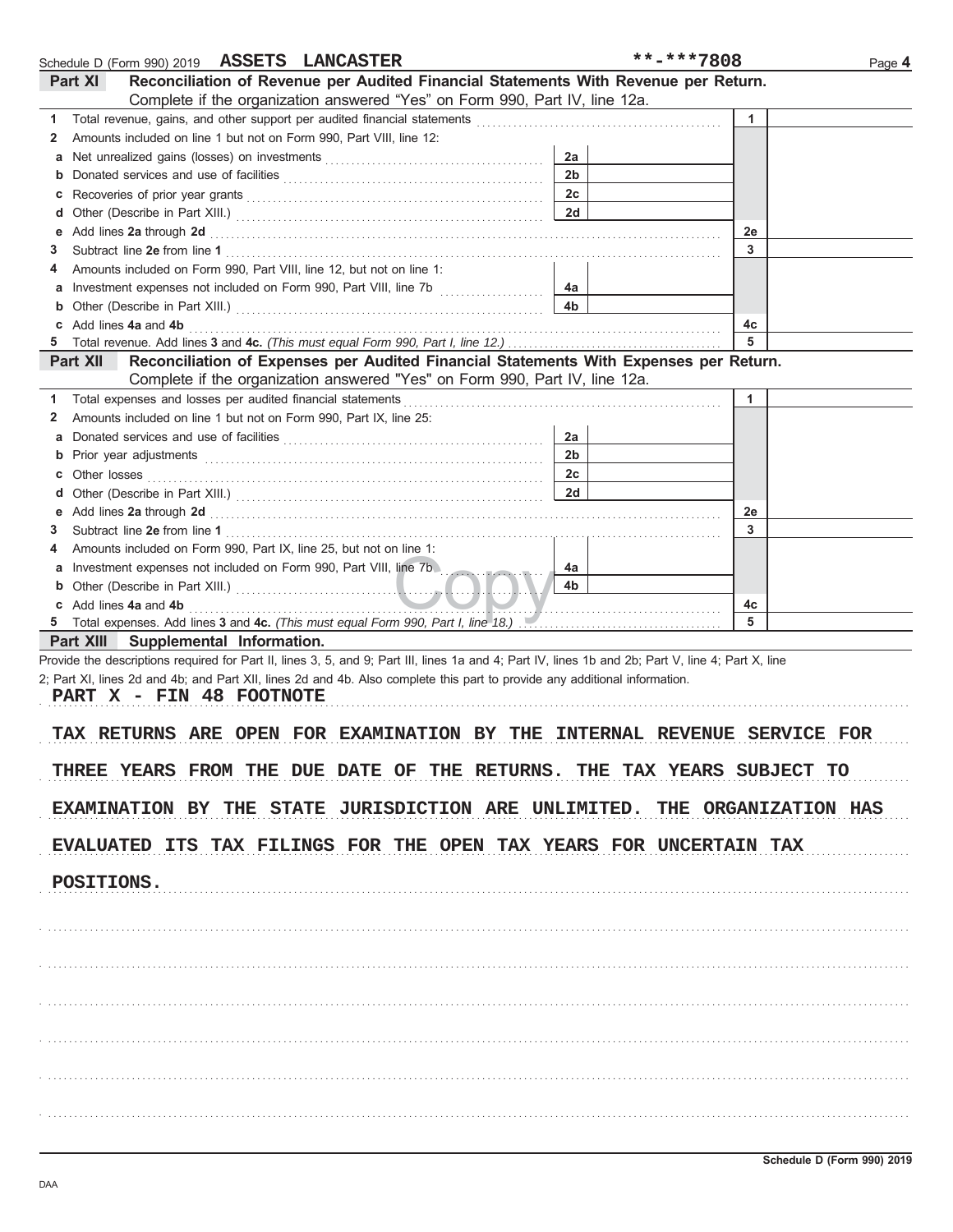|  | oupplemental implimation (commuted) |   |
|--|-------------------------------------|---|
|  |                                     |   |
|  |                                     |   |
|  |                                     |   |
|  |                                     |   |
|  |                                     |   |
|  |                                     |   |
|  |                                     |   |
|  |                                     |   |
|  |                                     |   |
|  |                                     |   |
|  |                                     |   |
|  |                                     |   |
|  |                                     |   |
|  |                                     |   |
|  |                                     |   |
|  |                                     |   |
|  |                                     |   |
|  |                                     |   |
|  | Copy                                |   |
|  |                                     |   |
|  |                                     |   |
|  |                                     |   |
|  |                                     |   |
|  |                                     |   |
|  |                                     |   |
|  |                                     |   |
|  |                                     |   |
|  |                                     |   |
|  |                                     |   |
|  |                                     |   |
|  |                                     |   |
|  |                                     |   |
|  |                                     |   |
|  |                                     |   |
|  |                                     |   |
|  |                                     |   |
|  |                                     |   |
|  |                                     |   |
|  |                                     | . |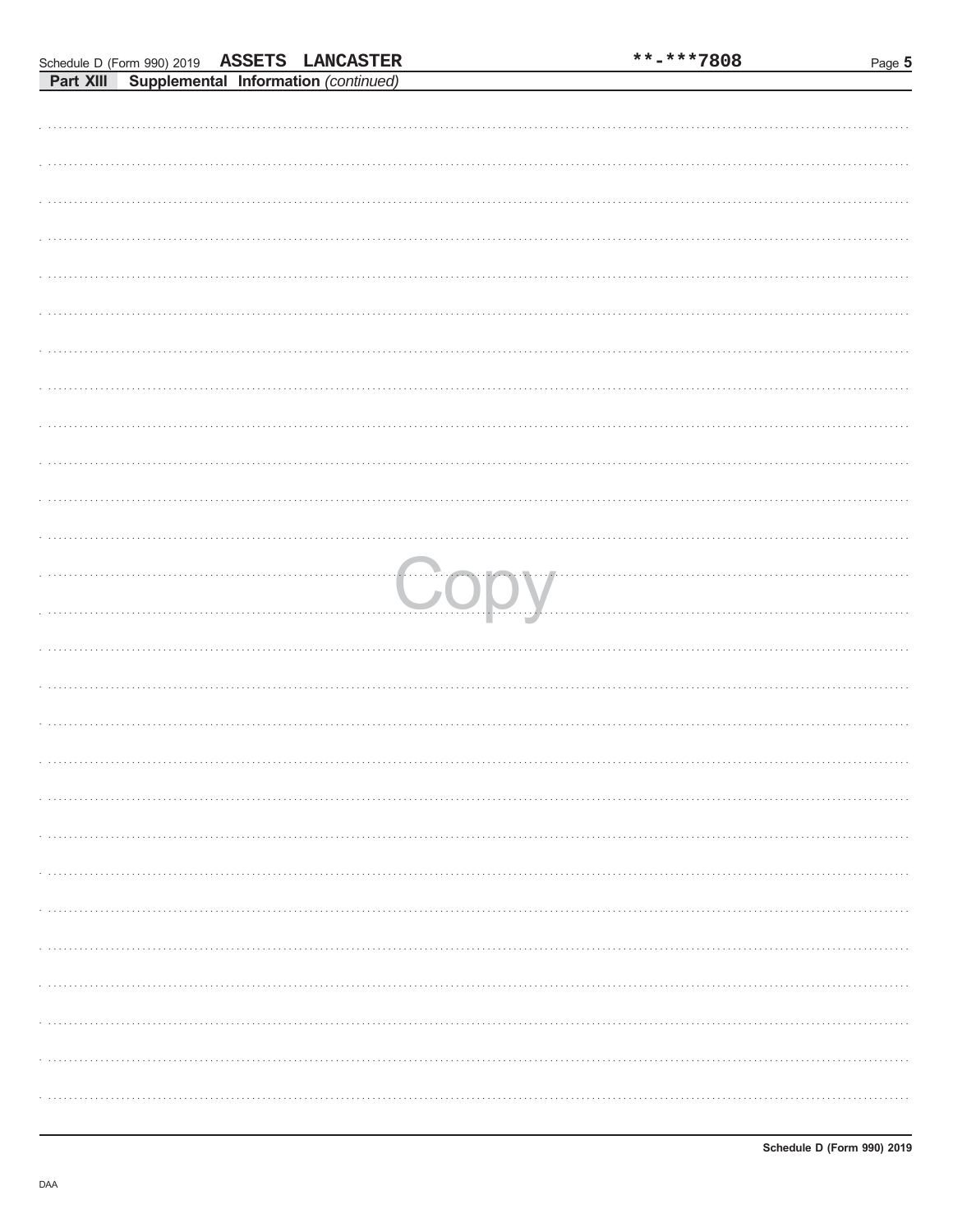**SCHEDULE O** 

(Form 990 or 990-EZ)

# Supplemental Information to Form 990 or 990-EZ

Complete to provide information for responses to specific questions on Form 990 or 990-EZ or to provide any additional information.

Attach to Form 990 or 990-EZ. Go to www.irs.gov/Form990 for the latest information. OMB No 1545-0047

2019 **Open to Public** 

Inspection

Department of the Treasury Internal Revenue Service Name of the organization

Employer identification number

\*\*-\*\*\*7808 ASSETS LANCASTER FORM 990 - ORGANIZATION'S MISSION ASSETS LANCASTER IS A NON-PROFIT THAT WORKS WITH START-UP AND EXISTING BUSINESSES TO FORM A MORE EQUITABLE AND ETHICAL ECONOMY. ASSETS LANCASTER OFFERS IN-DEPTH TRAINING AND FINANCING FOR ENTREPRENEURS, AND WORKS WITH ESTABLISHED BUSINESSES TO IMPROVE THEIR SOCIAL AND ENVIRONMENTAL IMPACT. FORM 990, PART VI, LINE 11B - ORGANIZATION'S PROCESS TO REVIEW FORM 990 THE 990 IS REVIEWED WITH THE BOARD TREASURER BEFORE FILING. FORM 990, PART VI, LINE 12C - ENFORCEMENT OF CONFLICTS POLICY THE ORGANIZATION ANNUALLY MONITORS COMPLIANCE WITH THIS POLICY BY ENSURING THAT BOARD MEMBERS FILL OUT A FORM EACH YEAR DISCLOSING POTENTIAL CONFLICTS OF INTEREST. THIS INFORMATION IS KEPT ON FILE. FORM 990, PART VI, LINE 15A - COMPENSATION PROCESS FOR TOP OFFICIAL COMPENSATION IS BASED ON COMPARABLE DATA OBTAINED THROUGH THE CHAMBER OF COMMERCE WAGE AND BENEFIT SURVEY. FORM 990, PART VI, LINE 15B - COMPENSATION PROCESS FOR OFFICERS OFFICERS OF THE BOARD OF DIRECTORS ARE NOT COMPENSATED. **KEY EMPLOYEE** COMPENSATION IS BASED ON COMPARABLE DATA OBTAINED THROUGH THE CHAMBER OF **COMMERCE.** FORM 990, PART VI, LINE 19 - GOVERNING DOCUMENTS DISCLOSURE EXPLANATION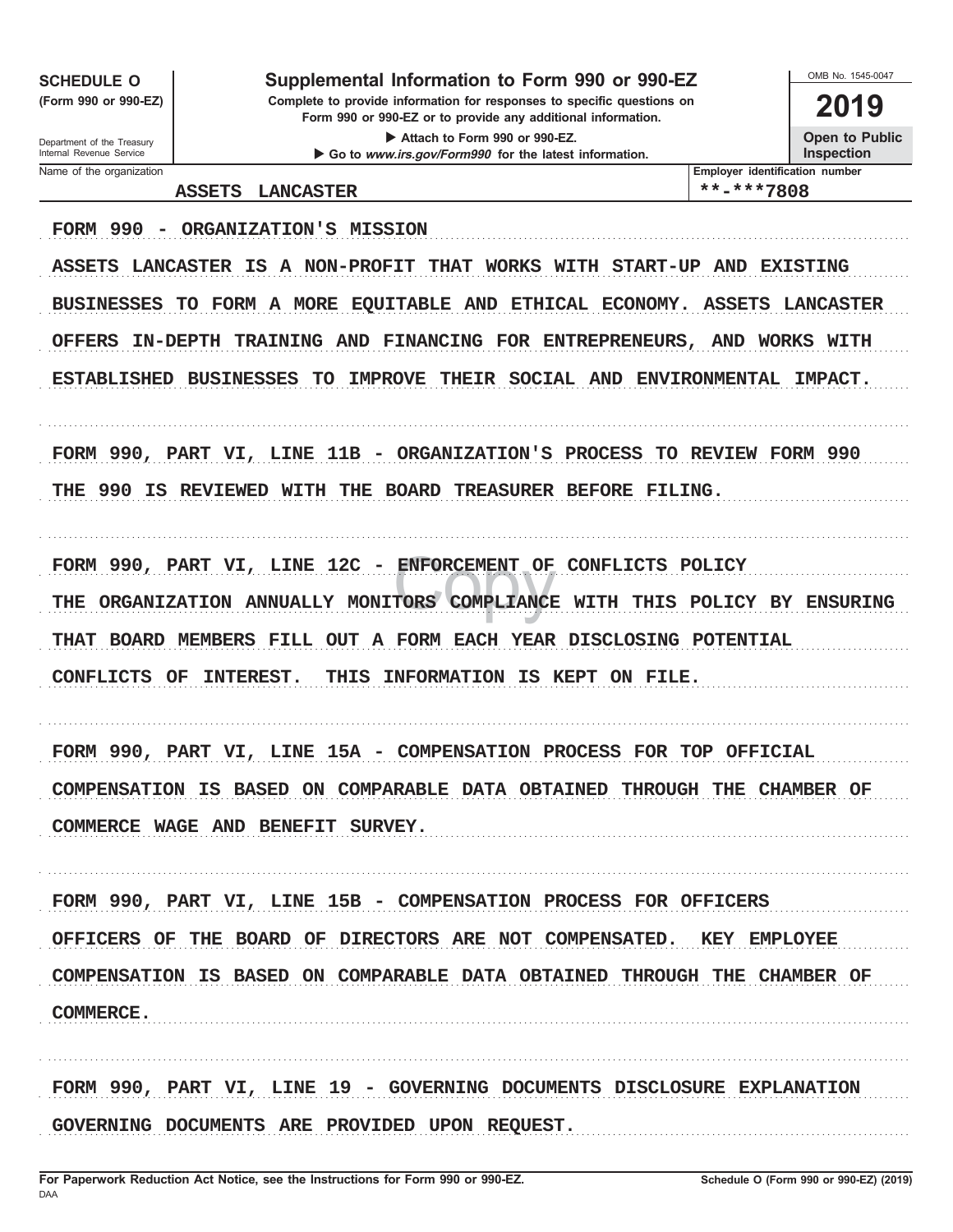| $\pmb{\propto}$<br><b>SCHEDULE</b><br>(Form 990)                     |                                                                                                                | Related Organizations and Unrelated Partnerships                                                       |                                                     |                            |                                                      |                                              | OMB No. 1545-0047                                                                                                                                          |
|----------------------------------------------------------------------|----------------------------------------------------------------------------------------------------------------|--------------------------------------------------------------------------------------------------------|-----------------------------------------------------|----------------------------|------------------------------------------------------|----------------------------------------------|------------------------------------------------------------------------------------------------------------------------------------------------------------|
|                                                                      | ▶ Complete if the organization answered "Yes" on Form 990, Part IV, line 33, 34, 35b, 36, or 37.               | Attach to Form 990.                                                                                    |                                                     |                            |                                                      |                                              | Open to Public<br>2019                                                                                                                                     |
| Department of the Treasury<br>Internal Revenue Service               |                                                                                                                | Go to www.irs.gov/Form990 for instructions and the latest information.                                 |                                                     |                            |                                                      |                                              | Inspection                                                                                                                                                 |
| Name of the organization                                             |                                                                                                                |                                                                                                        |                                                     |                            |                                                      |                                              | Employer identification number                                                                                                                             |
|                                                                      | <b>LANCASTER</b><br><b>ASSETS</b>                                                                              |                                                                                                        |                                                     |                            |                                                      | **-***7808                                   |                                                                                                                                                            |
| Part I                                                               | Identification of Disregarded Entities. Complete if the                                                        | organization answered "Yes" on Form 990, Part IV, line 33                                              |                                                     |                            |                                                      |                                              |                                                                                                                                                            |
|                                                                      | Name, address, and EIN (if applicable) of disregarded entity<br>$\widehat{\mathbf{e}}$                         | Primary activity<br>ê                                                                                  | Legal domicile (state<br>or foreign country)<br>ତ୍ର |                            | Total income<br>₹                                    | End-of-year assets<br>$\widehat{\mathbf{e}}$ | (f)<br>Direct controlling<br>entity                                                                                                                        |
| LANCASTER<br>LANCASTER<br>LANCASTER WORKS AT<br>$\widehat{\epsilon}$ | ÷,<br>**-****4121<br>PA 17603<br>LLC<br>ASSETS,                                                                | <b>EMPLOYMENT</b>                                                                                      | ደሻ                                                  |                            | 1,030,555                                            | 172,541                                      | N/A                                                                                                                                                        |
| $\widehat{\alpha}$                                                   | ÷<br>医马耳氏反应 医马耳氏反应 医马耳氏试验检尿毒素 医马耳氏试验检尿毒素 医马耳氏试验检尿道 医马耳氏试验检尿道 医马耳氏试验检尿道 医马耳氏试验检尿道 医马耳氏试验检尿道                     |                                                                                                        |                                                     |                            |                                                      |                                              |                                                                                                                                                            |
| ම                                                                    | 医马耳氏试验检尿毒素 医马耳氏试验检尿毒素 医马耳氏试验检尿道 医马耳氏试验检尿道 医马耳氏试验检尿道 医马耳氏试验检尿道 医马耳氏试验检尿道 医马耳氏试验检尿道 医马耳氏试验检尿                     |                                                                                                        |                                                     |                            |                                                      |                                              |                                                                                                                                                            |
| E                                                                    |                                                                                                                |                                                                                                        |                                                     |                            |                                                      |                                              |                                                                                                                                                            |
| $\widehat{e}$                                                        | $\cdot$                                                                                                        |                                                                                                        |                                                     |                            |                                                      |                                              |                                                                                                                                                            |
| Part II                                                              | one or more related tax-exempt organizations during the<br>Identification of Related Tax-Exempt Organizations. | Complete if the organization answered "Yes" on Form 990, Part IV, line 34, because it had<br>tax year. |                                                     |                            |                                                      |                                              |                                                                                                                                                            |
|                                                                      | (a)<br>Name, address, and EIN of related organization                                                          | Primary activity<br>ê                                                                                  | (c)<br>Legal domicile (state<br>or foreign country) | (d)<br>Exempt Code section | Public charity status<br>(if section 501(c)(3))<br>ම | (f)<br>Direct controlling<br>entity          | $\begin{array}{c} \textbf{(g)}\\ \text{Section} \hspace{0.2cm} 512 \text{(b)} \text{(13)}\\ \text{controlled entity?} \end{array}$<br>$\frac{1}{2}$<br>Yes |
| $\widehat{\epsilon}$                                                 | 医马里耳氏菌 医马里氏菌 医马里氏菌 医马里氏菌 医马里氏菌 医马里氏菌 医马里氏菌 医马里氏菌 医马里氏菌 医马里氏菌 医马里氏菌 医马里氏菌 医马里氏菌 医马里氏菌                           |                                                                                                        |                                                     |                            |                                                      |                                              |                                                                                                                                                            |
| $\widehat{\alpha}$                                                   |                                                                                                                |                                                                                                        |                                                     |                            |                                                      |                                              |                                                                                                                                                            |
| $\widehat{\mathfrak{G}}$                                             |                                                                                                                |                                                                                                        |                                                     |                            |                                                      |                                              |                                                                                                                                                            |
| $\widehat{A}$                                                        |                                                                                                                |                                                                                                        |                                                     |                            |                                                      |                                              |                                                                                                                                                            |
| $\overline{6}$                                                       | 医血管中枢 医血管中枢 医血管中枢 医血管中枢 医血管中枢 医血管中枢 医血管中枢 医血管中枢 医血管中枢 医血管中枢 医血管中枢 医血管中枢 医血管中枢 医血管                              |                                                                                                        |                                                     |                            |                                                      |                                              |                                                                                                                                                            |
|                                                                      | For Paperwork Reduction Act Notice, see the Instructions for Form 990<br><sub>DAA</sub>                        |                                                                                                        |                                                     |                            |                                                      |                                              | Schedule R (Form 990) 2019                                                                                                                                 |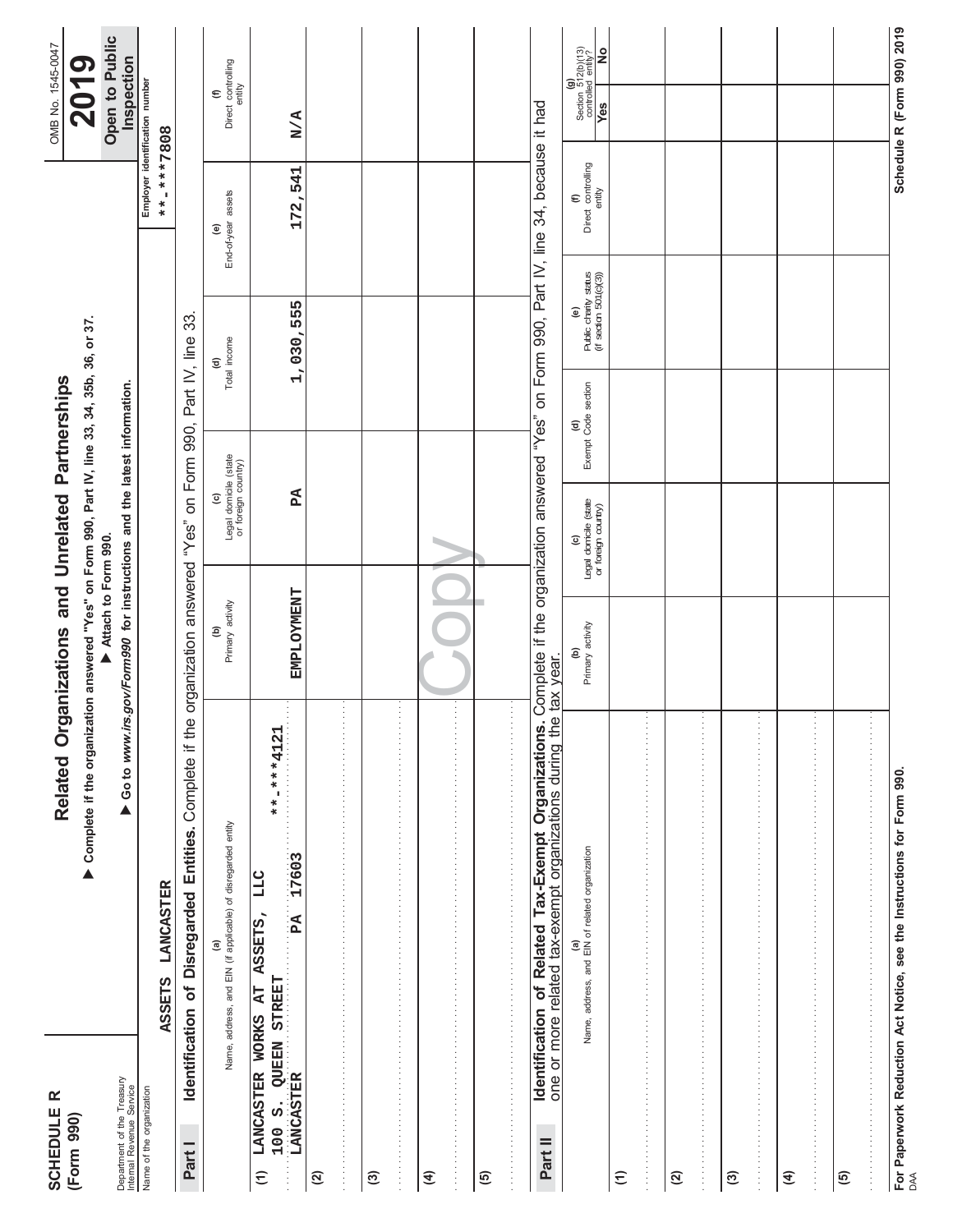| Identification of Related Organizations Taxable as a<br>ASSETS LANCASTER<br>Schedule R (Form 990) 2019<br>Part III                                                                  |                       |                                                                     | **-***7808                                             | Partnership. Complete if the organization answered                                                      |                                                                           | in Yes"                                                     |                                       | on Form 990, Part IV, line                                            | 34,                                     | Page 2                                              |
|-------------------------------------------------------------------------------------------------------------------------------------------------------------------------------------|-----------------------|---------------------------------------------------------------------|--------------------------------------------------------|---------------------------------------------------------------------------------------------------------|---------------------------------------------------------------------------|-------------------------------------------------------------|---------------------------------------|-----------------------------------------------------------------------|-----------------------------------------|-----------------------------------------------------|
| because it had one or more related organizations treated as a partnership during the tax year.                                                                                      |                       |                                                                     |                                                        |                                                                                                         |                                                                           |                                                             |                                       |                                                                       |                                         |                                                     |
| Name, address, and EIN of<br>related organization<br>$\widehat{a}$                                                                                                                  | Primary activity<br>ê | domicile<br>(state or<br>foreign<br>Legal<br>$\widehat{\mathbf{c}}$ | Direct controlling<br>$\widehat{\mathbf{c}}$           | tax under<br>sections 512-514)<br>(e)<br>Predominant<br>income (related,<br>unrelated,<br>excluded from | Share of total<br>income<br>$\epsilon$                                    | Share of end-of-<br>year assets<br>ම                        | portionate<br>Dispro-<br>alloc.?<br>ε | amount in box 20<br>of Schedule K-1<br>Code V-UBI<br>(Form 1065)<br>€ | General or<br>managing<br>partner?<br>⊜ | Percentage<br>ownership<br>€                        |
|                                                                                                                                                                                     |                       | country)                                                            |                                                        |                                                                                                         |                                                                           |                                                             | $rac{8}{1}$<br>yes <sup></sup>        |                                                                       | Ves No                                  |                                                     |
|                                                                                                                                                                                     |                       |                                                                     |                                                        |                                                                                                         |                                                                           |                                                             |                                       |                                                                       |                                         |                                                     |
|                                                                                                                                                                                     |                       |                                                                     |                                                        |                                                                                                         |                                                                           |                                                             |                                       |                                                                       |                                         |                                                     |
|                                                                                                                                                                                     |                       |                                                                     |                                                        |                                                                                                         |                                                                           |                                                             |                                       |                                                                       |                                         |                                                     |
|                                                                                                                                                                                     |                       |                                                                     |                                                        |                                                                                                         |                                                                           |                                                             |                                       |                                                                       |                                         |                                                     |
|                                                                                                                                                                                     |                       |                                                                     |                                                        |                                                                                                         |                                                                           |                                                             |                                       |                                                                       |                                         |                                                     |
| 医血管中枢 医单位性 医单位性 医单位性 医单位性 医血清性 医血清性 医血清性 医血清性 医血清性 医血清性 医血清                                                                                                                         |                       |                                                                     |                                                        |                                                                                                         |                                                                           |                                                             |                                       |                                                                       |                                         |                                                     |
| line 34, because it had one or more related organizations treated as a corporation or trust during the tax year.<br>Identification of Related Organizations Taxable as a<br>Part IV |                       |                                                                     |                                                        |                                                                                                         |                                                                           | Corporation or Trust. Complete if the organization answered | in Yes"                               | on Form 990, Part IV                                                  |                                         |                                                     |
| Name, address, and EIN of related organization<br>@                                                                                                                                 | Primary activity<br>ê |                                                                     | foreign country)<br>(c)<br>Legal domicile<br>(state or | Direct controlling<br>entity<br>$\widehat{\mathbf{c}}$                                                  | (C corp, S corp,<br>Type of entity<br>or trust)<br>$\widehat{\mathsf{e}}$ | Share of total<br>income<br>$\epsilon$                      | end-of-year assets<br>Share of<br>ම   | Percentage<br>ownership<br>Ê                                          |                                         | Section<br>512(b)(13)<br>controlled<br>entity?<br>€ |
|                                                                                                                                                                                     |                       |                                                                     |                                                        |                                                                                                         |                                                                           |                                                             |                                       |                                                                       |                                         | $\frac{1}{2}$<br>Yes                                |
|                                                                                                                                                                                     |                       |                                                                     |                                                        |                                                                                                         |                                                                           |                                                             |                                       |                                                                       |                                         |                                                     |
|                                                                                                                                                                                     |                       |                                                                     |                                                        |                                                                                                         |                                                                           |                                                             |                                       |                                                                       |                                         |                                                     |
|                                                                                                                                                                                     |                       |                                                                     |                                                        |                                                                                                         |                                                                           |                                                             |                                       |                                                                       |                                         |                                                     |
|                                                                                                                                                                                     |                       |                                                                     |                                                        |                                                                                                         |                                                                           |                                                             |                                       |                                                                       |                                         |                                                     |
|                                                                                                                                                                                     |                       |                                                                     |                                                        |                                                                                                         |                                                                           |                                                             |                                       |                                                                       |                                         |                                                     |
|                                                                                                                                                                                     |                       |                                                                     |                                                        |                                                                                                         |                                                                           |                                                             |                                       |                                                                       |                                         | Schedule R (Form 990) 2019                          |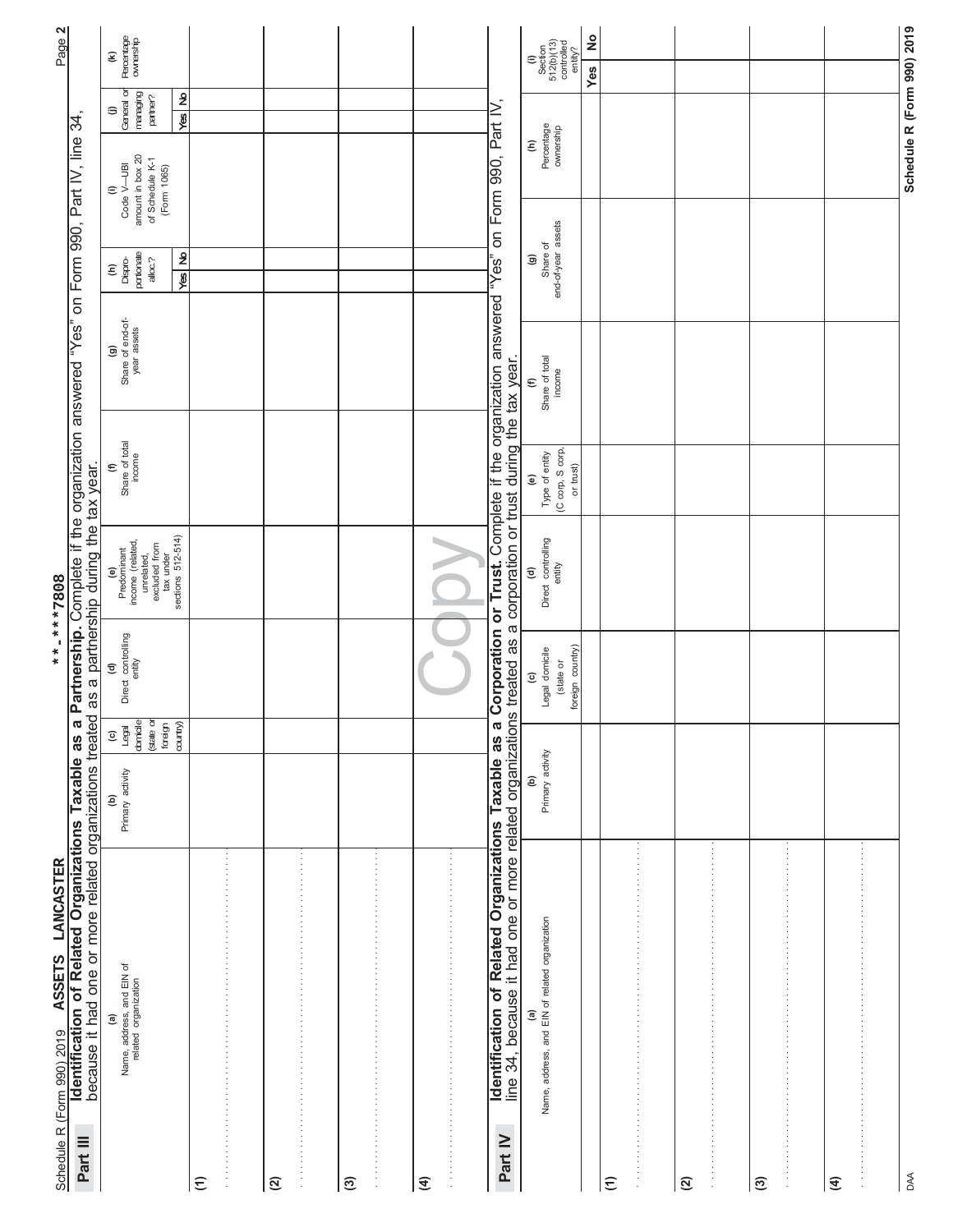| l<br>l     |
|------------|
| てましてっ      |
| 0.101<br>ļ |
| I<br>ś     |

\*\*-\*\*\*7808

Page **3**

|                                                                                                   | $\frac{1}{2}$                                                                           |                                                                                                                                                     |                                                                                                         |                                                                             |                                                                                 |                |                                                                  |           |                                                 |               |                                                 |                                                                                        |                                                                                   |                                                                                                   |                                                                                                    |                                                                                                               |                                                                   |                                                                        |                                                                             |                                                                    |                                                                      |                                                                                                                                    |                                            |                      |     |   |   |   |  |
|---------------------------------------------------------------------------------------------------|-----------------------------------------------------------------------------------------|-----------------------------------------------------------------------------------------------------------------------------------------------------|---------------------------------------------------------------------------------------------------------|-----------------------------------------------------------------------------|---------------------------------------------------------------------------------|----------------|------------------------------------------------------------------|-----------|-------------------------------------------------|---------------|-------------------------------------------------|----------------------------------------------------------------------------------------|-----------------------------------------------------------------------------------|---------------------------------------------------------------------------------------------------|----------------------------------------------------------------------------------------------------|---------------------------------------------------------------------------------------------------------------|-------------------------------------------------------------------|------------------------------------------------------------------------|-----------------------------------------------------------------------------|--------------------------------------------------------------------|----------------------------------------------------------------------|------------------------------------------------------------------------------------------------------------------------------------|--------------------------------------------|----------------------|-----|---|---|---|--|
|                                                                                                   | Yes                                                                                     |                                                                                                                                                     | $\mathbf{a}$                                                                                            | $\frac{1}{2}$                                                               | $\frac{c}{1}$                                                                   | $\overline{a}$ | $\frac{6}{1}$                                                    | $\ddot{}$ | $\overline{q}$                                  | $\ddot{\tau}$ | ≓                                               | Φ                                                                                      | $\ddot{}$                                                                         | $\equiv$                                                                                          | $\mathbf{m}$                                                                                       | $\overline{1}$                                                                                                | $\frac{1}{2}$                                                     | $\frac{1}{2}$                                                          | $\overline{\mathbf{q}}$                                                     | $\div$                                                             | $\frac{8}{1}$                                                        |                                                                                                                                    |                                            |                      |     |   |   |   |  |
|                                                                                                   |                                                                                         |                                                                                                                                                     |                                                                                                         |                                                                             |                                                                                 |                |                                                                  |           |                                                 |               |                                                 |                                                                                        |                                                                                   |                                                                                                   |                                                                                                    |                                                                                                               |                                                                   |                                                                        |                                                                             |                                                                    |                                                                      |                                                                                                                                    | Method of determining amount involved<br>ਭ |                      |     |   |   |   |  |
| on Form 990, Part IV, line 34, 35b, or 36                                                         |                                                                                         |                                                                                                                                                     |                                                                                                         |                                                                             |                                                                                 |                |                                                                  |           |                                                 |               |                                                 |                                                                                        |                                                                                   |                                                                                                   |                                                                                                    |                                                                                                               |                                                                   |                                                                        |                                                                             |                                                                    |                                                                      | line, including covered relationships and transaction thresholds.                                                                  | Amount involved                            |                      |     |   |   |   |  |
|                                                                                                   |                                                                                         |                                                                                                                                                     |                                                                                                         |                                                                             |                                                                                 |                |                                                                  |           |                                                 |               |                                                 |                                                                                        |                                                                                   |                                                                                                   |                                                                                                    |                                                                                                               |                                                                   |                                                                        |                                                                             |                                                                    |                                                                      |                                                                                                                                    | Transaction<br>$type (a-s)$<br>ê           |                      |     |   |   |   |  |
| if the organization answered "Yes"<br>Transactions With Related Organizations. Complete<br>Part V | Note: Complete line 1 if any entity is listed in Parts II, III, or IV of this schedule. | During the tax year, did the organization engage in any of the following transactions with one or more related organizations listed in Parts II-IV? | entity<br>Receipt of (I) interest, (ii) annuities, (iii) royalties, or (iv) rent from a controlled<br>a | Gift, grant, or capital contribution to related organization(s)<br>$\Omega$ | grant, or capital contribution from related organization(s)<br>Gift,<br>$\circ$ | ಕ              | Loans or loan guarantees by related organization(s)<br>$\bullet$ |           | Sale of assets to related organization(s)<br>ටා | ᇰ             | Exchange of assets with related organization(s) | $\vdots$<br>Lease of facilities, equipment, or other assets to related organization(s) | Lease of facilities, equipment, or other assets from related organization(s)<br>× | organization(s)<br>Performance of services or membership or fundraising solicitations for related | organization(s)<br>m Performance of services or membership or fundraising solicitations by related | Sharing of facilities, equipment, mailing lists, or other assets with related organization(s)<br>$\mathbf{r}$ | Sharing of paid employees with related organization(s)<br>$\circ$ | Reimbursement paid to related organization(s) for expenses<br>$\Omega$ | .<br>Reimbursement paid by related organization(s) for expenses<br>$\sigma$ | Other transfer of cash or property to related organization(s)<br>L | Other transfer of cash or property from related organization(s)<br>S | on who must complete this<br>If the answer to any of the above is "Yes," see the instructions for information<br>$\mathbf{\Omega}$ | Name of related organization               | $\widehat{\epsilon}$ | ପ୍ର | ල | E | ම |  |

DAA

**(6)**

**Schedule R (Form 990) 2019**

Schedule R (Form 990) 2019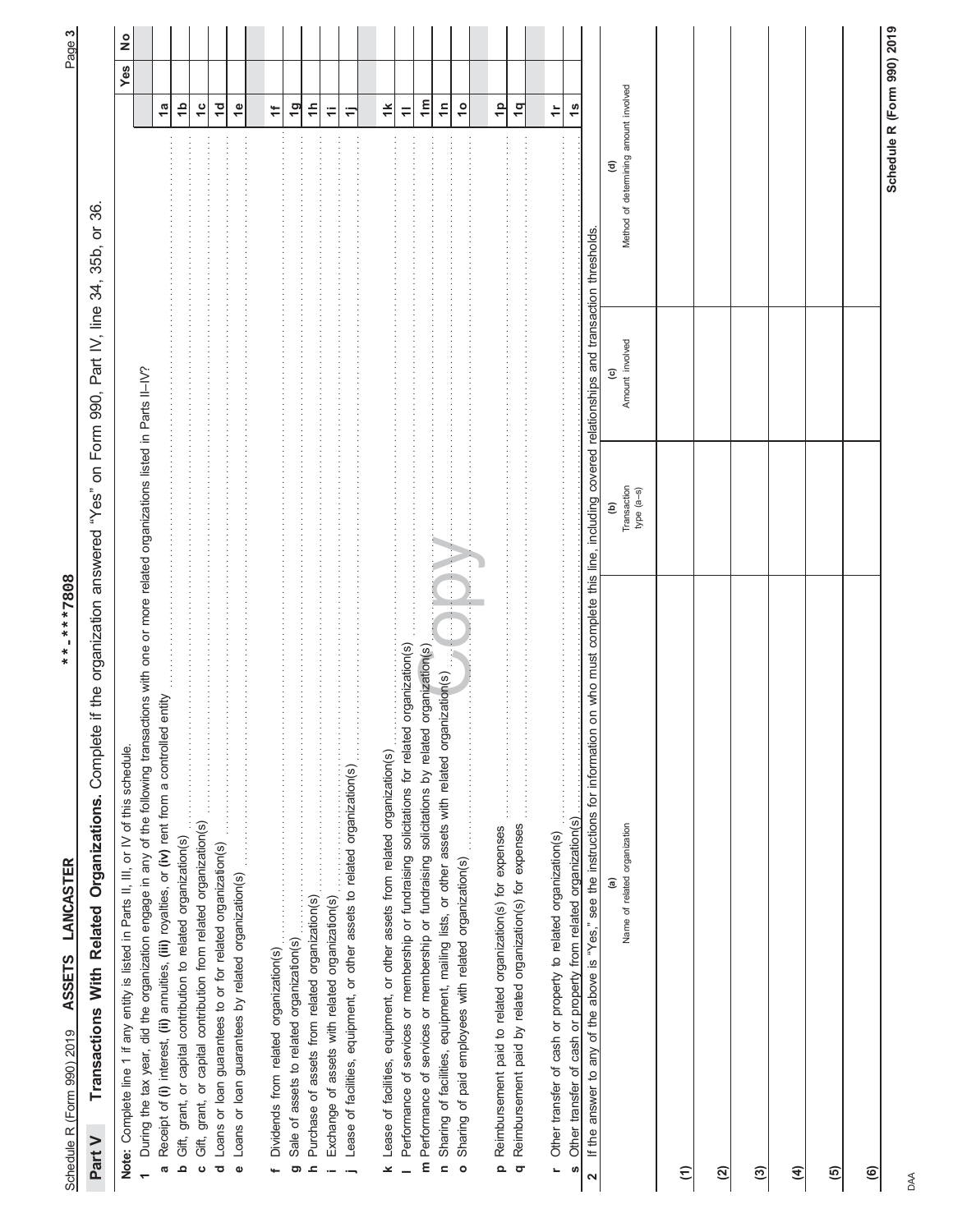| or gross revenue) that was not a related organization. See instructions regarding exclusion for certain investment partnerships. |                                   |                                        |                                                             |                                                                    |                                        |                                                             |                                          |                                                                                   |                                         |                                                              |
|----------------------------------------------------------------------------------------------------------------------------------|-----------------------------------|----------------------------------------|-------------------------------------------------------------|--------------------------------------------------------------------|----------------------------------------|-------------------------------------------------------------|------------------------------------------|-----------------------------------------------------------------------------------|-----------------------------------------|--------------------------------------------------------------|
| Name, address, and EIN of entity<br>@                                                                                            | Primary activity<br>$\widehat{e}$ | domicile<br>(state or<br>$\frac{1}{2}$ | unrelated, excluded<br>income (related,<br>Predominant<br>€ | Are all partners<br>501(c)(3)<br>section<br>$\widehat{\mathbf{e}}$ | total income<br>Share of<br>$\epsilon$ | end-of-year<br>assets<br>Share of<br>$\widehat{\mathbf{G}}$ | Disproportionate<br>$\widehat{\epsilon}$ | amount in box 20<br>of Schedule K-1<br>(Form 1065)<br>Code V-UBI<br>$\widehat{=}$ | General or<br>managing<br>partner?<br>⊜ | Percentage<br>ownership<br>$\widehat{\boldsymbol{\epsilon}}$ |
|                                                                                                                                  |                                   | country)<br>foreign                    | sections 512-514)<br>from tax under                         | organizations?<br>Yes No                                           |                                        |                                                             | $\frac{1}{2}$<br>Yes                     |                                                                                   | $\frac{1}{2}$<br>Yes                    |                                                              |
| $\widehat{z}$                                                                                                                    |                                   |                                        |                                                             |                                                                    |                                        |                                                             |                                          |                                                                                   |                                         |                                                              |
| $\mathfrak{D}$                                                                                                                   |                                   |                                        |                                                             |                                                                    |                                        |                                                             |                                          |                                                                                   |                                         |                                                              |
| $\vdots$                                                                                                                         |                                   |                                        |                                                             |                                                                    |                                        |                                                             |                                          |                                                                                   |                                         |                                                              |
| $\odot$                                                                                                                          |                                   |                                        |                                                             |                                                                    |                                        |                                                             |                                          |                                                                                   |                                         |                                                              |
|                                                                                                                                  |                                   |                                        |                                                             |                                                                    |                                        |                                                             |                                          |                                                                                   |                                         |                                                              |
| 医马利氏菌 医马利氏菌 医马利氏菌 医马利氏菌 医马利氏菌 医马利氏菌 医马利氏菌 医马利氏菌 医马利氏菌 医马利氏菌 医马利氏菌 医马利氏菌 医马利氏菌 医水杨酸<br>€                                          |                                   |                                        |                                                             |                                                                    |                                        |                                                             |                                          |                                                                                   |                                         |                                                              |
| 0                                                                                                                                |                                   |                                        |                                                             | D                                                                  |                                        |                                                             |                                          |                                                                                   |                                         |                                                              |
|                                                                                                                                  |                                   |                                        |                                                             |                                                                    |                                        |                                                             |                                          |                                                                                   |                                         |                                                              |
| $\widehat{\mathbf{e}}$                                                                                                           |                                   |                                        |                                                             |                                                                    |                                        |                                                             |                                          |                                                                                   |                                         |                                                              |
|                                                                                                                                  |                                   |                                        |                                                             |                                                                    |                                        |                                                             |                                          |                                                                                   |                                         |                                                              |
| $\epsilon$                                                                                                                       |                                   |                                        |                                                             |                                                                    |                                        |                                                             |                                          |                                                                                   |                                         |                                                              |
| .                                                                                                                                |                                   |                                        |                                                             |                                                                    |                                        |                                                             |                                          |                                                                                   |                                         |                                                              |
| @                                                                                                                                |                                   |                                        |                                                             |                                                                    |                                        |                                                             |                                          |                                                                                   |                                         |                                                              |
|                                                                                                                                  |                                   |                                        |                                                             |                                                                    |                                        |                                                             |                                          |                                                                                   |                                         |                                                              |
| ම                                                                                                                                |                                   |                                        |                                                             |                                                                    |                                        |                                                             |                                          |                                                                                   |                                         |                                                              |
| 医血清性的 医皮肤性 医皮肤性 医皮肤性 医皮肤性 医皮肤性 医血清性 医血清性 医血清性 医血清性 医血清性 医血清性 医血清性                                                                |                                   |                                        |                                                             |                                                                    |                                        |                                                             |                                          |                                                                                   |                                         |                                                              |
| (10)                                                                                                                             |                                   |                                        |                                                             |                                                                    |                                        |                                                             |                                          |                                                                                   |                                         |                                                              |
|                                                                                                                                  |                                   |                                        |                                                             |                                                                    |                                        |                                                             |                                          |                                                                                   |                                         |                                                              |
| (11)                                                                                                                             |                                   |                                        |                                                             |                                                                    |                                        |                                                             |                                          |                                                                                   |                                         |                                                              |
|                                                                                                                                  |                                   |                                        |                                                             |                                                                    |                                        |                                                             |                                          |                                                                                   |                                         |                                                              |
|                                                                                                                                  |                                   |                                        |                                                             |                                                                    |                                        |                                                             |                                          |                                                                                   |                                         | Schedule R (Form 990) 2019                                   |

Page 4 Schedule R (Form 990) 2019 **ASSETS LANCASTER**<br>Schedule R (Form 990) 2019 **ASSETS LANCASTER** 

**Part VI Unrelated Organizations Taxable as a Partnership.** Complete if the organization answered "Yes" on Form 990, Part IV, line 37.

Part VI Unrelated Organizations Taxable as a Partnership. Complete if the organization answered "Yes" on Form 990, Part IV, line 37.

**ASSETS LANCASTER \*\*-\*\*\*7808**

Schedule R (Form 990) 2019 ASSETS LANCASTER

\*\*-\*\*\*7808

DAA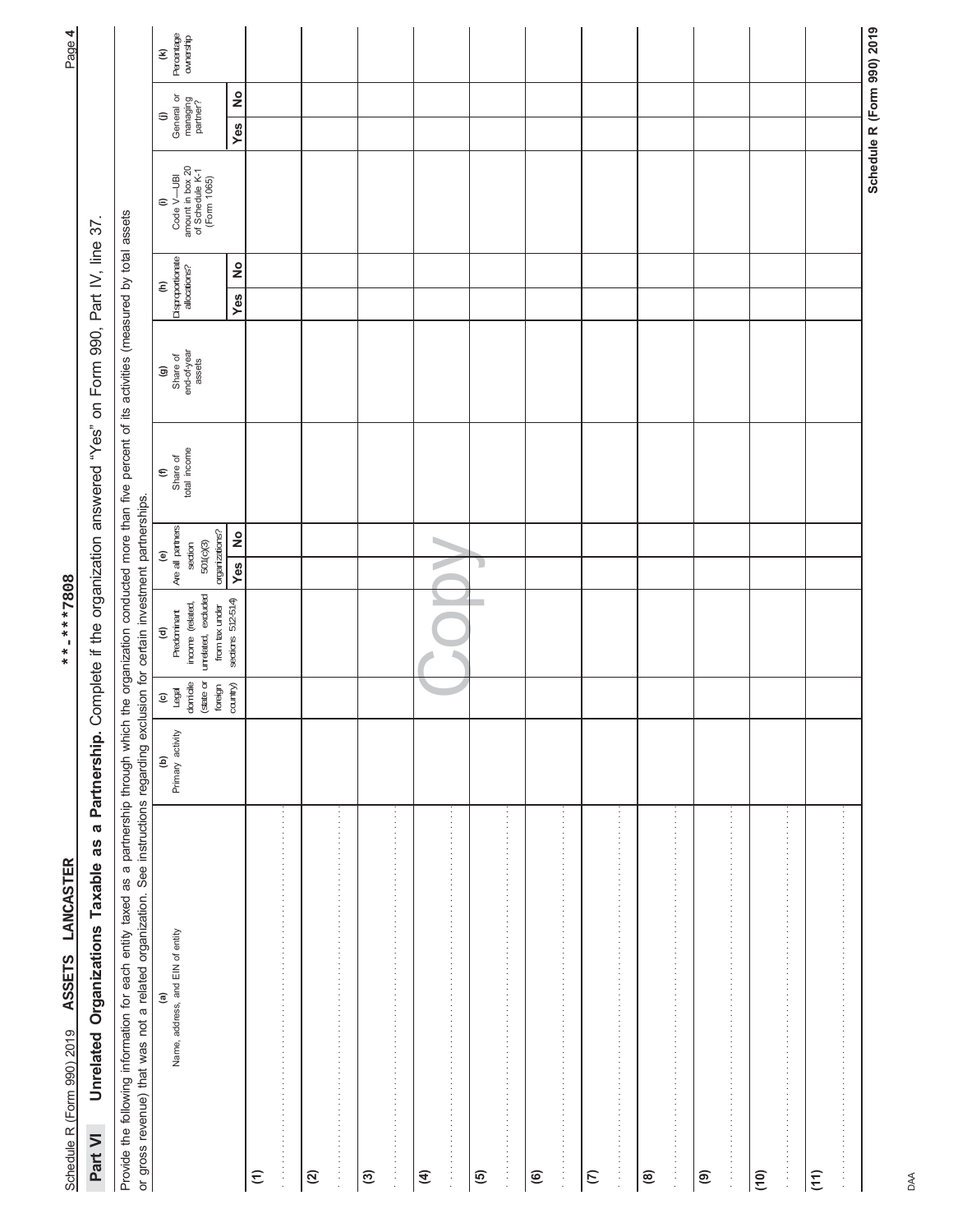|          | Schedule R (Form 990) 2019 ASSETS LANCASTER |                           |  | **-***7808                                                                                 | Page 5 |
|----------|---------------------------------------------|---------------------------|--|--------------------------------------------------------------------------------------------|--------|
| Part VII |                                             | Supplemental Information. |  |                                                                                            |        |
|          |                                             |                           |  | Provide additional information for responses to questions on Schedule R. See Instructions. |        |
|          |                                             |                           |  |                                                                                            |        |
|          |                                             |                           |  |                                                                                            |        |
|          |                                             |                           |  |                                                                                            |        |
|          |                                             |                           |  |                                                                                            |        |
|          |                                             |                           |  |                                                                                            |        |
|          |                                             |                           |  |                                                                                            |        |
|          |                                             |                           |  |                                                                                            |        |
|          |                                             |                           |  |                                                                                            |        |
|          |                                             |                           |  |                                                                                            |        |
|          |                                             |                           |  |                                                                                            |        |
|          |                                             |                           |  |                                                                                            |        |
|          |                                             |                           |  |                                                                                            |        |
|          |                                             |                           |  |                                                                                            |        |
|          |                                             |                           |  |                                                                                            |        |
|          |                                             |                           |  |                                                                                            |        |
|          |                                             |                           |  |                                                                                            |        |
|          |                                             |                           |  |                                                                                            |        |
|          |                                             |                           |  |                                                                                            |        |
|          |                                             |                           |  |                                                                                            |        |
|          |                                             |                           |  |                                                                                            |        |
|          |                                             |                           |  |                                                                                            |        |
|          |                                             |                           |  |                                                                                            |        |
|          |                                             |                           |  |                                                                                            |        |
|          |                                             |                           |  |                                                                                            |        |
|          |                                             |                           |  |                                                                                            |        |
|          |                                             |                           |  |                                                                                            |        |
|          |                                             |                           |  |                                                                                            |        |
|          |                                             |                           |  |                                                                                            |        |
|          |                                             |                           |  |                                                                                            |        |
|          |                                             |                           |  |                                                                                            |        |
|          |                                             |                           |  |                                                                                            |        |
|          |                                             |                           |  |                                                                                            |        |
|          |                                             |                           |  |                                                                                            |        |
|          |                                             |                           |  |                                                                                            |        |
|          |                                             |                           |  |                                                                                            |        |
|          |                                             |                           |  |                                                                                            |        |
|          |                                             |                           |  |                                                                                            |        |
|          |                                             |                           |  |                                                                                            |        |
|          |                                             |                           |  |                                                                                            |        |
|          |                                             |                           |  |                                                                                            |        |
|          |                                             |                           |  |                                                                                            |        |
|          |                                             |                           |  |                                                                                            |        |
|          |                                             |                           |  |                                                                                            |        |
|          |                                             |                           |  |                                                                                            |        |
|          |                                             |                           |  |                                                                                            |        |
|          |                                             |                           |  |                                                                                            |        |
|          |                                             |                           |  |                                                                                            |        |
|          |                                             |                           |  |                                                                                            |        |
|          |                                             |                           |  |                                                                                            |        |
|          |                                             |                           |  |                                                                                            |        |
|          |                                             |                           |  |                                                                                            |        |
|          |                                             |                           |  |                                                                                            |        |
|          |                                             |                           |  |                                                                                            |        |